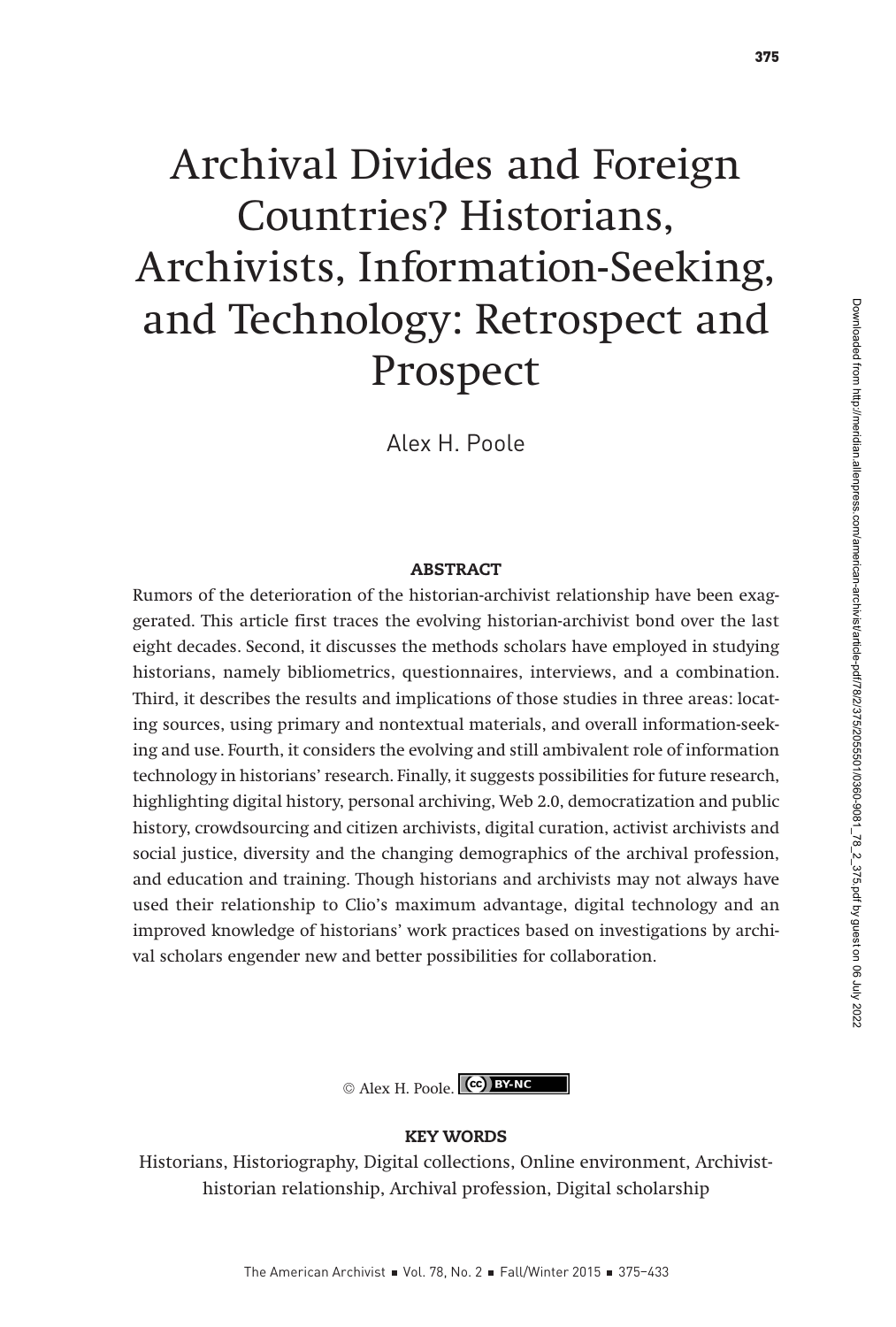Perhaps the very closeness of that century-long historian-archivist relationship fostered perceptions in both professions that now hinder understanding the realities of archives and forging closer partnerships with each other.

—Terry Cook<sup>1</sup>

The necessary reconsideration of how the historical art is practiced is not taking place universally or uniformly.

—Lena Roland and David Bawden<sup>2</sup>

Historians' culture and modus operandi have typically been the opposite of the speed and openness, the collaborative spirit and do-it-yourself mentality, that characterize the Internet at its best.

—Kristen Nawrotzki and Jack Dougherty<sup>3</sup>

The moments of discovery that scholars share with archivists were described by historians with delight and gratitude.

—Jennifer Rutner and Roger C. Schonfeld<sup>4</sup>

#### **Introduction: Why Study Historians?**

The impact of historians' work transcends their own academic communities:<br>it percolates into public education curricula and influences multiple gen-<br>exprising of students in Historians, too, represent "percomplexe of lest erations of students.5 Historians, too, represent "researchers of last resort" and therefore wield disproportionate influence as users and as advocates.6 Third, as frequent and experienced users, they constitute an identifiable and measurable user group.7 Historians and archivists alike can profit from a closer and more perfect union.<sup>8</sup>

Both analysis and synthesis, this article first traces the contours of the historian-archivist bond over the last eight decades. Second, it lays out the methods scholars have employed in studying historians, namely bibliometrics, questionnaires, interviews, and mixed approaches. It then describes the results of those studies in three areas: locating sources, using primary and nontextual materials, and overall information-seeking and use. Fourth, it considers the evolving and still ambivalent role of information technology in historians' research. Finally, it suggests directions for future research, highlighting digital history, personal archiving, Web 2.0, democratization and public history, crowdsourcing and citizen archivists, digital curation, activist archivists and social justice, diversity and the changing demographics of the archival profession, and education and training.

Rumors of the deterioration of the historian-archivist relationship have been exaggerated. Though historians and archivists may not always have used their relationship to Clio's maximum advantage, digital technology and an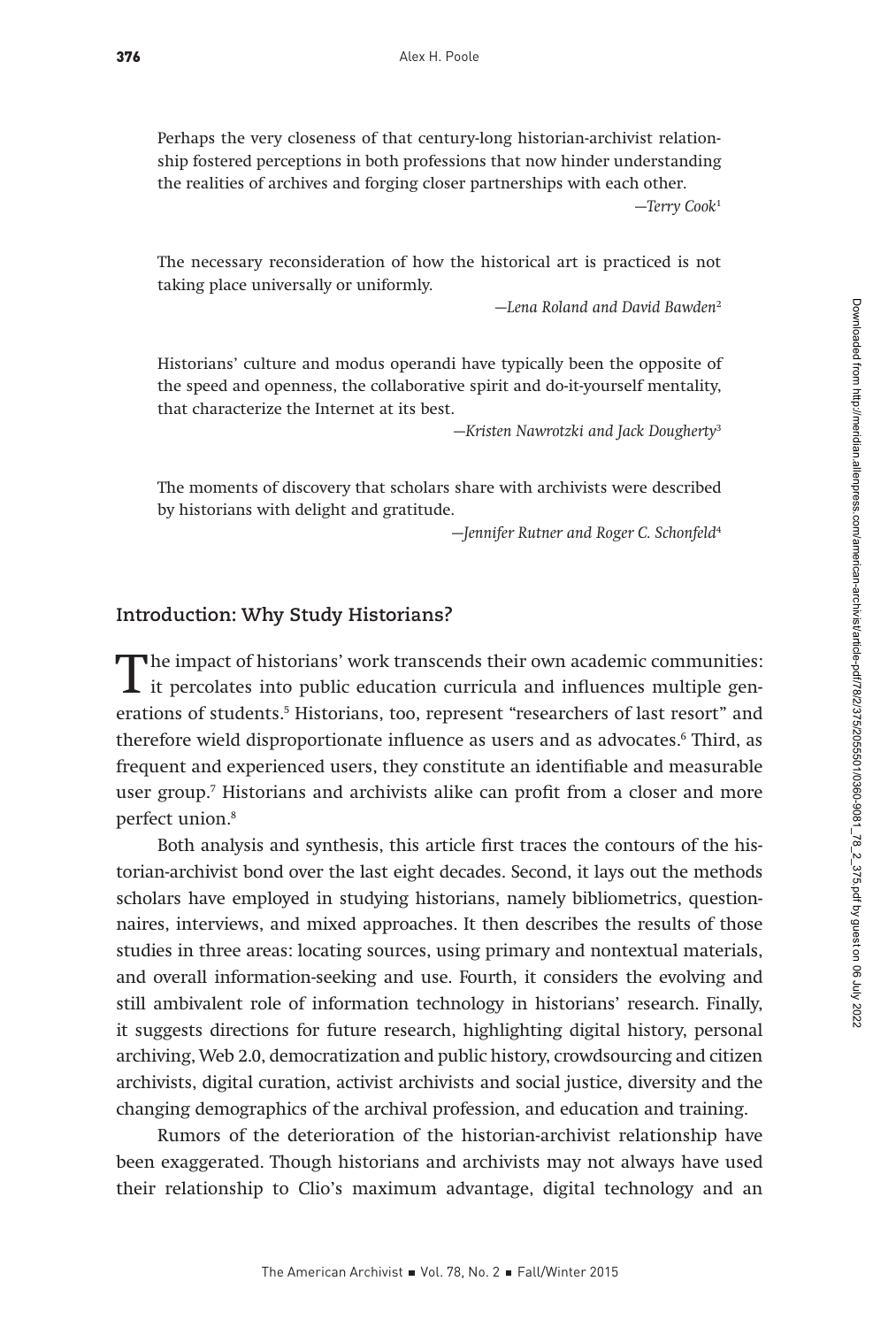improved knowledge of historians' work practices based on investigations by archival scholars engender new and better possibilities for collaboration.

# **Historians and Archivists**

In 2011, Terry Cook and Francis X. Blouin and William Rosenberg provocatively argued that historians and archivists faced an unprecedented lack of common understanding.9 Cook stressed that historians view archives as a "foreign country"; meanwhile Blouin and Rosenberg underscored an "archival divide" between the two professions. Whereas in Cook's opinion historians see archivists as "honest brokers," archivists in fact "co-create" the archives.10 "That archivists are continually making such judgments may account for the historical profession's sense of denial," Cook underlined, "or at least its failure to engage with the archival profession on matters of archival substance."11

More alarmist still, Blouin and Rosenberg contended that such a divide imperils future historical research.<sup>12</sup> "The structures and managerial demands of digital archives," they insisted, "are almost certain to reinforce the separation between historians and archivists—between historical understanding and archival administration—that characterize the archival divide."13

But the cleavage Cook and Blouin and Rosenberg pointed out is overdrawn. It may well be more rhetorical—not to say polemical—than factual. Both Cook and Blouin and Rosenberg tended to dichotomize the two groups ("historians" versus "archivists") even as they homogenized the members of each group. As archivist Maygene Daniels reminded us, "Our unity seems to be as much in our diversity and the breadth of our interests as in any common professional core."14 The historical profession similarly welcomes diversity, foregrounds inclusivity, and encourages variegated intellectual pursuits. Sweeping generalizations must be made with great caution.

Far from a new phenomenon, the peculiar relationship among historians and archivists has long proved a source of concern, debate, and ambivalence. Interpretations of the historian-archivist relationship, whether positive or negative, whether hortatory or admonitory, whether focusing on the personal or on the intellectual aspects of the relationship, have differed over time undoubtedly because of changing demographics, new areas of study, and new types of sources. Professions, after all, are never static, and dynamism is not necessarily an indication of dysfunction.15 Rather, professional evolution may indicate new possibilities for or phases of symbiosis. In short, the temptation to tell a facile story of declension must be resisted.

On the whole, studies of historians' information-seeking practices and the relationship between historians and archivists since the middle of the twentieth century paint a more nuanced—and more favorable—picture of the relationship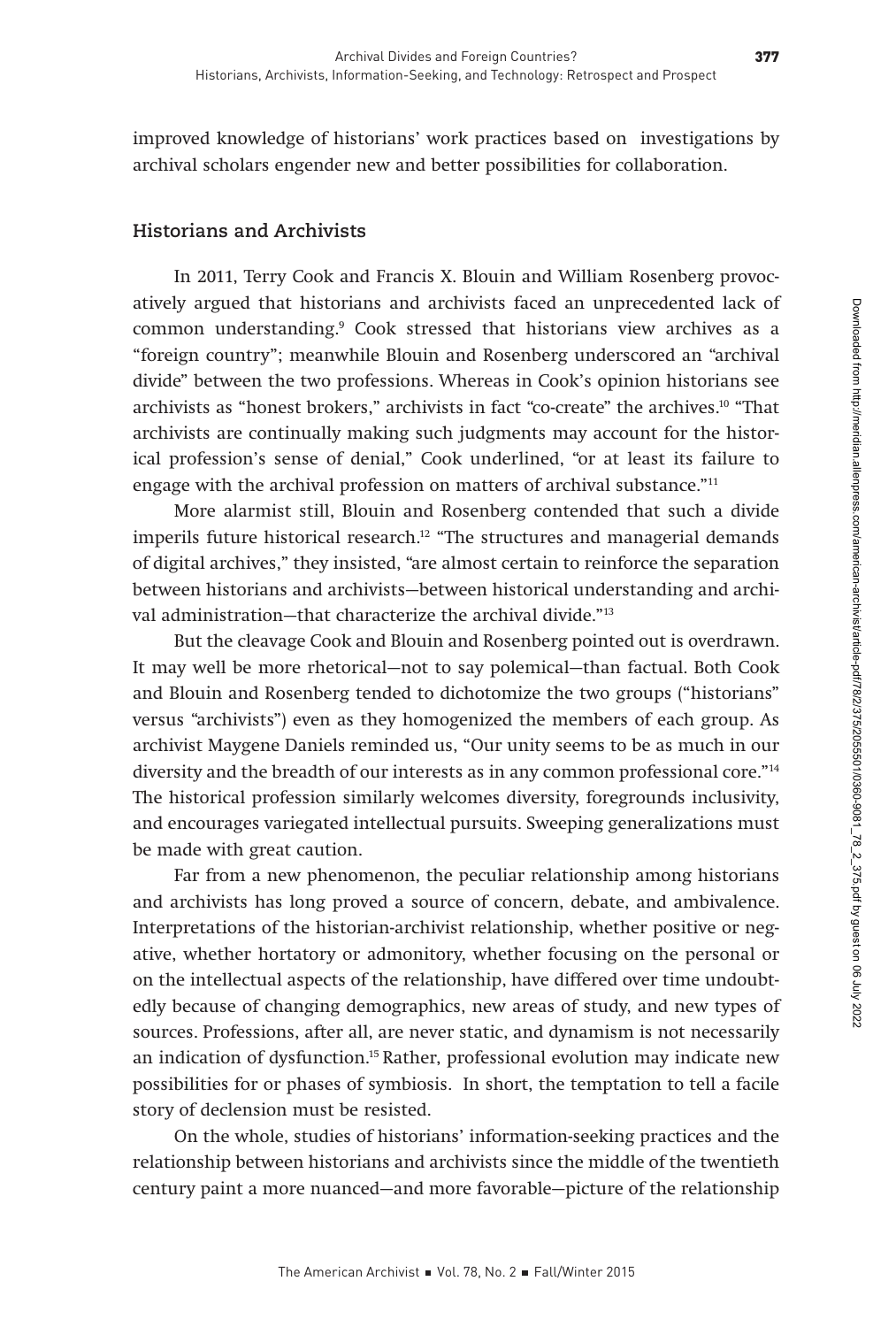than Cook and Blouin and Rosenberg would have us believe. Historians are increasingly aware of the constructed nature of the archives, even if their work does not always explicitly address this construction.<sup>16</sup> Research since the early 2000s in particular suggests that historians both need and appreciate archivists more than ever.

Gestating in the nineteenth century, the archivist-historian relationship remained pivotal both in facilitating historical research and in defining the identity of both archivists and historians.17 The ambivalent relationship between archivists and historians long predated even the era of the archival profession's "Founding Brothers."18 The relationship appeared turbulent between 1909 and 1935, but a breach was unlikely, even after the Society of American Archivists coalesced in 1936.19 In 1939, the first president of the Society of American Archivists, historian Albert R. Newsome, opined, "Perhaps an archivist ought not to be a historian, but a historian may well be an archivist."20 From their professional birth, however, archivists feared encroachment by historians and librarians.<sup>21</sup> Presumably the feeling was mutual.

Many of the early characterizations of the historian-archivist relationship were anecdotal. In 1951, the National Archives' Philip Brooks lamented a growing separation between the archival and historical professions.<sup>22</sup> But a year later, Brooks retrenched, claiming, "For some years after the mid-1930's the close understanding between the majority of historians and the archivists seemed to diminish . . . . Since World War II the comity of interest has gradually revived."<sup>23</sup> Historian Donald McCoy agreed: the 1950s ushered in a rapprochement between the professions.<sup>24</sup>

One of the "Founding Brothers," Lester Cappon, a PhD in history and director of the Institute of Early American History and Culture at Williamsburg, also seized upon the issue. He remarked in defense of historians, "We may criticize some of his ilk for their antiquarianism, but it was he who challenged careless State officials and won public support for modest archival agencies, who rescued discarded Federal records from destruction, who awakened men in private life to awareness of the historical value of their family papers and offered preservation of these documents in the 'cabinets' of historical societies."25 Karl Trever, who had also done doctoral work in history, similarly pushed for collegiality between archivists and historians.<sup>26</sup> Historian John Edwards Caswell soon lobbied for a closer relationship not only among archivists and historians, but also among archivists, historians, and records managers.<sup>27</sup>

Cappon stressed, "The archivist is not a mere caretaker of the paper residue of the past but a person with scholarly proclivities and, at best, a scholar himself. And his field of scholarship  $\ldots$  is history."<sup>28</sup> In much the same way, future archivist of the United States James B. Rhoads, another history PhD, noted, "The archivist is . . . an information specialist in the truest sense—a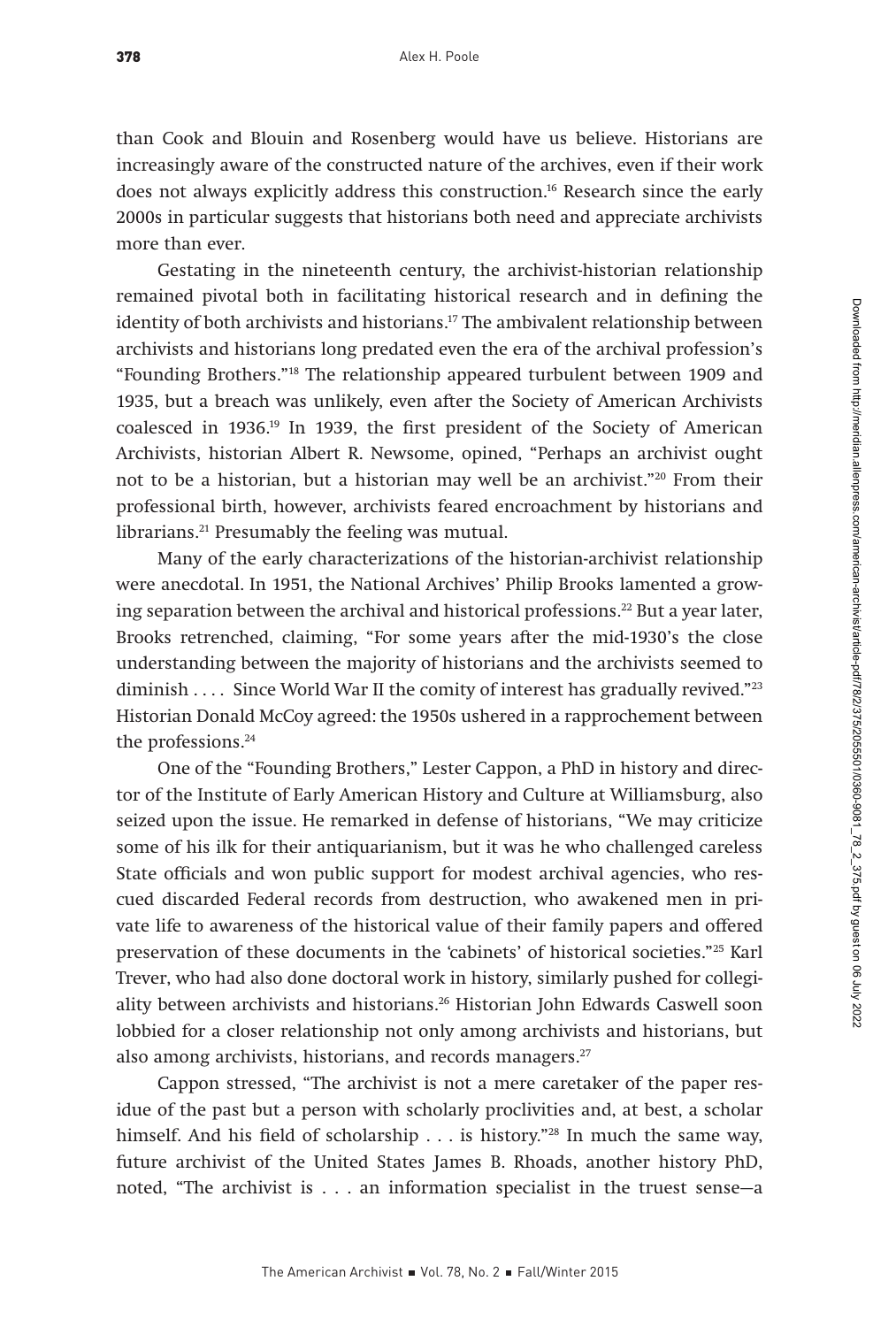historian analyzing existing structure and providing information about the content of large bodies of historical material."29

Nevertheless, many historians demurred, framing the archivist as merely a "hack," a "hewer of wood and a drawer of water."30 But assessments of the relationship remained ambivalent if not contradictory. Historian Walter Rundell Jr., who chaired the Survey on the Use of Original Sources in Graduate History Training in the late 1960s under the aegis of the National Archives, thought the relationship for the most part satisfactory, though he conceded that both parties could work to improve it.<sup>31</sup> Archivist Patrick M. Quinn subsequently labeled the archivist-historian relationship as less than harmonious since the Second World War.<sup>32</sup> But he also maintained, "If in the past the historian has been the bricklayer and the archivist the hod-carrier, the future will witness at least an equalization of these roles."33

Though Philip Mason, founder of the Walter P. Reuther Library and a history PhD, conceded the stereotype of archivist as subordinate, he exhorted archivists not to accept "second class citizenship."34 Former acting archivist of the United States Frank Burke was hopeful: "maybe . . . there will emerge that reconciliation of the estranged parent and child, both having matured and recognized that each has a place in the other's existence."35 George Bolotenko of the National Archives of Canada wondered: "Is this modern banishment of historians from the role of keeper of the record not in some measure the conscious or subconscious revenge of the 'little brother' against 'big brother'?"36 Archivist Mattie Russell eschewed equivocation, insisting, "Archivists should first be historians."37

Archivist William L. Joyce saw an "unfortunate" adversarial dynamic obtaining between the two groups, not least because many archivists were "tilling in a vineyard once looked down upon by historians."38 But Fredric Miller, holder of both a PhD in history and a master's in library science, lauded "the dynamic and uniquely symbiotic relationship between archives and history."39

Scholars who studied the relationship empirically reached similar conclusions. Archivists made appreciable intellectual contributions to historical scholarship, asserted Barbara C. Orbach, a PhD student in American studies as well as the holder of a master's degree in library and information science.<sup>40</sup> A team of archivists and historians in the early 1990s pinpointed the "natural partnership" among those who rendered evidence available and those who exploited it.<sup>41</sup>

The relationship between archivists and historians also appeared closeknit in the 2000s. Library and information science professor Wendy Duff and LIS doctoral student Catherine Johnson believed archivists key in orienting historians to new archives and new collections.42 Historians appreciated archivists' social capital.<sup>43</sup> The former group profited from archivists' knowledge of recordkeeping, of archival systems, and of core concepts such as scope, content, and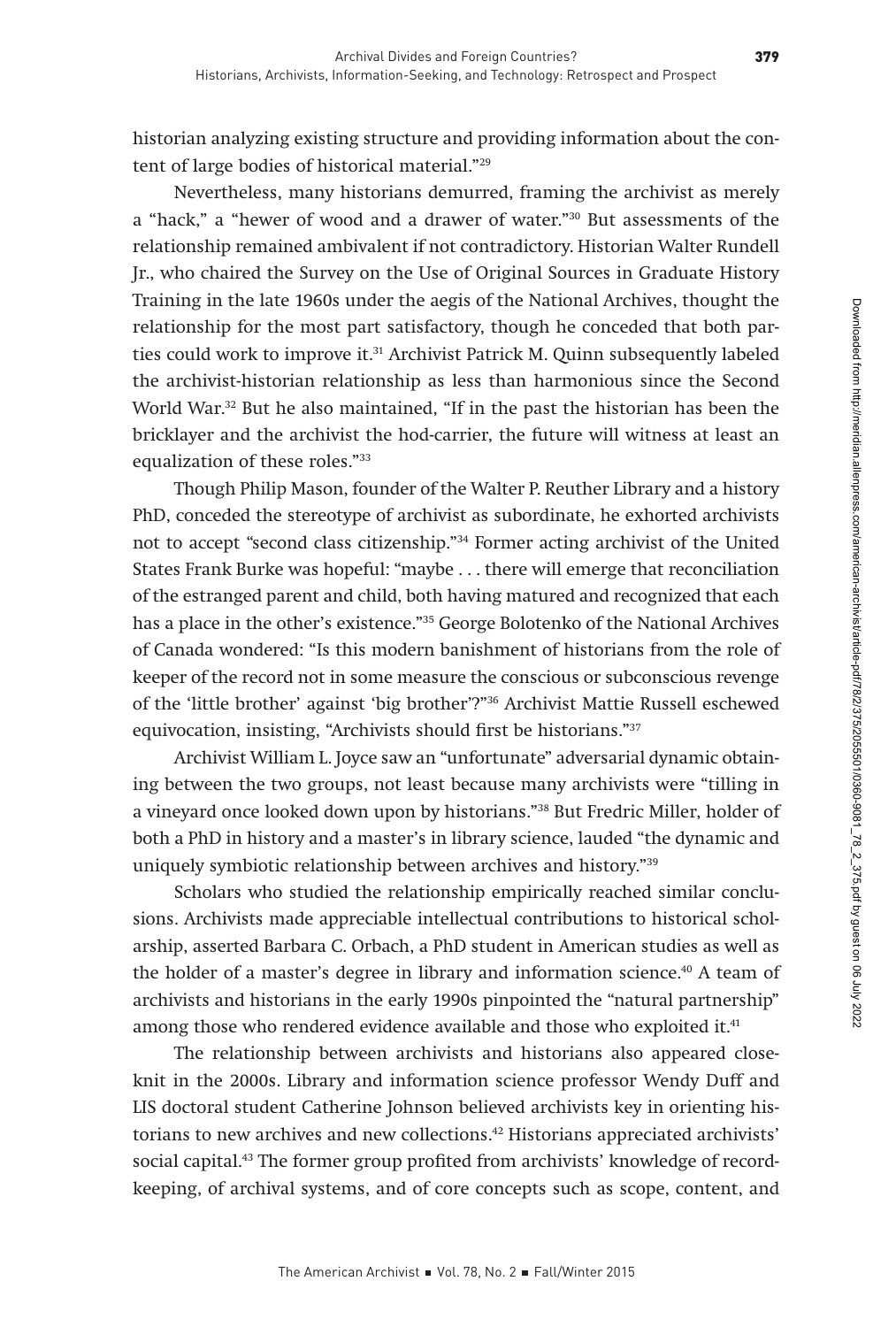provenance.44 Further, archivists proved key partners in historians' verification efforts.45

Johnson and Duff concluded, "Historians develop different strategies to establish relationships with [archivists], including chatting, doing their homework, and offering to help with matters that concern the archivist, such as explaining collections, collaborating, and empathizing over professional problems."46

Again lauded as crucially important to and critically involved in the research process in the 2010s, the archivist represented an "expert and a partner."47 "The stereotype of the curmudgeonly archivist," suggested one scholar, "is disappearing."48 Cook, however, pinpointed an "unhealthy divergence" between historians and archivists gathering momentum since the 1970s, a perspective Blouin and Rosenberg endorsed, but that seems difficult to sustain evidentially.<sup>49</sup>

Despite their tortuous bond, archivists and historians share fundamental concerns, as Blouin and Rosenberg conceded. Each group wrestles with the nature of source materials, the phenomenon of social memory, and issues surrounding culture, power, and agency. The possibility for productive collaboration is perhaps unprecedented. The past may be a foreign country, as David Lowenthal asserted, but surely historians and archivists can cocreate maps.<sup>50</sup>

### **Results of Previous Scholarship**

# Methods and Samples

Challenges abound in studying the users of archives; historians are no exception.51 Even 40 years after Arthur McAnally's seminal 1951 study, Donald Case observed, "History remains an area in which actual behavior . . . has not been well studied."52 Nearly a quarter-century after Case's observation, the literature remains underdeveloped still. Archivists may focus on collections at the expense of their users.<sup>53</sup>

Early scholarship on historians' information-seeking and use dealt largely with the roles of libraries and librarians; only in the late 1970s did archivists and archives-centered scholars enter the dialogue with salutary results. Changing trends in historiography, namely the advent of the new social history in the 1960s and the ascent of cultural history in the 1970s, made such user studies all the more necessary. Unfortunately, such evolving scholarly practices likely fed some scholars' belief of disjuncture among historians and archivists (as well as among the historical discipline itself). Historian Donald Kelley argued:

The political and ideological confusions of the 1960s produced more new histories and "turns" both left and right, social and linguistic as well as massive demographic expansion of the historical profession in the context of the Vietnam War, with attendant repercussions, student movements, and radicalisms which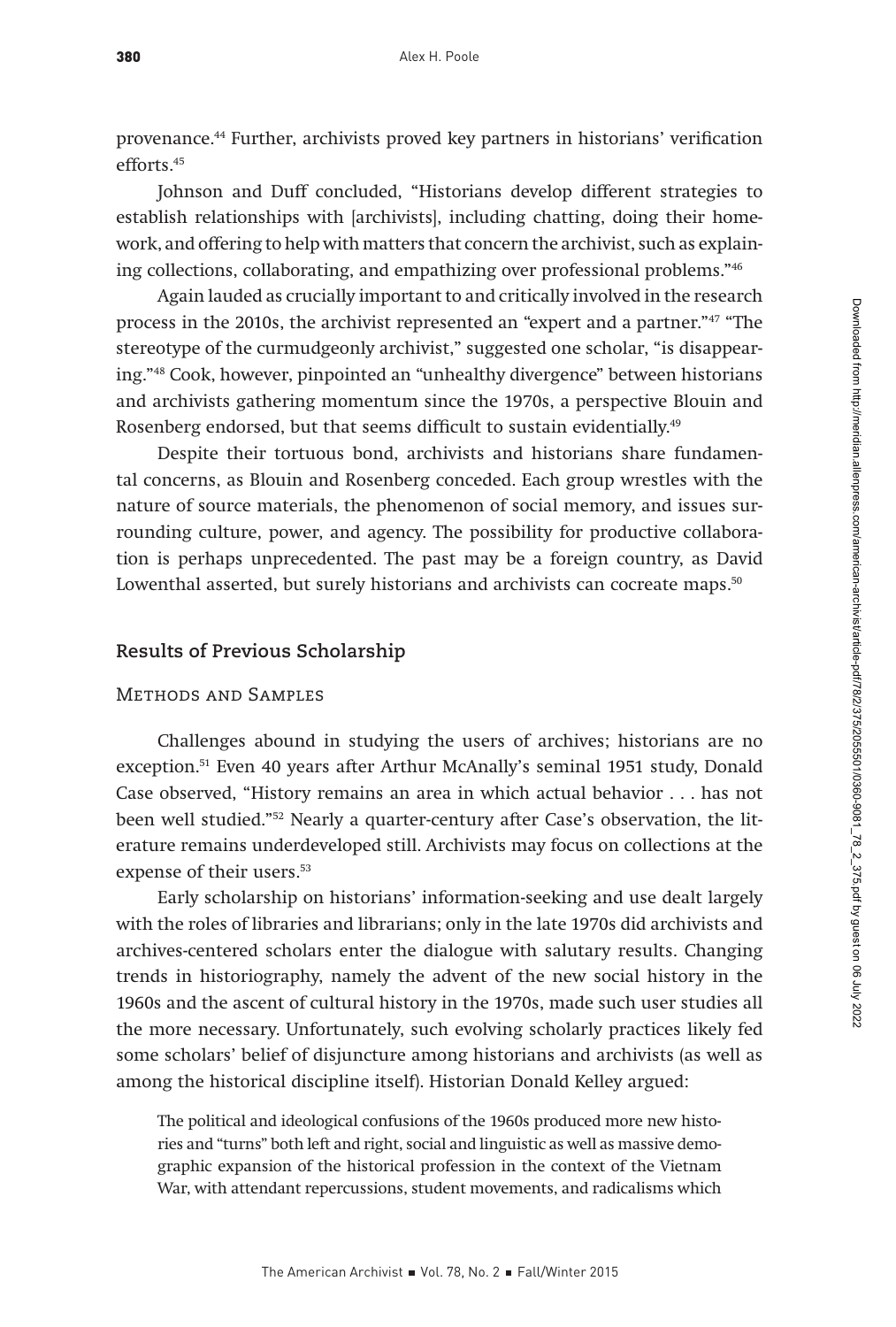sought not only to view history "from the bottom up" but also to shift it into a "new left" activist mode, though increasingly in the interests not of an imagined international proletariat but of women, blacks, neglected ethnic groups, and others seeking identity through a history of their own.54

By the middle of the 1980s, in fact, "factional polarization" or "fragmentary chaos" seemingly prevailed in the historical discipline.55

Some archival scholars also took heed of the shifting direction of historical scholarship. Social history deeply affected not only the writing of history, but also the relationship among archivists and historians of all stripes.56 "The mundane and the ordinary" acquired unpreceded prominence; concordantly, historians consulted a similarly unprecedented array of sources.<sup>57</sup>

More problematic for archivists, the field's dynamism militated against traditional forms of archival organization. Accustomed to ordering materials by provenance and filing system, archivists found themselves confronted by research interests resistant to these schema.58 One scholar skewered archivists for failing to respond to the challenges of the new social history. These challenges persist in the present.59

The new social history aside, archivists also were faced with the efflorescence of cultural history in the 1970s.<sup>60</sup> Cultural history's apotheosis continued.<sup>61</sup> More broadly, historiography turned away from national and international politics toward sundry topics such as childhood, death, and the body; from a focus on events to a focus on structures; from the efforts of "great men" to those of so-called ordinary people and the ways in which they experienced social change; and from the study of thought to the study of collective movements and trends. Methodologically, moreover, historians tuned away from traditional notions of objectivity and accepted heteroglossia. Finally, historians proved increasingly amenable to a greater variety of evidence (oral, visual, and statistical, for instance) as opposed merely to traditional documents (namely official written records).<sup>62</sup>

Facing these challenges emerging from social and cultural history, both librarians and archivists studied historians largely as a way to improve services. Though their units of analysis often varied, scholars have employed four methods in studying historians' information-seeking practices: bibliometrics, questionnaires, interviews, and mixed methods.

# *Bibliometrics*

Describing literature formally, bibliometrics provides "insights about research interests, resource needs, research behavior, interdisciplinarity, scholarly communication, and collection management."63 Bibliometrics comprises two classes. Citation studies count each bibliographic unit each time it appears in a footnote; reference studies, by contrast, count each bibliographic unit in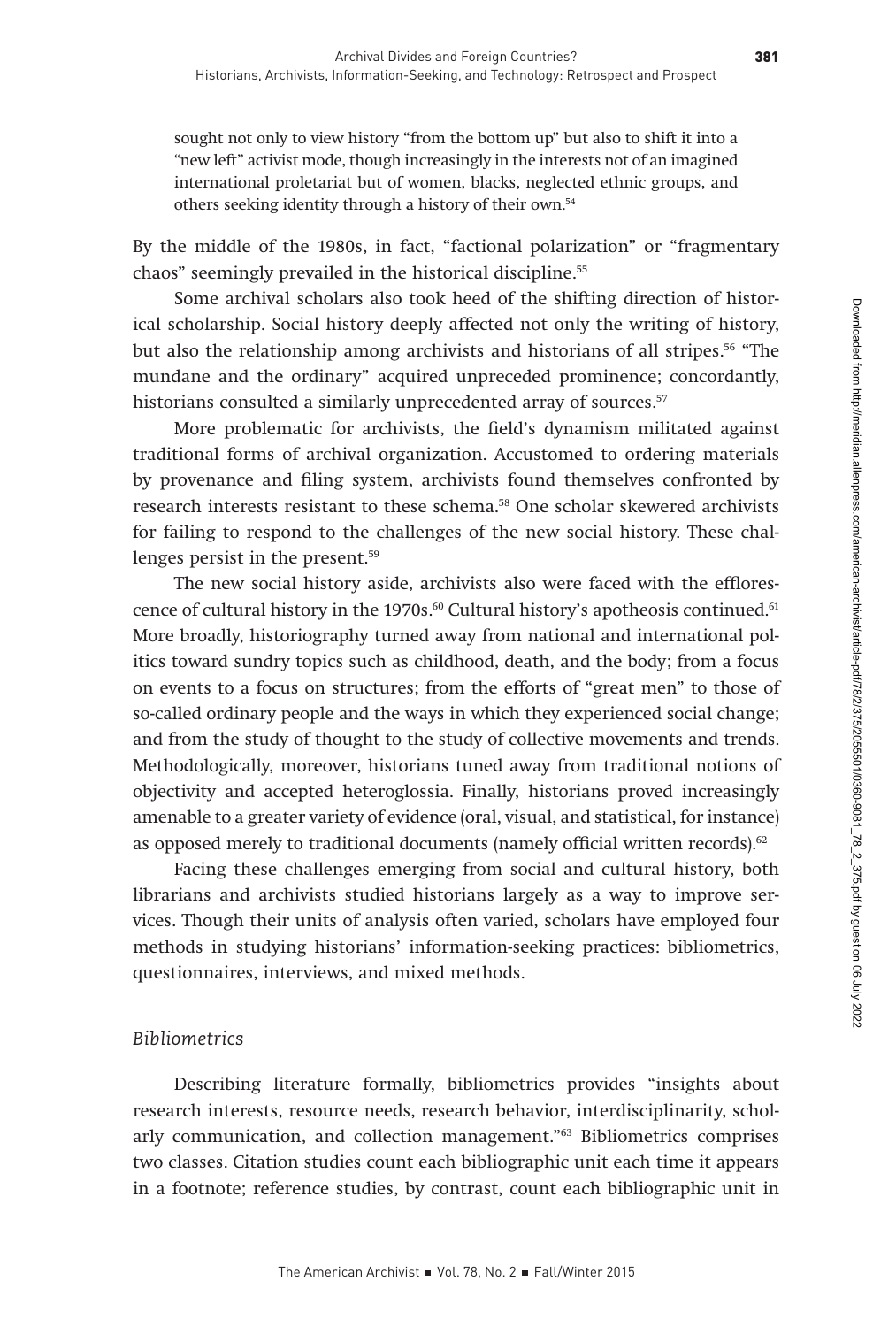the footnote only once.<sup>64</sup> Bibliometrics covers a tremendous amount of data; conversely, it deals only with explicit data (occurrences and co-occurrences) in published texts.

But bibliometrics cannot provide information about how researchers locate or obtain materials.<sup>65</sup> Other potentially problematic assumptions with bibliometric analysis include that the citing of a document implies use of it by the author; that the citing of a document reflects its quality; that citations point to the best available works; that a cited document is related in content to the citing document; and that all citations are equal.<sup>66</sup> For archival materials, finally, bibliometric analysis may be compromised by a general lack of common standards and terminology.<sup>67</sup>

Arthur McAnally,<sup>68</sup> Annie Marie Alston,<sup>69</sup> Clyve Jones, Michael Chapman, and Pamela Carr Wood,<sup>70</sup> Clark Elliott,<sup>71</sup> Fredric Miller,<sup>72</sup> M. Sara Lowe,<sup>73</sup> Jana Brubaker,<sup>74</sup> Graham Sherriff,<sup>75</sup> and Donghee Sinn<sup>76</sup> employed bibliometrics in their studies (see Table 1). Despite their common reliance upon bibliometrics, however, these scholars examined literature that generally varied in theme, time period, and geography; they also tended to use different sample sizes (number of journals, number of articles, and number of citations).

#### *Questionnaires*

Other scholars relied upon questionnaires. Properly designed questionnaires are useful if the units of analysis are individuals. Further, they may help collect original data when a population is too large to observe directly. On the other hand, questionnaires depend upon individual memory; similarly, they report what researchers claim they used and what materials they claim they found useful.77 What is more, they cannot show what scholars would have used had other materials been available.<sup>78</sup>

On a pragmatic note, achieving a desired response rate (e.g., 50%) challenges scholars, as does culling a representative sample from a larger population. Moreover, disseminating the survey and following up often proves time consuming and resource intensive.<sup>79</sup> Michael Stevens,<sup>80</sup> Peter Uva, $^{81}$  Margaret Stieg,<sup>82</sup> Dianne L. Beattie,<sup>83</sup> Helen R. Tibbo,<sup>84</sup> Wendy Duff, Barbara Craig, and Joan Cherry,<sup>85</sup> Susan Hamburger,<sup>86</sup> and Alexandra Chassanoff<sup>87</sup> used questionnaires to study historians. As with bibliometric studies, these studies varied considerably in their foci and render direct comparison difficult (see Table 2).

#### *Interviews*

Interviews provide "a window on a time and a social world that is experienced one person at a time, one incident at a time."90 Despite their advantages,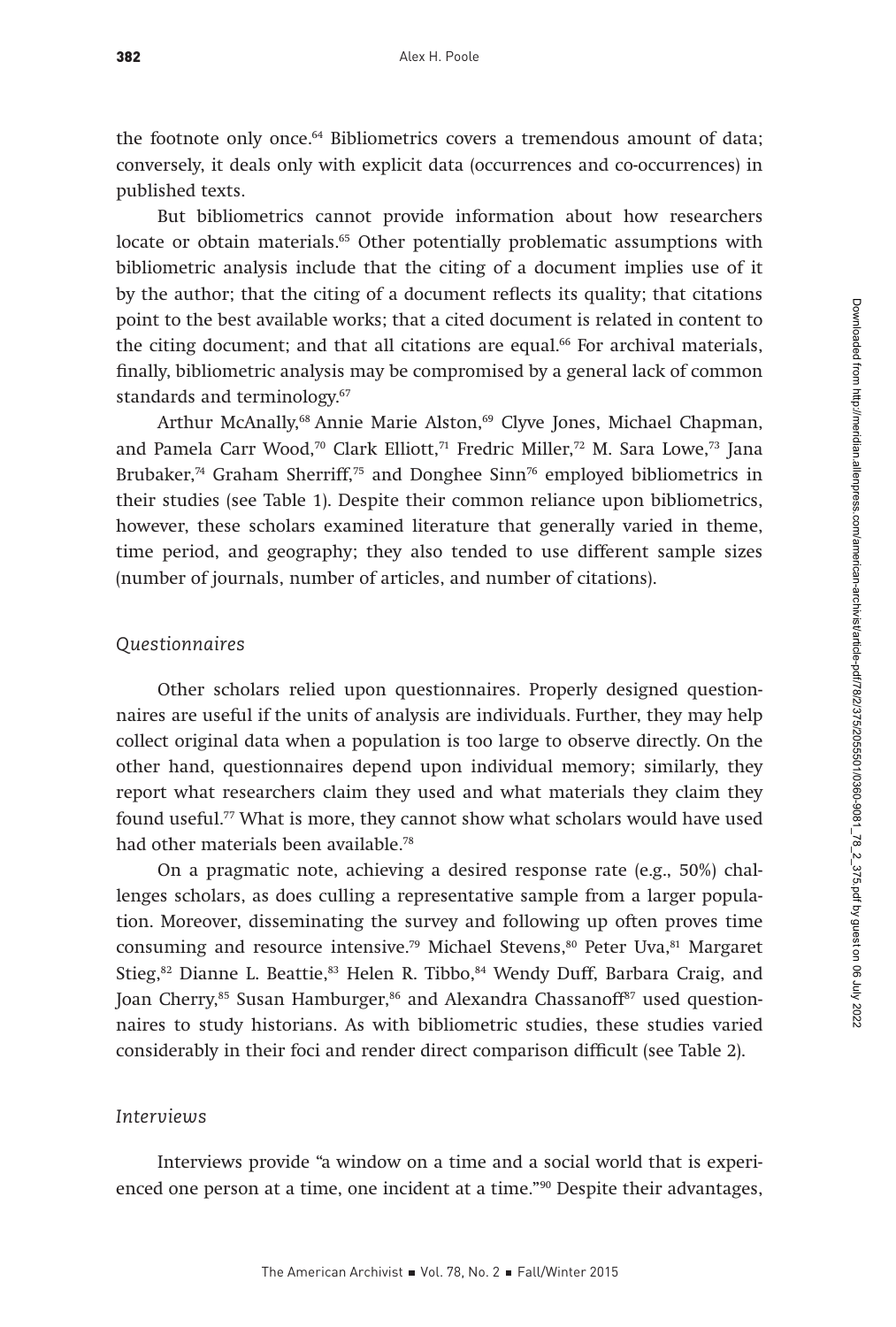| Author                             | <b>Date</b> | <b>Thematic focus</b> | <b>Temporal focus</b>           | Geographic focus     | <b>Sample</b>         |
|------------------------------------|-------------|-----------------------|---------------------------------|----------------------|-----------------------|
| McAnally (PhD<br>student, LIS)     | 1951        | Not specified         | $1789-$                         | <b>United States</b> | Not specified         |
| Alston (Master's                   | 1952        | Not specified         | Not specified                   | <b>United States</b> | 2,029 references      |
| student, LIS)                      |             |                       |                                 |                      | 11 books              |
|                                    |             |                       |                                 |                      | 7 book chapters       |
|                                    |             |                       |                                 |                      | 9 journal articles    |
| Jones, Chap-                       | 1972        | Not specified         | 1050-939                        | United Kingdom       | 7,127 references      |
| man, & Carr<br><i>(Librarians)</i> |             |                       |                                 |                      | 7 journals            |
|                                    |             |                       |                                 |                      | 119 articles          |
| Elliott (Archi-                    | 1981        | History of            | 19th and 20th c.                | Great Britain,       | 3,635 references      |
| vistl                              |             | science               | Canada, United<br><b>States</b> | 15 journals          |                       |
|                                    |             |                       |                                 |                      | 51 articles           |
| Miller (Archi-                     | 1986        | Social history        | $1800 -$                        | <b>United States</b> | 16 journals           |
| vist/Historianl                    |             |                       |                                 |                      | 214 articles          |
| Lowe (Master's                     | 2003        | Not specified         | Not specified                   | World                | 1,915 references      |
| student, LIS and<br>history)       |             |                       |                                 |                      | 4 issues              |
| Brubaker                           | 2005        | Illinois state        | Not specified                   | <b>Illinois</b>      | 1,379 references      |
| (Librarian)                        |             | history               |                                 |                      | 1 journal             |
|                                    |             |                       |                                 |                      | 4 articles            |
| Sherriff (Librar-                  | 2010        | Not specified         | $3rd$ c.-late $20th$ c.         | 32 of 47 North       | 3.498 citations       |
| ianl                               |             |                       |                                 | American             | 47 Master's<br>theses |
| Sinn (Professor,                   | 2012        | Not specified         | Not specified                   | World                | 34,627 references     |
| LIS)                               |             |                       |                                 |                      | 1 journal             |
|                                    |             |                       |                                 |                      | 309 articles          |

**Table 1. Studies Employing Bibliometrics**

namely in the area of "thick" description, interviews, like questionnaires and bibliometrics, evince possible shortcomings.<sup>91</sup> For example, it presupposes that the interviewee will summarize his or her perception and behavior as it evolved throughout the research process. Additionally, an interviewer necessarily assumes that the interviewee will reliably report his or her perceptions and behavior during the interview.<sup>92</sup>

To combat these limitations, scholars who undergirded their studies with interviews—Barbara Orbach,93 Donald Case,94 Charles Cole,95 Robert Delgadillo and Beverly Lynch,<sup>96</sup> and Wendy Duff and Catherine Johnson<sup>97</sup>-often combined structured and nonstructured methods or employed open-ended questions to spur discussions (see Table 3). Yet again, these scholars' foci varied considerably.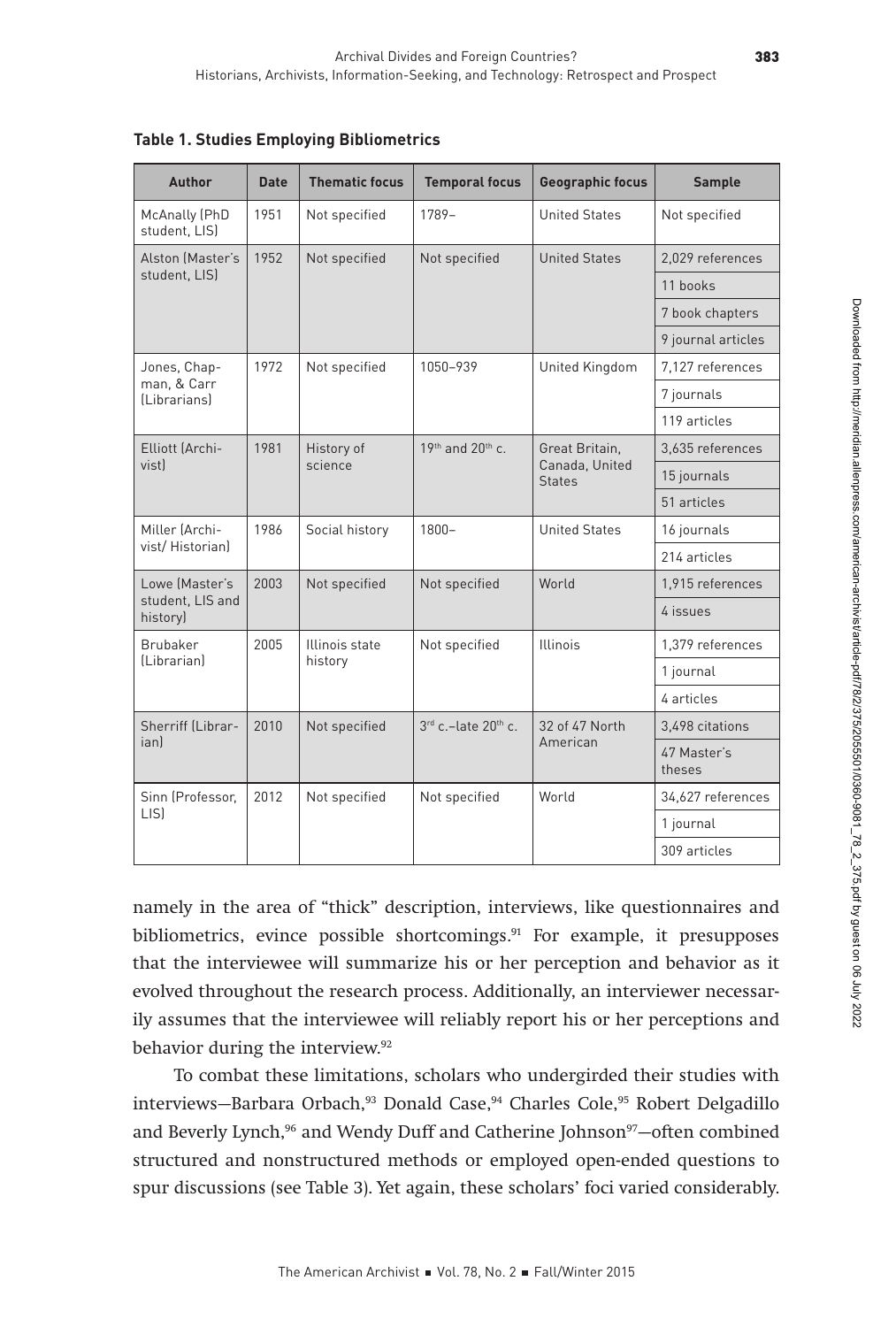**Table 2. Studies Employing Questionnaires** 

| Author(s)                          | <b>Date</b> | <b>Subjects' thematic focus</b>                            | Subjects' temporal<br>focus | Subjects' geo-<br>graphic focus |
|------------------------------------|-------------|------------------------------------------------------------|-----------------------------|---------------------------------|
| Stevens (Graduate                  | 1977        | Political (39%)                                            | 19th c. (52%)               | <b>United States</b>            |
| student, LIS)                      |             | Social (13%)                                               | 20 <sup>th</sup> c. (35%)   |                                 |
|                                    |             | Intellectual (8%)                                          | 17th or 18th c. (13%)       |                                 |
|                                    |             | Diplomatic (8%)                                            |                             |                                 |
| Uva (Librarian)                    | 1977        | Medieval (13.6%)                                           | <b>Byzantine history</b>    | Foreign country                 |
|                                    |             | Far Eastern (13.6%)                                        | -modern U.S.                | $(72.4\%)$                      |
|                                    |             | Modern European (13.6%)                                    |                             | <b>United States</b>            |
|                                    |             | American Cultural and<br>Intellectual (13.6%)              |                             | $(27.2\%)$                      |
| Stieg (Professor, LIS)             | 1981        | General (43)                                               | Classical-modern            | <b>United States</b>            |
|                                    |             | Topical (31)                                               | U.S.                        |                                 |
|                                    |             | Colonial (31)                                              |                             |                                 |
|                                    |             | 19th century (29)                                          |                             |                                 |
| Beattie (Archivist)                | 1989        | Women's (3/4)                                              | Not specified               | Canada                          |
| Tibbo (Professor, LIS)             | 2003        | All                                                        | All                         | <b>United States</b>            |
| Duff et al. <sup>88</sup> (Profes- | 2004        | Social (64%)                                               | 20 <sup>th</sup> c. (83%)   | Central Canada                  |
| sors, LIS)                         |             | Cultural (45%)                                             | 19th c. (73%)               |                                 |
|                                    |             | Political (40%)                                            | 18th c. (23%)               |                                 |
| Duff et al. <sup>89</sup> (Profes- | 2004        | <b>Social (358)</b>                                        | 20th century (379)          | Canada (304)                    |
| sors, LIS)                         |             | Cultural (288)                                             | 19th century (348)          | Europe (294)                    |
|                                    |             | Political (284)                                            | 18th century (148)          | <b>United States</b><br>(126)   |
| Hamburger (Archivist)              | 2004        | Not specified                                              | Not specified               | Not specified                   |
| Chassanoff (PhD<br>student, LIS)   | 2013        | Women's (approx. half);<br>focus on social and<br>cultural | $20th$ c.                   | <b>United States</b>            |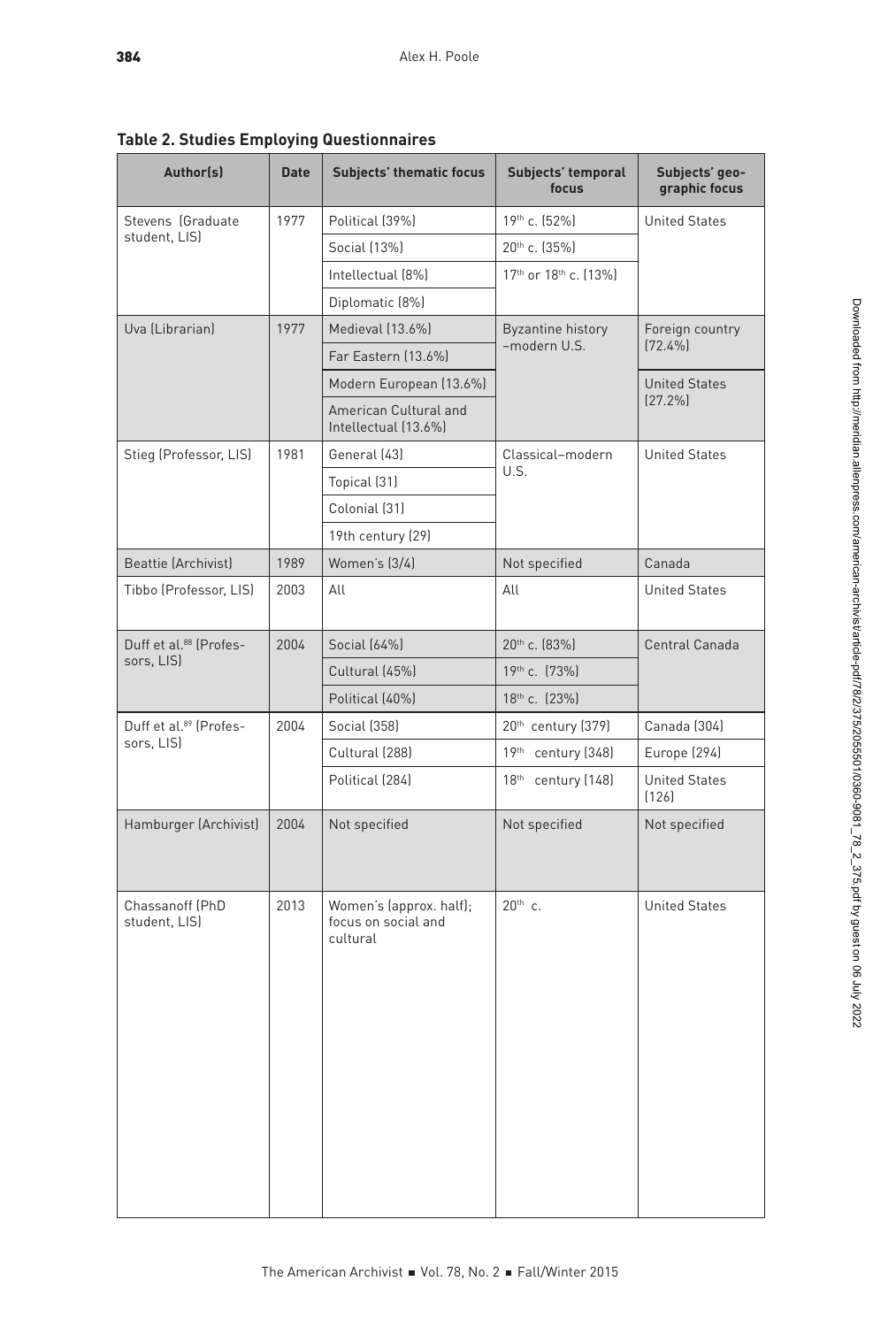|  |  | $\sim$ $ \sim$ |  |  | Table 2. Extended |
|--|--|----------------|--|--|-------------------|

| Sample<br>size | Response<br>rate | Subjects' gender | Subjects' rank                    |
|----------------|------------------|------------------|-----------------------------------|
| 61             | 49.60%           | Not specified    | Not specified                     |
|                |                  |                  |                                   |
|                |                  |                  |                                   |
| 22             | 48.80%           | Not specified    | Professors (59.1%)                |
|                |                  |                  | Associate (18.2%)                 |
|                |                  |                  | Assistant (22.7%)                 |
|                |                  |                  |                                   |
| 360            | Approx.<br>50%   | Not specified    | Not specified                     |
|                |                  |                  |                                   |
|                |                  |                  |                                   |
| $41$           | 60%              | Not specified    | Not specified                     |
| 308            | 44%              | Male (70%)       | Full or Associate Professor (80%) |
|                |                  | Female (30%)     | Assistant Professor (20%)         |
| 173            | 50.60%           | Male (71%)       | Professor (45%)                   |
|                |                  | Female (29%)     | Assistant Professor (16%)         |
|                |                  |                  |                                   |
| 600            | 50.60%           | Male (73%)       | Professor (43%)                   |
|                |                  | Female (27%)     | Associate Professor (30%)         |
|                |                  |                  | Assistant Professor (16%)         |
| 131            | 43.60%           | Male (53%)       | Faculty (31%)                     |
|                |                  | Female (39%)     | Graduate Student (25%)            |
|                |                  | Unspecified (8%) | Undergraduate Student (13%)       |
| 86             | Not speci-       | Male (32%)       | Professor (11%)                   |
|                | fied             | Female (67%)     | Associate Professor (23%)         |
|                |                  |                  | Assistant Professor (26%)         |
|                |                  |                  | Adjunct Professor (16%)           |
|                |                  |                  | Teaching Professor (5%)           |
|                |                  |                  | Visiting Professor (5%)           |
|                |                  |                  | Professor Emeritus/a (2%)         |
|                |                  |                  | Research Professor (1%)           |
|                |                  |                  | Dean/Department Head (1%)         |
|                |                  |                  | Endowed Chair (1%)                |
|                |                  |                  | Distinguished Professor (1%)      |
|                |                  |                  | Other (5%)                        |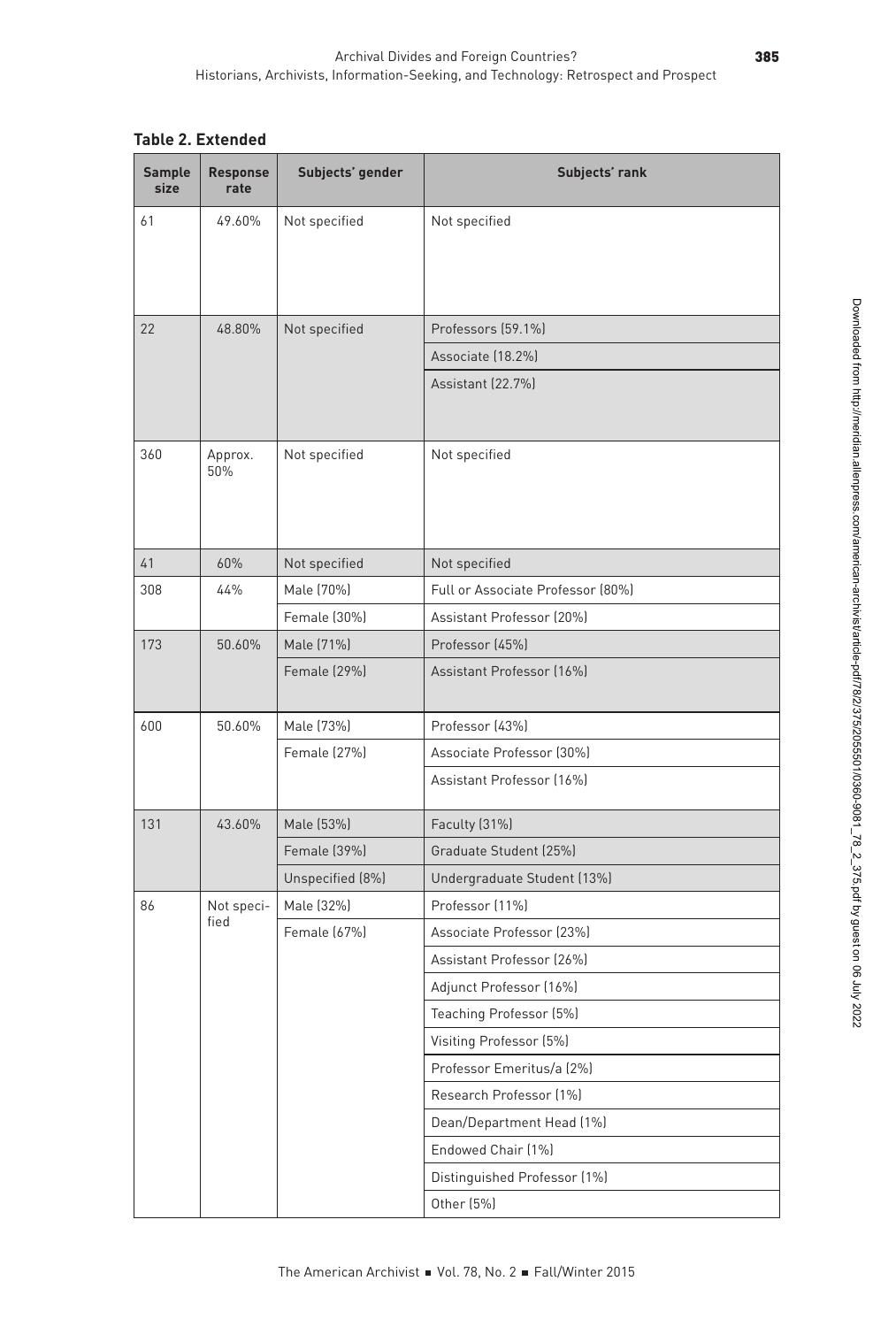386

| Author                                                   | Date | <b>Thematic focus</b>                   | <b>Temporal focus</b>     |
|----------------------------------------------------------|------|-----------------------------------------|---------------------------|
| Orbach (Librarian/Doctoral                               | 1991 | Social (40%)                            | $20^{th}$ c. $(40\%)$     |
| student, American studies)                               |      | Political or political/diplomatic (20%) |                           |
|                                                          |      | Intellectual (20%)                      |                           |
|                                                          |      | Cultural (10%)                          |                           |
|                                                          |      | General (10%)                           |                           |
| Case (Professor, LIS)                                    | 1991 | Social (30%)                            | Not specified             |
|                                                          | 1991 | Intellectual (15%)                      |                           |
|                                                          |      | Chronological (15%)                     |                           |
| Cole (Professor, LIS)                                    | 1998 | Not specified                           | 20 <sup>th</sup> c. (22%) |
|                                                          | 2000 |                                         | 19th c. (20%)             |
|                                                          | 2000 |                                         | 17th c. (6.7%)            |
| Delgadillo (Master's student,                            | 1999 | Not specified                           | Not specified             |
| Latin American studies);<br>Lynch (Professor, education) |      |                                         |                           |
|                                                          | 2002 | Social (40%)                            | Not specified             |
| Johnson (PhD student, LIS)                               |      | Political (10%)                         |                           |
| Duff (Professor, LIS) and                                |      | Legal (10%)                             |                           |
|                                                          |      | Aboriginal (10%)                        |                           |
| Johnson (PhD student, LIS);                              |      | Intellectual (10%)                      |                           |
|                                                          |      | Cultural (10%)                          |                           |
|                                                          |      | Material culture (10%)                  |                           |
|                                                          | 2005 | Historians:                             | Not specified             |
| Duff (Professor, LIS)                                    |      | Social (40%)                            |                           |
|                                                          |      | Political (10%)                         |                           |
|                                                          |      | Legal (10%);                            |                           |
|                                                          |      | Aboriginal (10%)                        |                           |
|                                                          |      | Intellectual (10%)                      |                           |
|                                                          |      | Cultural (10%)                          |                           |
|                                                          |      | Material culture (10%)                  |                           |
|                                                          |      | Doctoral students:                      |                           |
|                                                          |      | Canada (60%)                            |                           |
|                                                          |      | Scottish (10%)                          |                           |
|                                                          |      | German (10%)                            |                           |
|                                                          |      | Communication studies (20%)             |                           |
|                                                          |      |                                         |                           |
| Rutner and Schonfeld<br>(Consultants)                    | 2012 | Not specified                           | Not specified             |
| Roland and Bawden<br>(Professors, LIS)                   | 2012 | Not specified                           | Not specified             |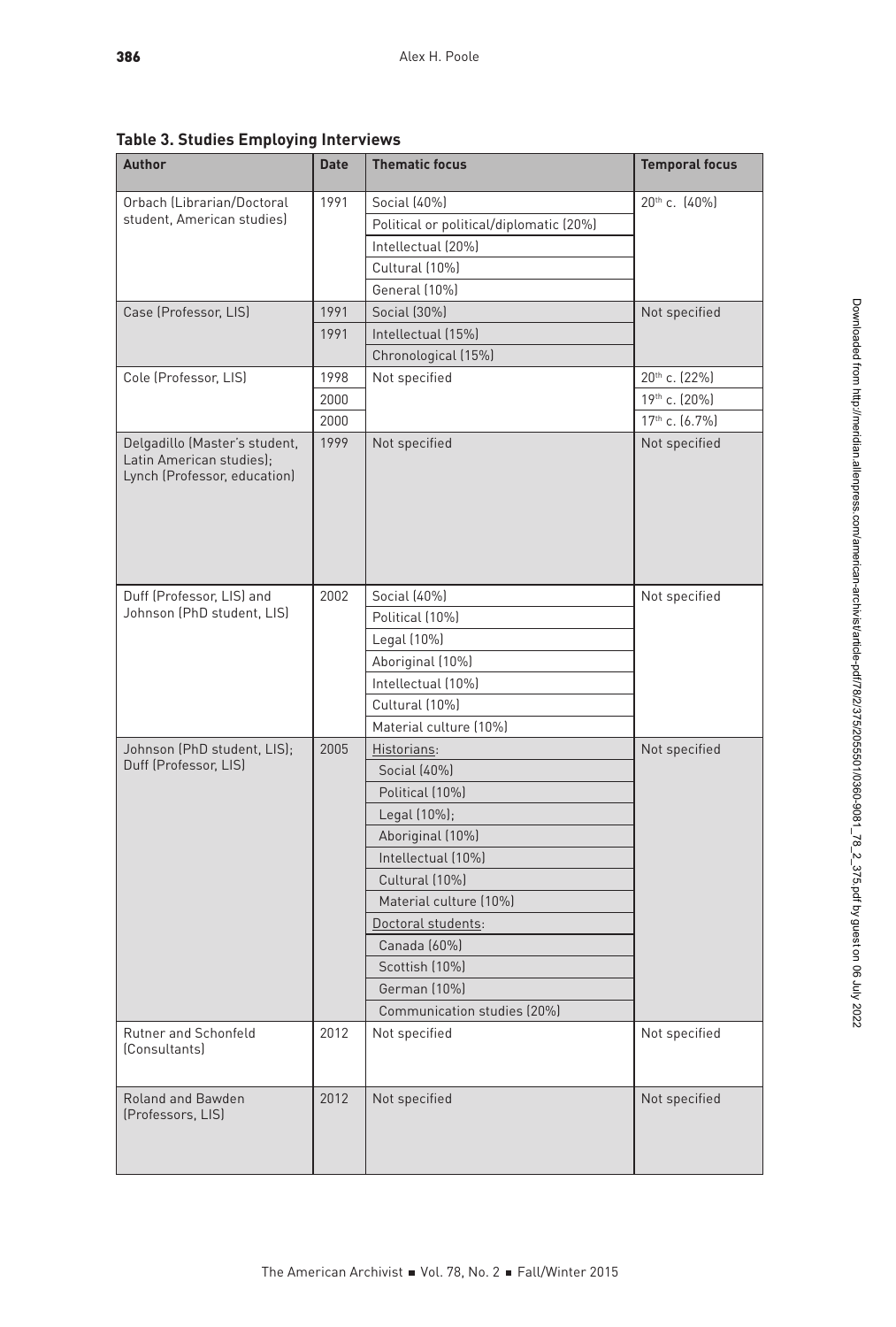## **Table 3. Extended**

| <b>Geographic focus</b>  | Subjects' gender<br>Sample<br>size | Subjects' rank                             |
|--------------------------|------------------------------------|--------------------------------------------|
| <b>United States</b>     | Male (60%)<br>10                   | Professor (60%)                            |
|                          | Female (40%)                       | Assistant Professor (10%)                  |
|                          |                                    | Visiting Lecturer (10%)                    |
|                          |                                    | Doctoral Student (20%)                     |
| <b>United States</b>     | 20<br>Male (95%)                   | Professor (55%)                            |
|                          | Female (5%)                        |                                            |
| United Kingdom           | 45<br>Not specified                | Doctoral Student (100%)                    |
| Continental Europe (20%) | 15<br>Male (80%)                   | Doctoral Student (93%)                     |
| Latin America (20%)      | Female (20%)                       | Master's Student (7%)                      |
| United States (20%)      |                                    |                                            |
| Far East (13.3%)         |                                    |                                            |
| Africa (13.3%)           |                                    |                                            |
| Great Britain (6.7%)     |                                    |                                            |
| Eastern Europe (6.7%)    |                                    |                                            |
| Not specified            | Male (60%)<br>10                   | Associate or Assistant<br>Professor (100%) |
|                          | Female (40%)                       |                                            |
| Not specified            | 20<br>Not specified                | Historian (rank not specified)<br>$(50\%)$ |
|                          |                                    | Doctoral Student (50%)                     |
| Not specified            | 53<br>Not specified                | Faculty (60.4%)                            |
|                          |                                    | Doctoral Student (13.2%)                   |
|                          |                                    | Support Staff (26.4%)                      |
| Not specified            | 41<br>Not specified                | Historian                                  |
|                          |                                    | Archivist                                  |
|                          |                                    | Librarian                                  |
|                          |                                    | Web Researcher                             |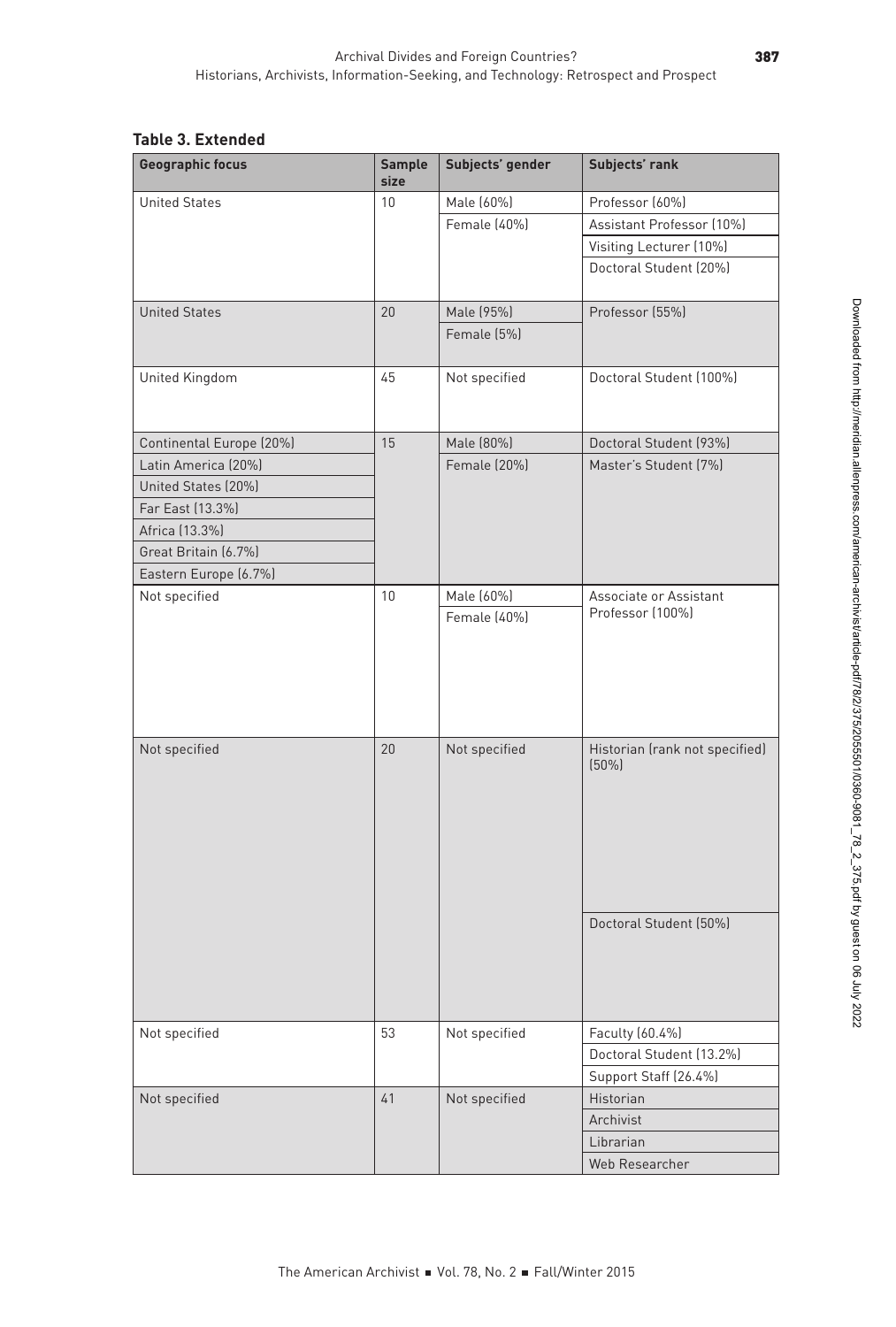# *Combination of methods*

As work by Raymond Vondran,<sup>98</sup> Diane Beattie,<sup>99</sup> Helen Tibbo,<sup>100</sup> Deborah Lines Andersen,<sup>101</sup> Suzanne R. Graham,<sup>102</sup> Ian Anderson,<sup>103</sup> and Margaret Stieg Dalton and Laurie Charnigo<sup>104</sup> showed, some scholars compared the results of different methods brought to bear on the same sample (see Table 4). Using multiple methods may yield the most trustworthy results, but may be the most challenging study to undertake.105 But reconciling divergent findings produced by the use of different methods remains difficult, as Beattie's, Anderson's, and Dalton and Charnigo's studies underscored.106

Irrespective of method, scholars faced similar challenges in designing their studies, namely corralling a representative sample from a larger population and isolating or accounting for numerous variables. Indeed, many studies are not directly comparable as a result, as tables one through four suggest.<sup>107</sup> What is more, there may be a disjuncture between what historians did and what they claimed they did with respect to their research processes. Future research should grapple with these issues and compare more specifically their studies' units of analysis as well as their findings.

Studies of historians focused on how they located scholarly materials, on the ways in which they used those materials (especially primary and nontextual sources), and on their overall information-seeking and use strategies.

#### **Historians' Research Processes**

# Locating Sources

In locating sources, historians' favored methods remained consistent over time (see Table 5). Most notably, footnote or citation chaining remained foundational, ranking first in Uva's study, first in Stieg's, first in Hernon's, second in Beattie's, first in Orbach's, first in Tibbo's (1993), first in Delgadillo and Lynch's, first in Tibbo's (2003), first in Anderson's, second and third, respectively, in Duff, Craig, and Cherry's two studies, second (primary sources) and third (secondary sources) in Dalton and Charnigo's, and second in Hamburger's.

This long-standing preference for footnote-chaining aside, two trends are of particular importance for archivists. First, archivists themselves played an important role for Stevens's study (fourth), Beattie's (first), Anderson's (eighth), Duff, Craig, and Cherry's (first in "Finding and Using Archival Resources" and fourth in "Historians' Use of Archival Sources"), and Dalton and Charnigo's (eighth). Orbach noted, "Historians tended to accord repository staff due credit—and considerable power—in facilitating access to primary material."112 Along these lines, visits to archives were important for historians in Dalton and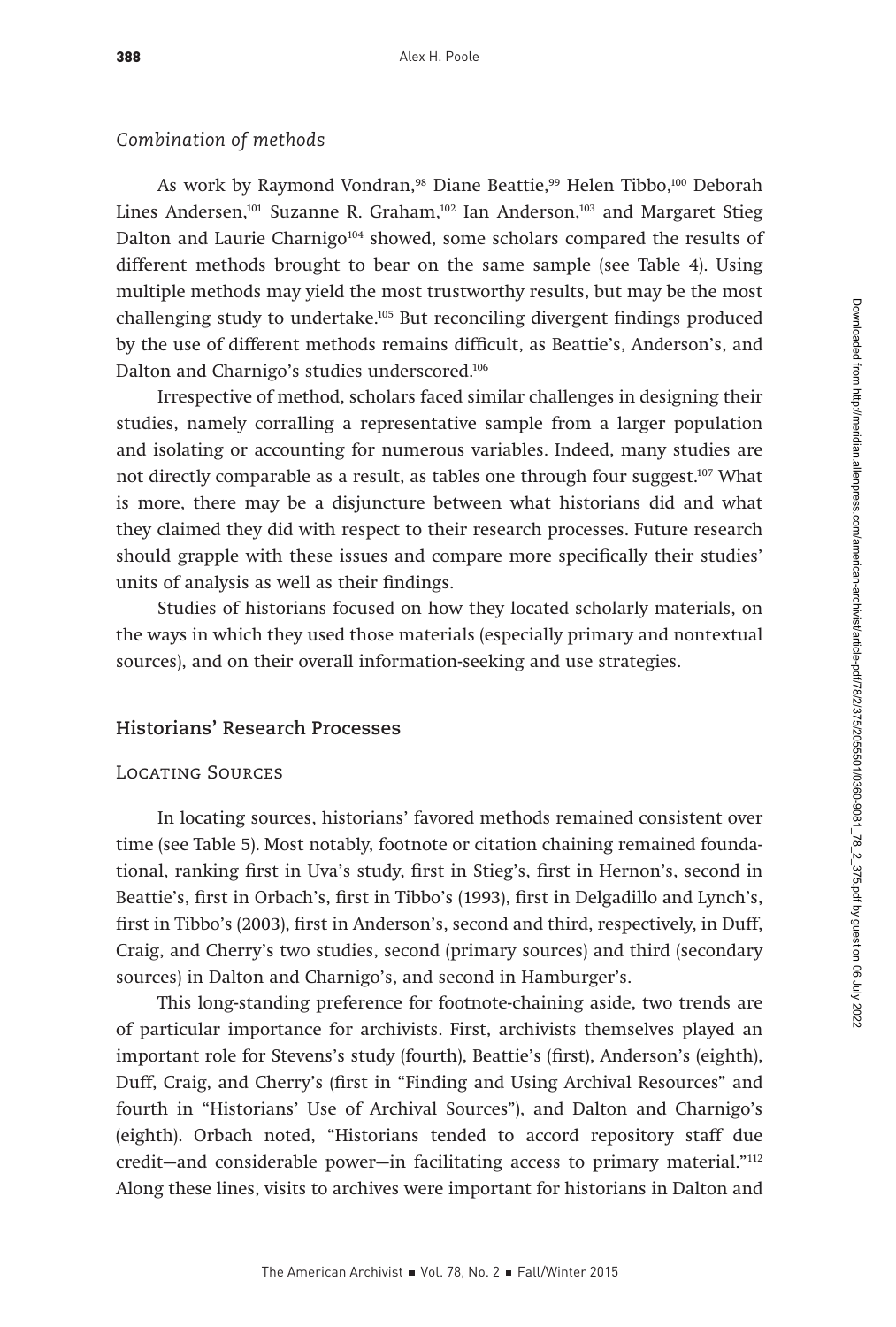Charnigo's (fourth in primary sources) and Hamburger's (third) studies. In both cases, there is clearly room for archivists to embed themselves more deeply, more frequently, and earlier on in historians' work processes.

Notwithstanding the role of archivists themselves, finding aids help scholars reduce uncertainty in working with unfamiliar repositories and materials.113 Historians ranked finding aids fifth in Orbach's study; fifth in Tibbo's ("Primarily History"); second in Anderson's; first in Duff, Craig, and Cherry's ("Historians' Use of Archival Sources"); first in Dalton and Charnigo's; and sixth in Hamburger's. Conventional finding aids aside, the Web irrevocably changed the possibilities for locating sources.

According to Daniel V. Pitti, the Web "awakened an abiding but dormant aspiration: to provide comprehensive universal access to the world's primary cultural and historical resources."114 Particularly after the turn of the millennium, scholars probed historians' use of new technology to locate materials. Despite the advent of Encoded Archival Description, however, simply mounting finding aids on the Web was no panacea for historians. The search engine used, the skills of the user, and the amount of information available on the Web played a critical role in historians' successfully locating finding aids.<sup>115</sup> Indeed, only 4 of Tibbo's 153 historians ("Primarily History") were certain they had used EAD finding aids (a further 61 were unsure, and 82 indicated they had not). Furthermore, Tibbo's sample rarely consulted electronic databases; instead, they employed varied search methods to find primary sources, from footnote-chaining to Web searching. Building on these findings, Tibbo emphasized the importance of developing user-friendly electronic finding aids and databases.116 Indeed, webinars on EAD or on tools such as ArchiveGrid may prove a useful investment of repository resources.

Speaking to Tibbo's finding, 12% of Dalton and Charnigo's respondents never used electronic databases.117 But Anderson also found that United Kingdom historians' concerns about online finding aids did not indicate reluctance to use online retrieval tools per se. Indeed, the same number of his interviewees ranked online methods and print and informal means "most effective." Anderson found that print-based (i.e., formal) retrieval methods were most significant for unpublished and government sources and informal retrieval methods were most significant with published sources and artifacts.

Anderson also encountered a disjuncture that underscored the possible difference between use and usefulness. Nearly all of his sample claimed they used leads from print sources (97%) or informal contacts (88%) to locate materials, but only just above a quarter (29%) said these leads were the most effective method. In other words, the most popular retrieval methods were not invariably the most effective. Ultimately, Anderson's historians sought more online retrieval options even as they remained beholden to print forms.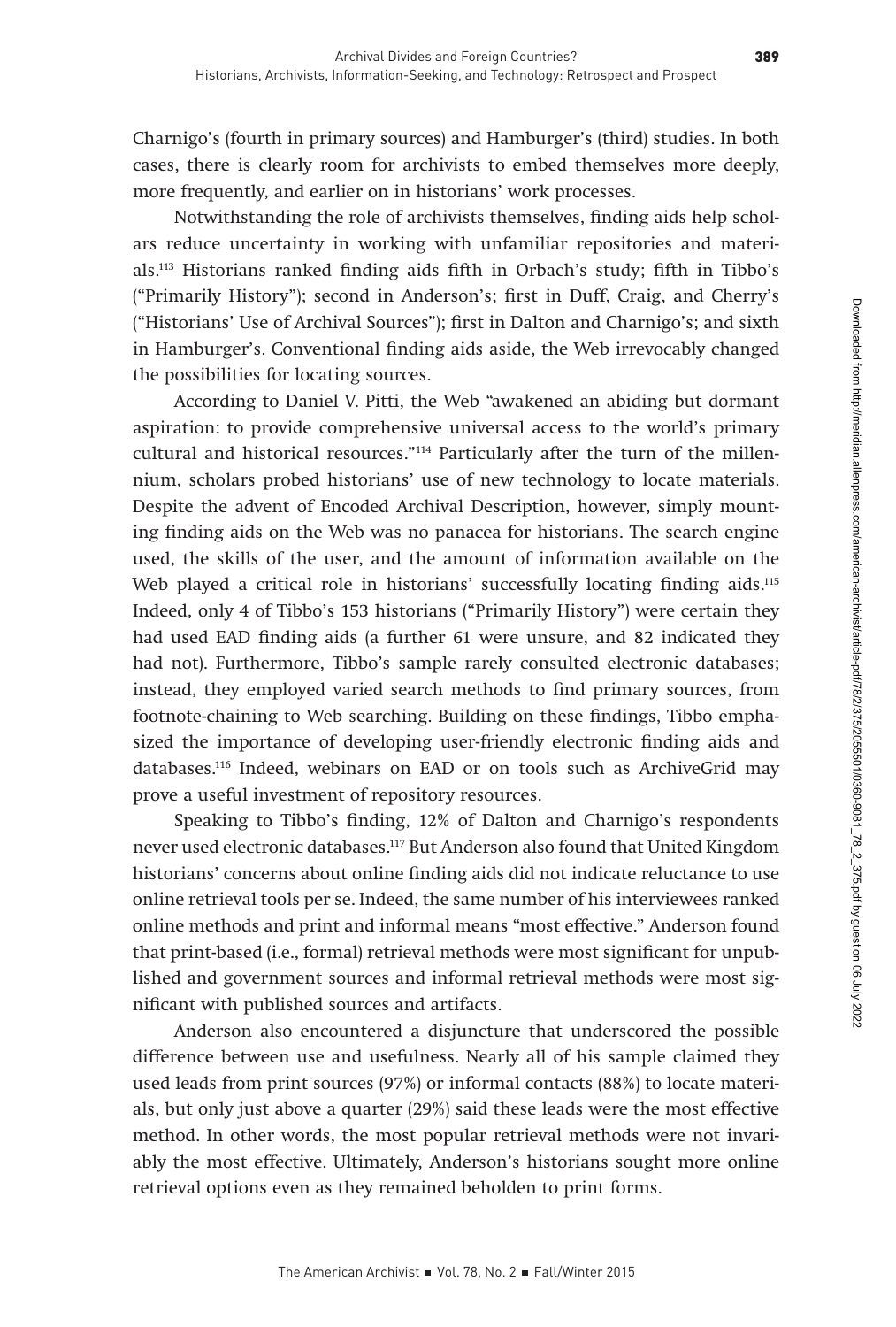**Table 4. Studies Employing Mixed Methods** 

| Author                        | Date  | Method            | <b>Thematic focus</b>                                              | <b>Temporal focus</b>                      |
|-------------------------------|-------|-------------------|--------------------------------------------------------------------|--------------------------------------------|
| Vondran                       | 1976  | Interviews        | Not specified                                                      | Post-Renais-                               |
| (Professor,                   |       |                   |                                                                    | sance                                      |
| LIS)                          |       |                   |                                                                    |                                            |
|                               |       |                   |                                                                    |                                            |
| Beattie                       | 1989- | Bibliometrics     | Women's history (3/4)                                              | Not specified                              |
| (Archivist)                   | 1990  | Survey            |                                                                    |                                            |
|                               |       |                   |                                                                    |                                            |
|                               |       |                   |                                                                    |                                            |
|                               |       |                   |                                                                    |                                            |
| Tibbo (Pro-                   | 1993  | Interviews        | Political (20%)                                                    | 19th-20th c. (24%)                         |
| fessor, LIS)                  |       |                   | Abstract analysis   Social/cultural (16%)                          | 18th-19th c. (20%)                         |
|                               |       |                   | Diplomatic (8%)                                                    | General modern                             |
|                               |       |                   |                                                                    | (non-U.S.) (12%)                           |
|                               |       |                   | Labor (8%)                                                         | 17th-18th c. (12%)                         |
|                               |       |                   | Historiography/research methods (8%)<br>Special groups/topics (8%) | 20 <sup>th</sup> c. (12%)<br>All centuries |
|                               |       |                   |                                                                    | (8%)                                       |
|                               |       |                   | U.S. regional (8%)                                                 | Ancient/classical                          |
|                               |       |                   |                                                                    | (4%                                        |
|                               |       |                   | Economic (4%)                                                      | Medieval (4%)                              |
|                               |       |                   | Constitutional/legal (4%)                                          | Other (4%)                                 |
|                               |       |                   | Women (4%)                                                         |                                            |
|                               |       |                   | Quantitative (4%)                                                  |                                            |
|                               |       |                   | Military (4%)                                                      |                                            |
|                               |       |                   | Archives (4%)                                                      |                                            |
| Andersen<br>(Professor,       | 1998  | Interviews        | Not specified                                                      | Not specified                              |
| LIS)                          |       | Questionnaires    |                                                                    |                                            |
| Graham                        | 2002  | Bibliometrics     | Not specified                                                      | Not specified                              |
| (Librarian)                   |       | Questionnaire     |                                                                    |                                            |
| Anderson                      | 2004  | Interviews        | Not specified                                                      | Not specified                              |
| (Professor,<br>LIS)           |       | Questionnaires    |                                                                    |                                            |
|                               |       |                   |                                                                    |                                            |
|                               |       |                   |                                                                    |                                            |
|                               |       |                   |                                                                    |                                            |
| Dalton (Pro-<br>fessor, LIS); | 2004  | Questionnaires    | Questionnaires                                                     | Modern/early<br>modern                     |
| Charnigo                      |       | Citation analysis | Social (19)                                                        |                                            |
| (Librarian)                   |       |                   | Women's (13)                                                       |                                            |
|                               |       |                   | Cultural (10)                                                      |                                            |
|                               |       |                   | Religious (9)                                                      |                                            |
|                               |       |                   | Scientific (9)                                                     |                                            |
|                               |       |                   | Legal (9)                                                          |                                            |
|                               |       |                   | Political (6)                                                      |                                            |
|                               |       |                   | Medical (6)                                                        |                                            |
|                               |       |                   | Intellectual (6)                                                   |                                            |
|                               |       |                   | Foreign policy/foreign relations [6]                               |                                            |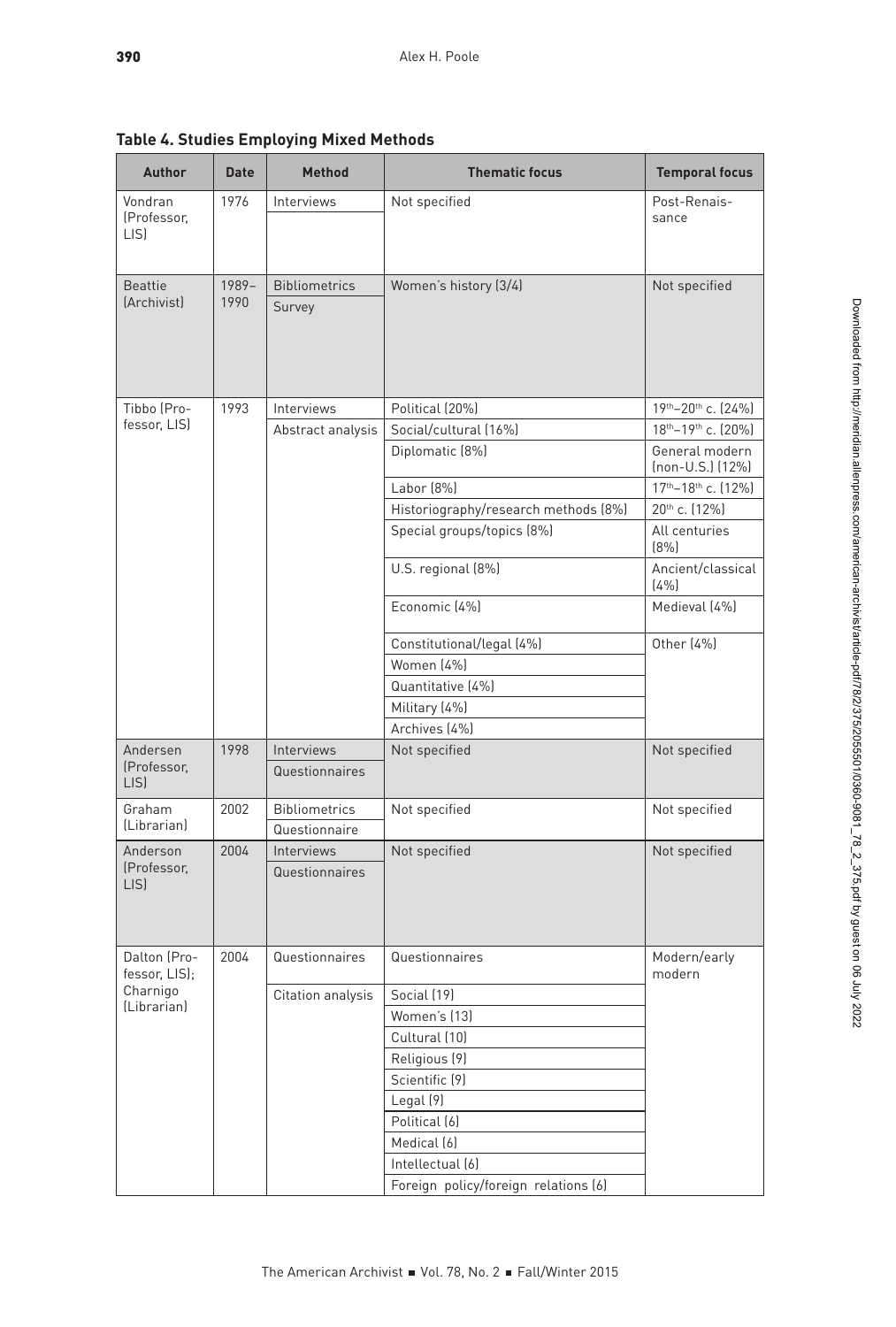## **Table 4. Extended**

| <b>Geographic focus</b><br>Subjects' gender<br>Subjects' rank<br>Sample size               |  |
|--------------------------------------------------------------------------------------------|--|
| Interviews (65)<br>Not specified<br>Not specified<br>Europe and Americas                   |  |
| Questionnaires:                                                                            |  |
| 181 articles                                                                               |  |
| 50 journals                                                                                |  |
| Not specified<br>Canada<br><b>Bibliometrics</b><br>Not specified                           |  |
| 33 articles                                                                                |  |
| 41 scholars                                                                                |  |
| Questionnaires:                                                                            |  |
| 68 sent out, 41<br>returned                                                                |  |
| Male (76%)<br>Professor (48%)<br>North America (40%)<br>Interviews (25)                    |  |
| Associate Professor (48%)<br>Europe (28%)<br>Female (24%)                                  |  |
| U.S.-Western History<br>Instructor (4%)                                                    |  |
| (joint history) (8%)                                                                       |  |
| Africa (4%)                                                                                |  |
| Latin America (4%)                                                                         |  |
| Middle East (4%)                                                                           |  |
|                                                                                            |  |
| U.S.-Asia (foreign rela-<br>tions) (4%)                                                    |  |
| U.S.-Europe (foreign<br>relations) (4%)                                                    |  |
| Other (4%)                                                                                 |  |
| Interviews (28)<br>Professor (overrepresented)<br>Not specified<br>Not specified           |  |
| Surveys (60)<br>Associate or Assistant Professor<br>(underrepresented)                     |  |
| Not specified<br>Not specified<br>Not specified<br>Not specified                           |  |
| Senior/Principal Lecturer (35%);<br>Not specified<br>Interviews (25)<br>Females overrepre- |  |
| sented by 7%<br>Lecturer (26%)<br>Questionnaires                                           |  |
| (105)<br>Professor (26%)                                                                   |  |
| Dean/Department Head (7%)                                                                  |  |
| Reader/Research Fellow (6%)                                                                |  |
| Male (66%)<br>Professor (over 50%)<br>Questionnaires:<br>Questionnaires<br>(278)           |  |
| United States (38%)<br>Citations (2,078)<br>Female (33%)                                   |  |
| European (29%)                                                                             |  |
| Latin American (7%)                                                                        |  |
|                                                                                            |  |
|                                                                                            |  |
|                                                                                            |  |
|                                                                                            |  |
| Asian (7%)                                                                                 |  |
|                                                                                            |  |
|                                                                                            |  |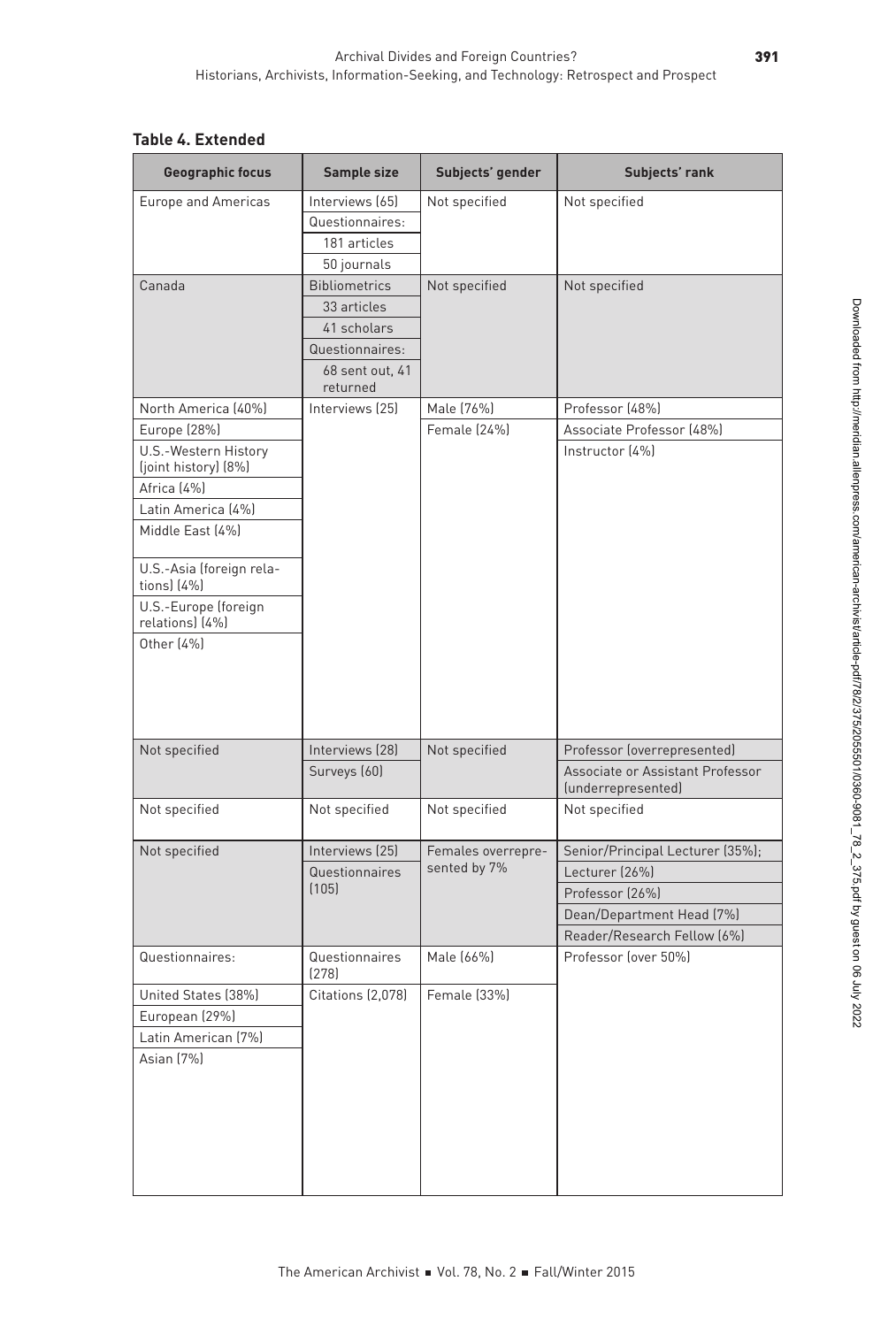**Table 5. Discovering and Locating Sources** 

| <b>Author</b>                                                                                            | Year          | Source 1                                                                   | Source 2                                                     | Source 3                                                                     | Source 4                              |
|----------------------------------------------------------------------------------------------------------|---------------|----------------------------------------------------------------------------|--------------------------------------------------------------|------------------------------------------------------------------------------|---------------------------------------|
| Stevens (Mas-<br>ter's student.<br>LIS)                                                                  | 1977          | Secondary<br>sources                                                       | <b>NUCMC</b>                                                 | Colleagues                                                                   | Archivists                            |
| Uva (Librarian)                                                                                          | 1977          | Footnotes/cita-<br>tions (90.9%)                                           | Journals (90.9%)                                             | Separately pub-<br>lished bibliogra-<br>phies (81.8%)                        | Book reviews<br>$[77.3\%]$            |
| Stieg (Professor, 1981<br>LIS)                                                                           |               | Bibliographies/<br>references in<br>books or journals                      | Specialized<br>bibliographies                                | Book reviews                                                                 | Library catalogs                      |
| Hernon (Profes-<br>sor, LIS)                                                                             | 1984          | Review of subject<br>literature                                            | Book reviews                                                 | Library catalogs                                                             | Indexes/ab-<br>stracts                |
| Beattie (Archi-<br>vist)                                                                                 | 1989-<br>1990 | Consulting archi-<br>vists (89.4%)                                         | Citations in jour-<br>nals or books<br>$[84.2\%]$            | Colleagues (76.3%)                                                           | Inventories/lists<br>$[73.6\%]$       |
| Orbach (Librar-<br>ian; PhD stu-<br>dent, American<br>studies)                                           | 1991          | Citations in<br>footnotes/bibliog-<br>raphies (80%)                        | Guides of some<br>sort (60%)                                 | Card catalog/index<br>(60%                                                   | Colleagues (40%)                      |
| Tibbo (Profes-<br>sor, LIS)                                                                              | 1993          | Footnotes/<br>bibliographies<br>from monographs   journal articles<br>(84% | Footnotes/bibli-<br>ographies from<br>(68%)                  | Browse library<br>subject catalog<br>(48%                                    | Specialized bibli-<br>ographies (36%) |
| Delgadillo (Mas-1999<br>ter's student,<br>Latin American<br>studies); Lynch<br>(Professor,<br>education) |               | Citations in<br>secondary sources [80%]<br>$(100\%)$                       | Bibliographies                                               | Library catalog<br>[46.7%]                                                   | Talking with ad-<br>visers (26.7%)    |
| Tibbo (Profes-<br>sor, LIS)                                                                              | 2003          | Leads/citations<br>in printed books<br>(98%                                | Library online<br>catalog (80%)                              | Printed bibliogra-<br>phies (79%)                                            | Printed reposito-<br>ry guides (78%)  |
| Anderson (Pro-<br>fessor, LIS)                                                                           | 2004          | Printed books/<br>articles (97%)                                           | In-person<br>repositories'<br>physical finding<br>aids (89%) | Informal leads,<br>e.g. colleagues or<br>browsing (88%)                      | Printed bibliog-<br>raphies (81%)     |
| Duff, Craig, and<br>Cherry <sup>108</sup> (Pro-<br>fessors, LIS)                                         | 2004          | Archivists [87%]                                                           | Footnotes/other<br>references (87%)                          | Colleagues (78%)                                                             | Published bibli-<br>ographies (67%)   |
| Duff, Craig, and<br>Cherry <sup>109</sup> (Pro-<br>fessors, LIS)                                         | 2004          | Finding aids<br>$(93\%)$ <sup>110</sup>                                    | Archival sources<br>(93%                                     | Footnotes or refer-<br>ences (89%)                                           | Archivists (83%)                      |
| Dalton (Profes-<br>sor, LIS); Char-<br>nigo (Librar-<br>ian) (primary<br>sources)                        | 2004          | Finding aids (26%)   Footnotes/cita-                                       | tions (20%)                                                  | Archives/library<br>catalogs (20%)                                           | Archival visits<br>(19%               |
| Dalton (Profes-<br>sor, LIS); Char-<br>nigo (Librarian)<br>(secondary<br>sources)                        | 2004          | Bibliographic<br>databases (23%)                                           | Reading other<br>sources (21%)                               | Footnotes, ref-<br>erences, notes,<br>bibliographies in<br>other works (21%) | Library catalogs<br>(19%              |
| Hamburger<br>(Archivist)                                                                                 | 2004          | Library OPAC<br>(67.9%                                                     | Footnote chain-<br>ing (62.5)                                | In-person visit<br>$[46.6\%]$                                                | Library website<br>$(45.8\%)$         |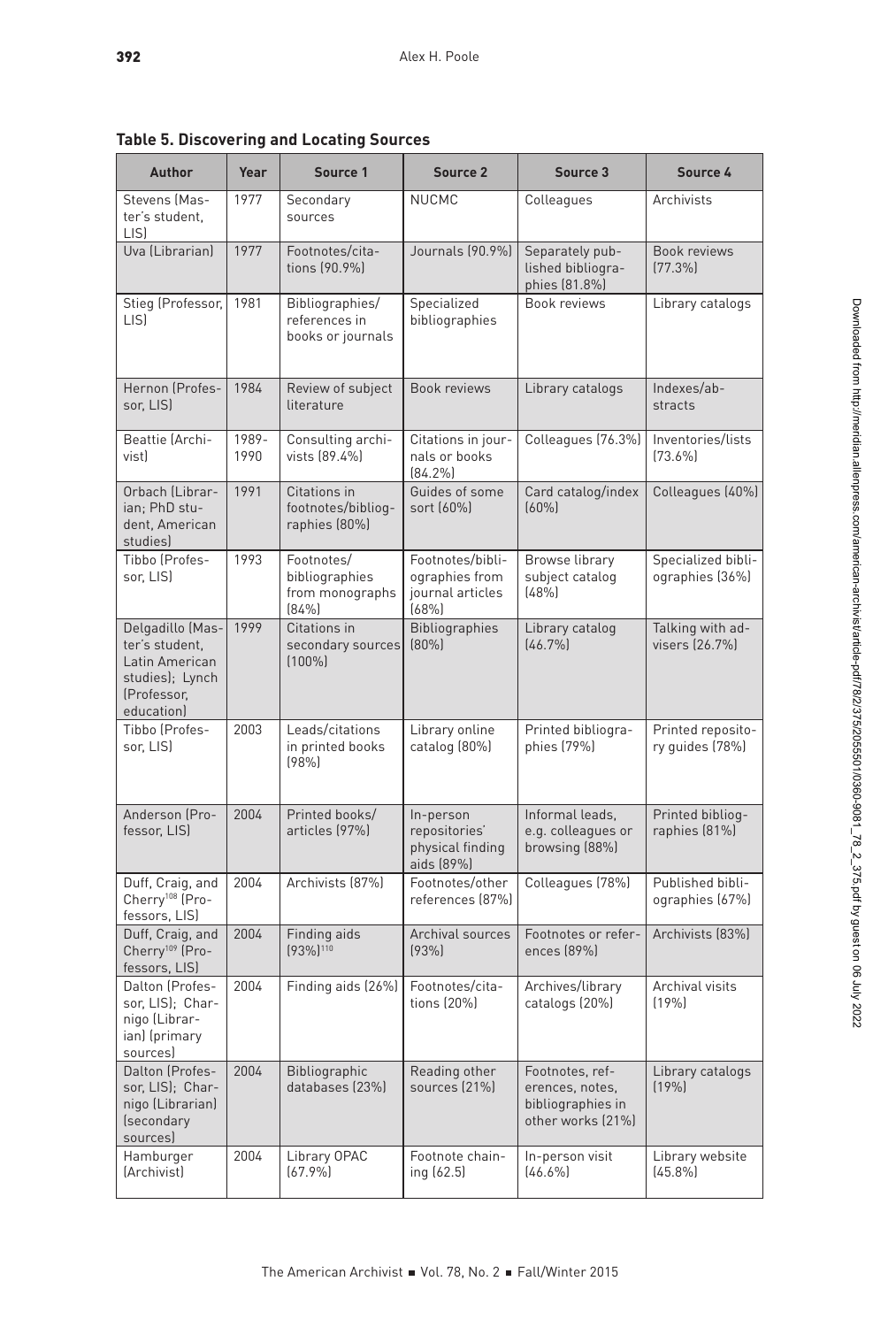# **Table 5. Extended**

| Source 5                                          | Source 6                                                    | Source 7                                           | Source 8                                                       | Source 9                                                          | Source 10                                |
|---------------------------------------------------|-------------------------------------------------------------|----------------------------------------------------|----------------------------------------------------------------|-------------------------------------------------------------------|------------------------------------------|
| Journals                                          | Hamer's Guide                                               |                                                    |                                                                |                                                                   |                                          |
| Colleagues<br>$(72.7\%)$                          | Correspondence<br>$(54.5\%)$                                | Meetings<br>$(40.9\%)$                             | Indexes (31.8%)<br>(tie)                                       | Students<br>$(31.8\%)$<br>(tie)                                   | Other (22.7%)                            |
| Abstracts or<br>indexes                           | Colleagues (outside<br>home institution)                    | Browsing li-<br>$brary$ shelves $experts$          | Consulting                                                     | Discus-<br>sion with<br>colleagues ans<br>(home in-<br>stitution) | Consultation<br>with librar-             |
| Colleagues<br>outside home<br>institution         | <b>Browsing library</b><br>shelves                          | Consulting<br>experts                              | Colleagues at<br>home institution                              | Consulta-<br>tion with<br>librarians                              |                                          |
| Catalogs/indexes<br>$(71\%)$                      | Published guides<br>$(65.7\%)$                              | Union lists<br>$(39.4\%)$                          |                                                                |                                                                   |                                          |
| Finding aids<br>(40%                              |                                                             |                                                    |                                                                |                                                                   |                                          |
| <b>Browsing library</b><br>stacks (32%)           | Footnotes/bibliogra-<br>phies from disserta-<br>tions (32%) | Indexes and<br>abstracts<br>[24%]                  | General bibliogra-<br>phies (24%)                              | Citation<br>indexes<br>$(12\%)$                                   |                                          |
| Talking with col-<br>leagues (26.7%)              | Talking with instruc-<br>tors (13.3%)                       | Talking to<br>librarians<br>(6.7%)                 |                                                                |                                                                   |                                          |
| Printed finding<br>aids (76%)                     | Other libraries' cata-<br>logs (67%)                        | Newspapers<br>(65%)                                | Repository web-<br>sites (63%)                                 | Online<br>bib-<br>liographic<br>utilities<br>(58%)                | Government<br>documents<br>(56%)         |
| Other institutions'<br>websites/OPACS<br>(71%     | Repository guides<br>(62%)                                  | Own institu-<br>tion's web-<br>sites/OPACs<br>(60% | Archival/library<br>staff or hired<br>researchers (53%) uments | Govern-<br>ment doc-<br>$(50\%)$                                  | Newspapers<br>(47%)                      |
| Book reviews<br>(52%)                             | Web (49%)                                                   | Indexes<br>(40%                                    | Abstracts (29%)                                                | Students<br>(27%)                                                 |                                          |
| Colleagues <sup>[%]</sup><br>$N/A$ <sup>111</sup> | Published bibliogra-<br>phies (% N/A)                       | [% N/A]                                            | Book reviews   Web (45%)                                       |                                                                   |                                          |
| Bibliographies<br>$(11\%)$                        | Bibliographic databas-<br>es (8%)                           | Colleagues<br>(5%)                                 | Archivists (4%)                                                | Websites<br>(3%)                                                  | Reference<br>librarians<br>$(2\%)$ (tie) |
| Bibliographies<br>(15%)                           | Book reviews, new<br>books, journal listings<br>(13%)       | Specialized<br>bibliogra-<br>phies (4%)<br>(tie)   | Colleagues (4%)<br>(tie)                                       | Browsing<br>library<br>stacks<br>(3%) (tie)                       | Publisher<br>catalogs (3%)<br>(tie)      |
| Librarian/refer-                                  | Paper finding aid<br>ence staff (38.9%) [33.6%]             | Colleagues/<br>friends<br>$(30.5\%)$               | Manuscripts card<br>catalog (29.8%)                            | OCLS/<br><b>RIN</b><br>[22.1%]                                    | <b>NUCMC</b><br>(19.8%) (tie)            |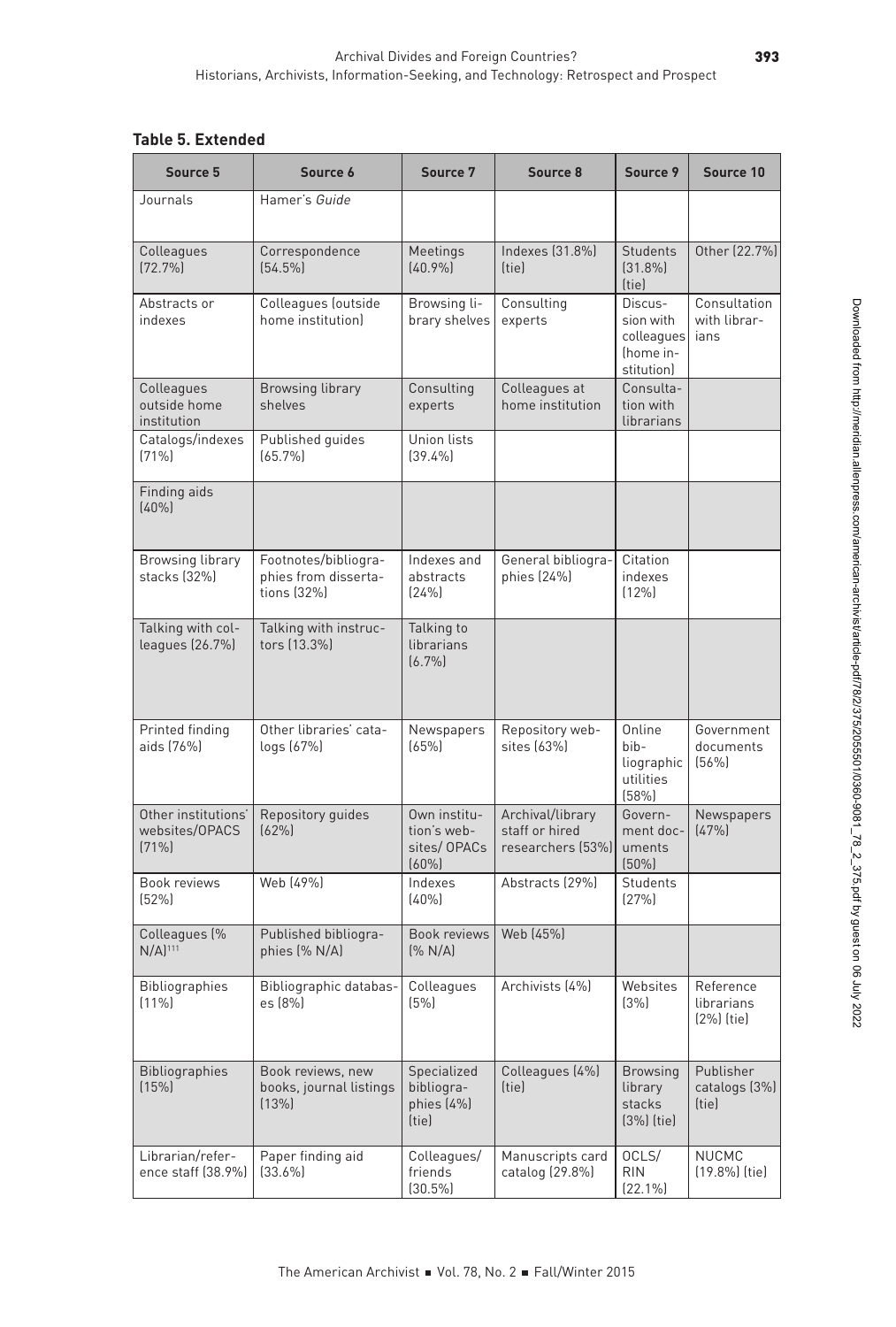Ninety-one percent of Anderson's sample used at least one electronic retrieval method, and 30% used between 5 and 6. Participants used websites and OPACs heavily but rarely used search engines or Archon. Indeed, 19% of his interviewees deemed online retrieval most effective, but one-third claimed online retrieval was least effective (they expressed concerns about accuracy and completeness). These historians wanted a greater number of online finding aids (37% of the sample) and more digitized sources (13%) that provided context and peer-reviewed mediation.118

Overall, Tibbo's (2003), Anderson's, Dalton and Charnigo's, and Duff et al.'s (both 2004) studies suggested historians' willingness to adopt electronic resources as long as those resources were easily accessible and met traditional criteria for authenticity and reliability.

By 2004, then, the Web was of considerable importance in locating historical information.119 In one study, half (49%) of participants claimed the Web was "very" or "somewhat" important in locating sources.120 In this sense, the advent of Google added a formidable arrow to historians' quivers. Crucial in jumpstarting the research process, Google offered convenience, ease of use, and a broad scope of searchable material.<sup>121</sup> Historian Daniel J. Cohen queried rhetorically, "Is Google good for history? Of course it is."122

Still, Google coexisted with traditional approaches, as Chassanoff determined.123 Although the Web represented a "ubiquitous, enabling tool," participants in Rutner and Schonfeld's study evinced concerns regarding its efficiency and comprehensiveness (mirroring the concerns expressed by Anderson's participants) nearly a decade earlier.124 Indeed, historians were not always amenable to the Web's promise of nearly instantaneous delivery of historical information.125

Reflecting this ambivalence—or perhaps divided loyalty—95% of Chassanoff's sample still followed leads in books and articles in ferreting out primary sources. While 68% of her sample exploited a combination of online tools (Google key among them) to locate materials, they tended to use these tools early on in their research processes.126 Historians' comfort level with print remained evident: continuity and change coexisted, if not always easily.

### Using Materials

### *Primary materials*

In the 2010s as in the 1950s, primary sources constitute the foundation of historians' work. Historians remain fixed on primary materials.<sup>127</sup> Anderson's 2004 study, for instance, found that 99% of the sample used primary sources.128 Though historians working on all historical periods used a broad array of sources, the ratio of archival to secondary materials remained relatively constant over time (see Table 6).<sup>129</sup>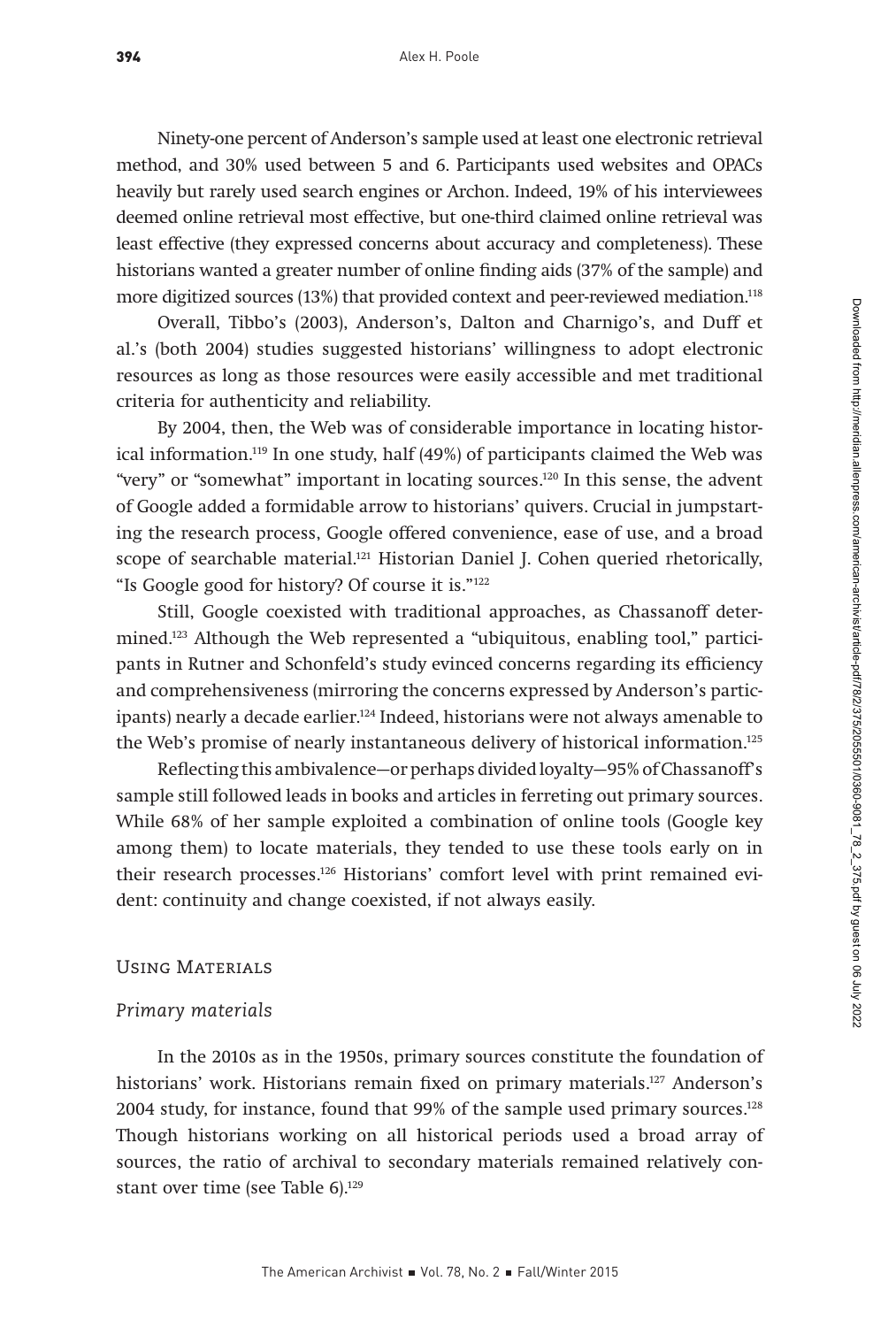In his 1951 dissertation, McAnally found that between 62.7% and 68.5% of the citations referred to primary sources.<sup>130</sup> Of these primary sources, between 80% and 82% denoted printed primary sources and between 10% and 13% manuscript materials. In their United Kingdom study, Jones, Chapman, and Woods found similar use of primary sources: 10.9% of their references were to manuscripts.131 But Elliott's citation analysis published just shy of a decade later issued a corrective to McAnally and to Jones and his colleagues: approximately 28% of the references he analyzed referred to primary unpublished sources. Just under half (46%) of the references Elliott culled referred to primary published sources; therefore, fully three-quarters (74%) of references were to primary sources of some type, a finding that pointed to Uva's (primary sources were the most important sources at almost every stage of the research process).<sup>132</sup>

Elliott, like McAnally and Jones et al., found that historians preferred certain types of primary sources more than others. Of primary unpublished sources in Elliott's study, 59% referred to personal papers, and 48% of those referred to correspondence. The other 41% referred to corporate sources, and 20% of those referred to correspondence. (A full 68% of manuscript references harkened to correspondence.) Finally, those historians studying twentieth-century topics made the heaviest use of manuscripts (i.e., unpublished primary sources).

Reaffirming Stieg's finding of 1981, albeit with a different sample, Miller found that his sample depended upon primary sources almost as much as on books and periodicals. Three-quarters of Miller's sample used primary unpublished materials substantively. Despite their concentration on the new social history, however, Miller's historians made much use of tried and true sources such as personal correspondence.<sup>133</sup> Nevertheless, Miller's sample showed a slightly lower reliance on personal papers than Elliott's. On the whole, Miller's sample worked more intensively with sources such as case files and census records (i.e., public records) rather than personal, family, and financial records.134

The majority (70%) of Orbach's interviewees used secondary sources initially and turned to primary sources only upon writing. These historians turned back to secondary sources at the close of their projects; thus they resembled those Tibbo (2003) later studied.135 Whereas primary sources undergirded arguments, secondary sources "played supporting roles such as exposing untrod intellectual territory, providing background, supplying leads to pertinent sources, and filling in facts."136 Mirroring the findings of earlier studies, 60% of her participants thought correspondence the most useful class of primary source.

Rooted in a combination of methods, Beattie's study problematized earlier work. She found four contradictions. First, more than three-quarters of respondents to her questionnaire deemed primary manuscript materials the most useful type of textual materials, and less than half claimed government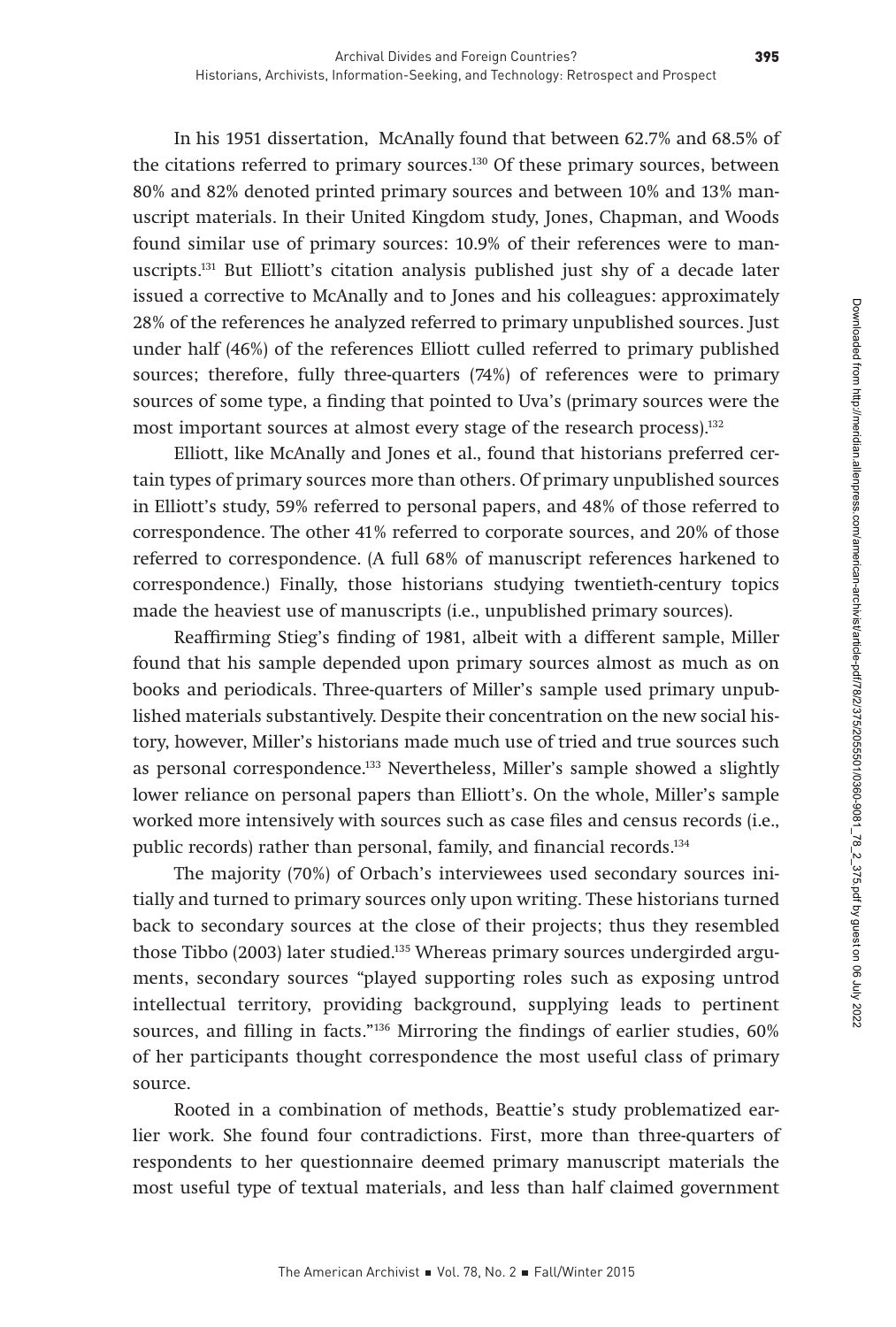| Author                                                   | <b>Date</b> | $\mathbf{1}$                                      | $\overline{2}$                        | $\overline{3}$                                        | $\mathbf{r}$                                  |
|----------------------------------------------------------|-------------|---------------------------------------------------|---------------------------------------|-------------------------------------------------------|-----------------------------------------------|
| McAnally<br>(PhD student,<br>LIS)                        | 1951        | Books (43.72%)                                    | Newspapers<br>$(12.15\%)$             | Public docu-<br>ments (10.16%)                        | Journal articles<br>$(9.23\%)$                |
| Jones et al.<br>(Librarians)                             | 1972        | Monographs<br>$[34.1\%]$                          | Journal articles<br>$(21.5\%)$        | Printed docu-<br>ments/calendars<br>$(11.3\%)$        | Manuscripts<br>$(10.9\%)$                     |
| Elliott (Archi-<br>vist)                                 | 1981        | Primary pub-<br>lished sources                    | Secondary<br>sources                  | Unpublished<br>primary sources<br>(personal)          | Unpublished<br>primary sources<br>(corporate) |
| Stieg (Profes-<br>sor, LIS)                              | 1981        | <b>Books</b>                                      | Periodicals                           | Manuscripts                                           | Newspapers                                    |
| Lowe (Mas-<br>ter's student.<br>LIS and<br>history)      | 2003        | Monographs<br>(57%)                               | Journals (25%)                        | Book chapter<br>(9%                                   | Government<br>material (3%)                   |
| Tibbo (Pro-<br>fessor, LIS)                              | 2003        | Newspapers                                        | Unpublished<br>correspondence         | Published pam-<br>phlets                              | Handwritten<br>manuscripts                    |
| Duff et al.<br>(Professors,<br>LIS)                      | 2004        | Manuscript<br>records (97%)                       | Published<br>printed records<br>[96%] | Typescript<br>records (91%)                           | Photographs<br>(76%)                          |
| Duff et al.<br>(Professors,<br>LIS)                      | 2004        | Original (95%)                                    | Microfilm (82%)                       | Photocopy (75%)                                       | Microfiche (50%)                              |
| Dalton (Pro-<br>fessor, LIS);<br>Charnigo<br>(Librarian) | 2004        | Books (99%)                                       | Journal articles<br>(98%              | Manuscripts,<br>archives, special<br>collection (94%) | <b>Dissertations</b><br>(87%)                 |
| Brubaker<br>(Librarian)                                  | 2005        | Newspapers<br>[44.6%]                             | Archival sources<br>[36.8%]           | Government<br>documents<br>(9.7%                      | Journals or<br>serials (7.8%)                 |
| Sherriff<br>(Archivist)                                  | 2010        | Books (53.2%)                                     | Periodicals<br>$(15.7\%)$             | Journal articles<br>$(7.8\%)$                         | Government<br>documents<br>(6.7%)             |
| Sinn (Profes-<br>sor, LIS)                               | 2012        | Secondary pub-<br>lished materials<br>$[86.83\%]$ | Archival materi-<br>als (10.54%)      | Web resource<br>$(.76\%)$                             | Digital collec-<br>tions items<br>$(.39\%)$   |
| Chassanoff<br>(PhD student,<br>LIS)                      | 2013        | Correspondence<br>$[88.3\%]$                      | Newspapers<br>[88.3%]                 | Books (86.0%)                                         | Periodicals<br>(77.9%                         |

**Table 6. Sources Most Commonly used** 

records were the most useful. But her questionnaire and the reference analysis revealed contradictory results, namely, twice as many references to manuscript materials as to government records. Second, Beattie's historians claimed to use the personal papers of individuals (100%) and the records of women's organizations (92.1%). On the other hand, her citation analysis showed that half of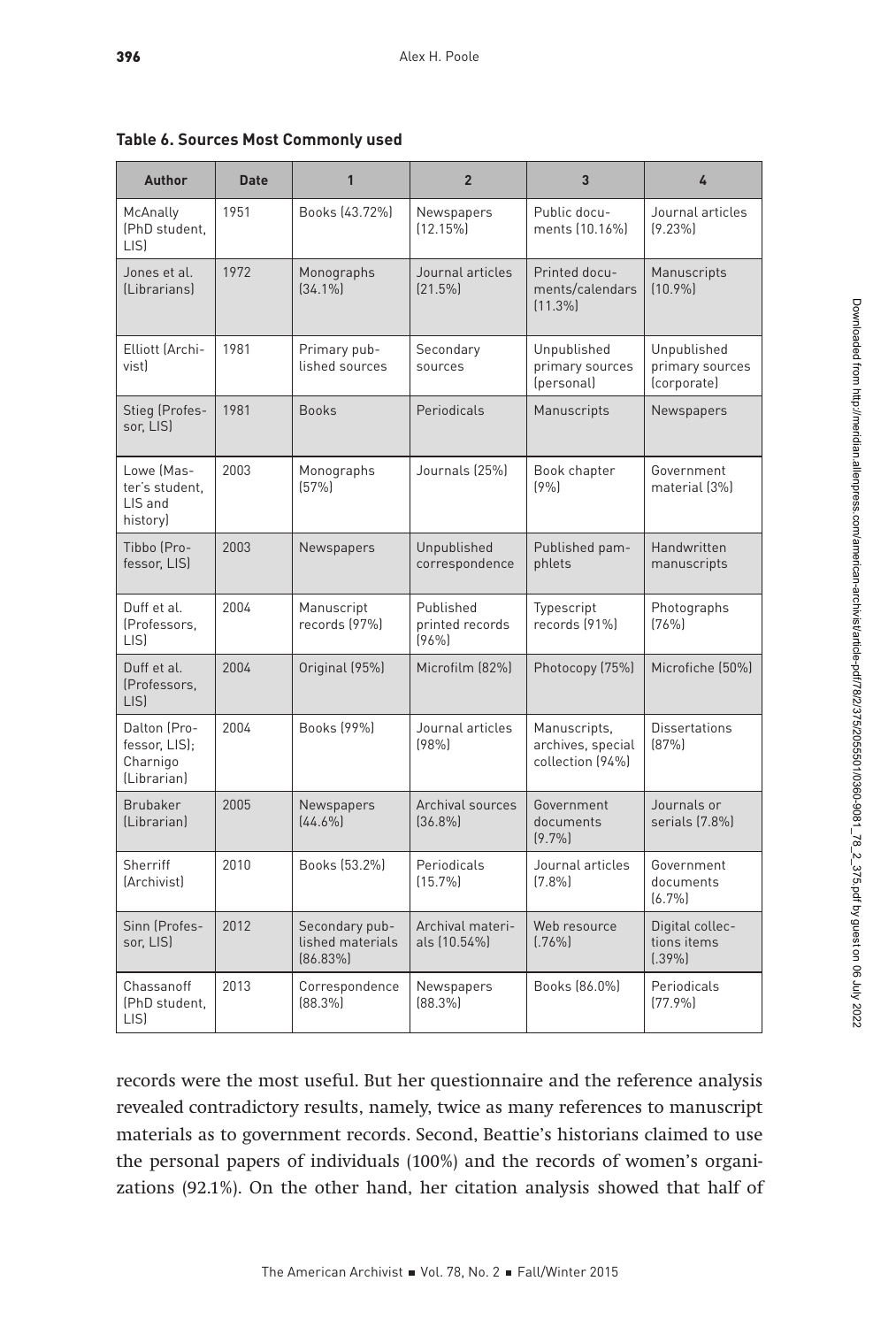# **Table 6. Extended**

| 8                                                                       | $7\phantom{.0}$                                         | $\boldsymbol{6}$                                    | $5\phantom{.0}$                       |
|-------------------------------------------------------------------------|---------------------------------------------------------|-----------------------------------------------------|---------------------------------------|
|                                                                         | Interviews<br>$(3.2\%)$                                 | Archives (4.4%)                                     | General manu-<br>scripts (5.47%)      |
| Reference<br>Published<br>works (1.7%)<br>collections<br>$(2.3\%)$      | Parliamen-<br>tary debates/<br>proceedings<br>$(3.2\%)$ | Contemporary<br>pamphlets/<br>ephemera<br>$(4.1\%)$ | Newspapers<br>$(5.6\%)$               |
|                                                                         |                                                         |                                                     |                                       |
|                                                                         | Theses/disser-<br>tations (tie)                         | Government<br>publications<br>[tie]                 | Microcopies                           |
| Oral communi-<br>cations (.5%)                                          | <b>Dissertations</b><br>$(.5\%)$                        | Newspapers<br>(2%)                                  | Unpublished<br>materials (3%)         |
| Government<br>correspon-<br>dence                                       | Typed manu-<br>scripts                                  | Government<br>papers or<br>reports                  | Unpublished<br>diaries or<br>journals |
| Architectural<br>plans (28%)                                            | Sound record-<br>ings (29%)                             | Moving images<br>(34%)                              | Maps (52%)                            |
|                                                                         | Photographic<br>facsimile (21%)                         | E-reproduction<br>$(21\%)$                          | Transcribed<br>(43%)                  |
| Publications<br>Maps (61%)<br>of scholarly<br>organizations<br>$(60\%)$ | Photographs<br>(62%)                                    | Government<br>documents<br>(67%)                    | Newspapers<br>(72%)                   |
|                                                                         |                                                         |                                                     | Other (1.1%)                          |
|                                                                         |                                                         |                                                     | Book chapters<br>$(5.3\%)$            |
|                                                                         |                                                         |                                                     | Multimedia<br>(.13%)                  |
| Accounts<br>Legal materi-<br>als (51.2%)<br>$(40.1\%)$                  | Diaries (62.8%)                                         | Photographs<br>$(62.8\%)$                           | Manuscripts<br>$(72.1\%)$             |

respondents (49.9%) cited organizational records, but that only 36.4% cited personal papers. Third, two-thirds (66.6%) of questionnaire respondents claimed to have used census records, but only 10% of their footnotes cited these records. Fourth, two-thirds (69.4%) of respondents claimed to have used social service and court case files, but fewer than 10% cited these sources.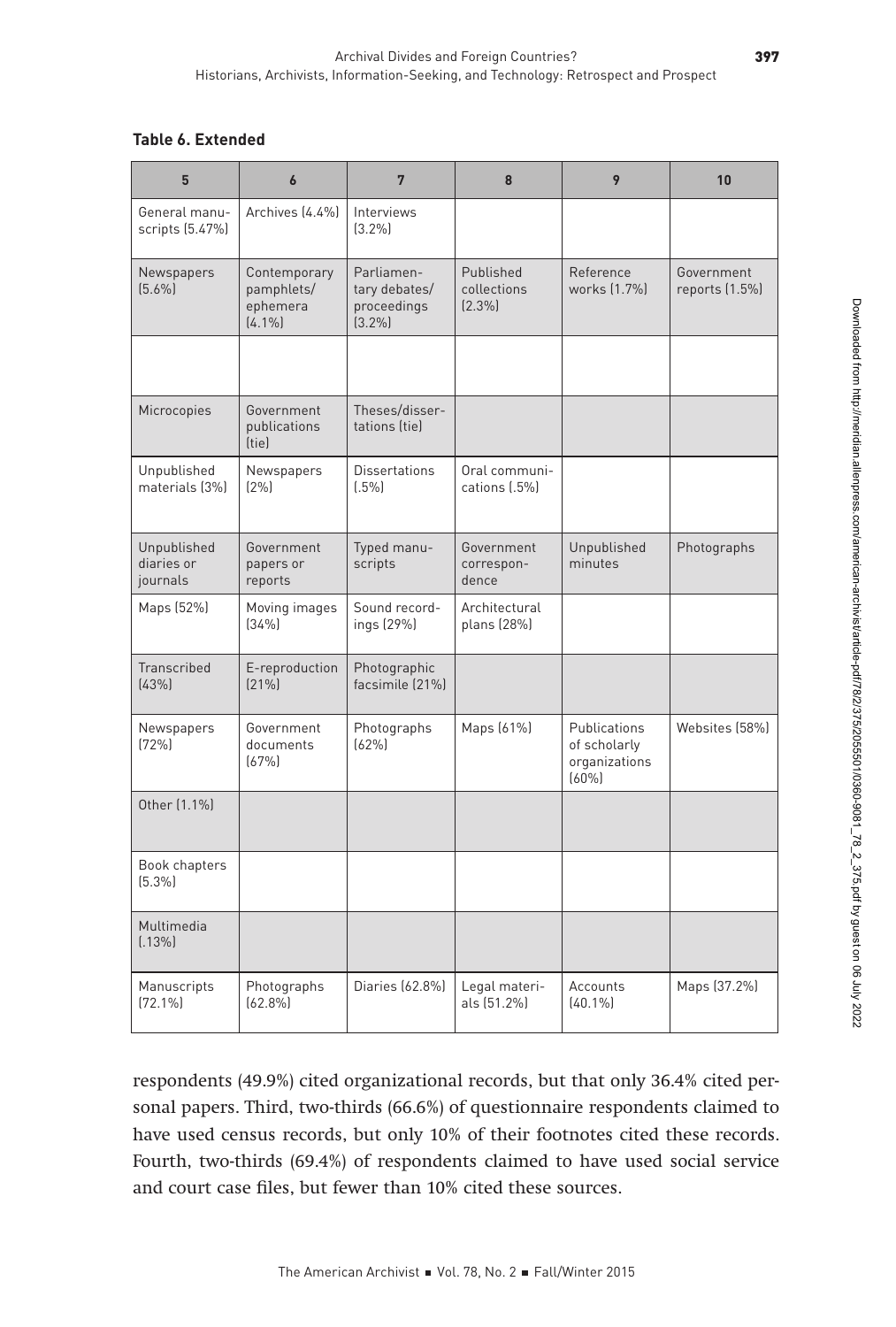Faced with these conflicting findings, Beattie hypothesized that use was not tantamount to usefulness.137 Subsequent studies such as Tibbo's, Anderson's, and Duff et al.'s reaffirmed this point: the materials historians most often used were not always the ones they considered most useful.<sup>138</sup> This issue remains unresolved in the 2010s.

Debates over use and usefulness aside, Web resources emerged as a key concern of scholars who studied historians in the early 2000s. Graham's study unearthed still another contradiction: more than 40% of her sample had not sought out primary sources online even though nearly three-quarters (72%) felt "general satisfaction" with the quality of Web information. Nearly half (46%), moreover, were confident that Web resources had sufficient permanence to be cited in scholarship.139 This reticence presaged Tibbo's "Primarily History in America" study, which found historians still characterizing printed primary sources such as newspapers and unpublished correspondence as their most important sources. These historians' preference for newspapers reinforced McAnally's and Jones et al.'s decades-old conclusions.140

Graham's findings also pointed to Duff et al.'s "Finding and Using Archival Resources": this sample's most important sources were textual (manuscripts, printed records, and typescripts). Conversely, more than one-fifth (21%) of their sample used digital reproductions. Historians appreciated the potential for digitization because it could increase their access to documentary materials. Yet they wanted direct access both to original documents and to digitized finding aids. They trusted archivists, moreover, to ensure proper measures were taken to ensure authenticity and integrity.<sup>141</sup>

Conversely, some historians' skepticism about Web resources persisted, Brubaker's study found historians citing very few electronic primary or secondary sources. Her sample eschewed electronic newspapers, journals, and serials; only .3% of their citations to archival materials were to electronic versions.

Change was afoot by the 2010s. Relatively few of Rutner and Schonfeld's 2012 interviewees worked solely with physical primary sources. Instead, they used digital representations whenever possible to save time and money.<sup>142</sup> Similarly, their sample unhesitatingly used digitized secondary sources such as books, book chapters, and articles. What was more, these scholars found working with digitized materials unprecedentedly convenient. Mirroring Duff et al.'s sample of 2004, these historians wanted more online finding aids as well as more digitized primary sources.<sup>143</sup>

Like Rutner and Schonfeld, Chassanoff found nearly all of her sample (93%) relying upon digitized primary sources. While these historians often physically accessed accounts and ledgers, correspondence, diaries, and manuscripts, they frequently deferred to online versions of nontextual materials such as artworks, oral histories, photos, sound recordings, film, and video.<sup>144</sup>

398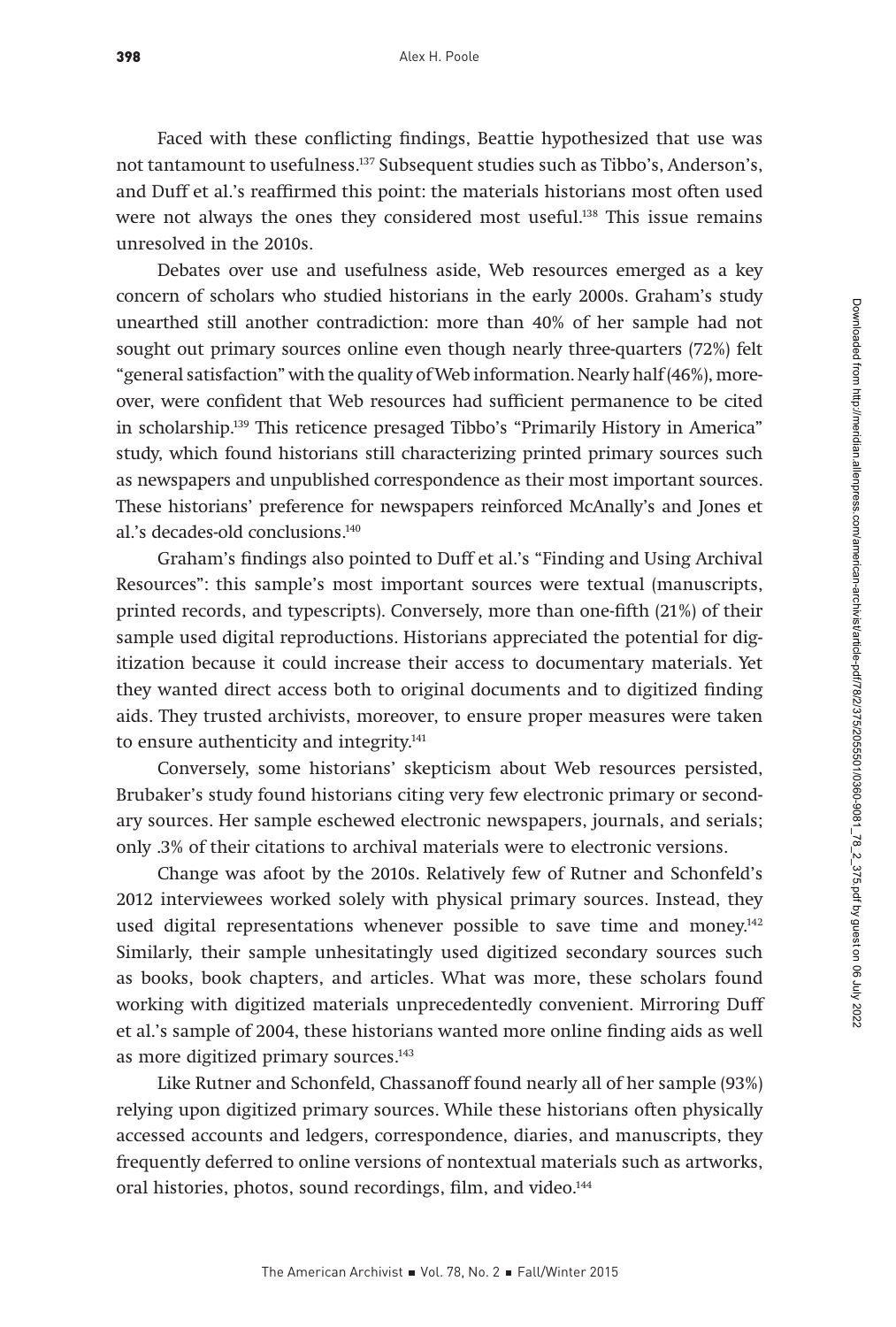Familiar concerns persisted, however. Chassanoff's historians showed most enthusiasm for digitized sources that effectively replicated the attributes of physical archival sources. Concerned with quality, her historians requested reproductions of original images, a finding that went against both Sinn's and Gibbs and Owens's studies, both of which found that content outstripped quality in importance.145 Similarly, Chassanoff's sample wanted to procure online materials from a reputable repository that provided a detailed finding aid. Other desiderata included collections of digitized primary materials supported by provenance information. Her historians' digital wish list, finally, included full (and searchable) runs of historical newspapers as well as manuscripts, popular magazines, and diaries and journals. In keeping with their current use patterns, they hoped for increased online access to nontextual items such as photographs and oral histories.146

Though comparisons are challenging because of scholars' varying units of analysis, several trends particularly relevant to archivists can be discerned. First, as shown in Table 6, archival materials were used by almost all historians examined in these studies. Such materials cropped up in McAnally's (fifth and sixth), Jones et al.'s (fourth), Elliott's (third and fourth), Stieg's (third), Lowe's (fifth), Tibbo's (second, fourth, fifth, seventh, and ninth), Duff et al.'s (first and third), Dalton and Charnigo's (third), Brubaker's (second), Sinn's (second), and Chassanoff's (first, fifth, and seventh) work.

Second, newspapers were heavily used, as noted in studies by McAnally (second), Jones et al. (fifth), Stieg (fourth), Lowe (sixth), Tibbo ("Primarily History") (first), Dalton and Charnigo (fifth), Brubaker (first, tied), and Chassanoff (first, tied). Third, periodicals ranked second in Stieg's study, second in Sherriff's, and third in Chassanoff's. Fourth, diaries ranked fifth in Tibbo's study ("Primarily History") and seventh in Chassanoff's. Finally, nontextual materials constituted an important primary source for historians, a finding discussed in greater detail below.

In setting their work priorities, archivists and archival scholars can learn much from these studies. For example, they might probe the vexing question highlighted by scholars such as Beattie: how can the seeming disjuncture between use and usefulness be resolved? Determining which materials are most useful as opposed merely to most used seems critical for resource allocation as archivists increasingly seek to mount sources on the Web. Second, archivists might determine how best to preserve traditional attributes such as provenance and authenticity in mounting materials on the Web. Chassanoff's, Sinn's, and Gibbs and Owens's studies suggest scholarly consensus is elusive: do historians prefer quality over quantity? Third, archivists might well prioritize digitization projects based on previous studies' findings. It appears that correspondence represents a particularly good candidate for digitization. Newspapers and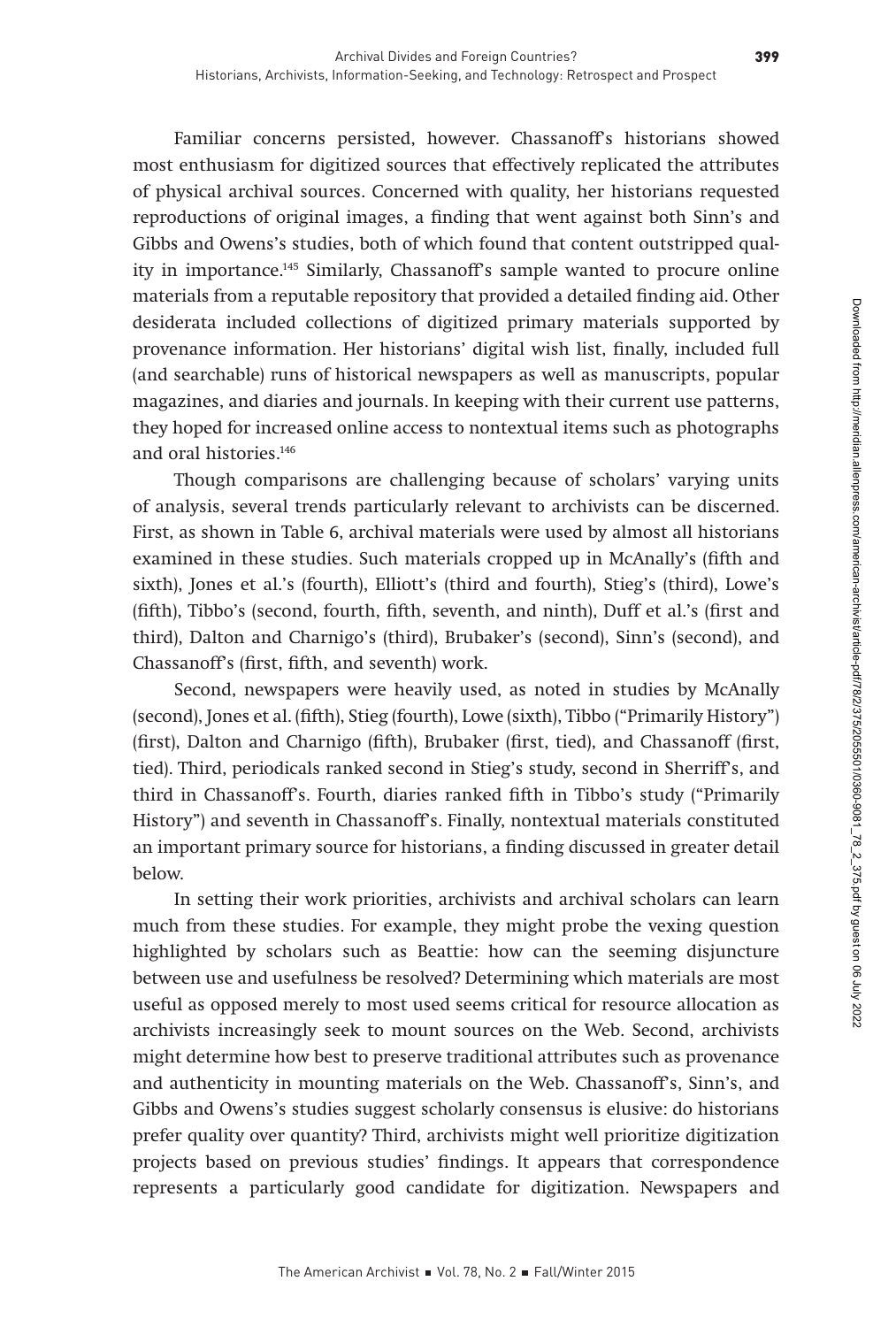periodicals seem in robust demand, as do nontextual materials. Finally, archivists would do well to explore Pitti's suggestion of in the late 1990s: how to link finding aids or other tools for locating materials with quality reproductions of the materials themselves.

### *Nontextual materials*

As shown in Table 6, nontextual materials became increasingly important in historians' work. On one hand, Stieg found the relative lack of her sample's use of newer media formats "striking, if not surprising."<sup>147</sup> On the other hand, her historians used materials such as photographs (ranked number eight in her survey among formats), maps (ninth), sound recordings (tenth), films (twelfth), and videotape (thirteenth).<sup>148</sup> Beattie's sample often exploited nontextual primary materials: approximately three-quarters of respondents claimed to use photographs and nearly two-thirds used oral histories.149 That said, Dalton and Charnigo learned that the availability of nontextual sources and the time period being studied by historians circumscribed the extent to which such sources, especially film, were used.<sup>150</sup>

Pursuant to Beattie's work, over the next quarter-century scholars such as Lowe, Tibbo, Dalton and Charnigo, Duff et al., Rutner and Schonfeld, Sinn, and Chassanoff also found historians using nontextual materials. Lowe's sample, for instance, used oral communications (ranked eighth), and Tibbo's ("Primarily History") used photographs (tenth). Dalton and Charnigo's historians relied upon photographs (ranked seventh; 62% used them), maps (eighth; 61%), oral histories (twelfth; 44%), audiovisual materials (fourteenth; 38%), and artifacts or museum pieces (fifteenth; 30%).<sup>151</sup> Similarly, Duff et al.'s sample embraced photographs (ranked fourth; 76% of respondents called them "very" or "somewhat" important), maps (fifth; 52%), films and moving imaging (sixth; 34%), sound recordings (seventh; 29%), and architectural plans (eighth; 28%).<sup>152</sup>

Rutner and Schonfeld's historians, too, embraced nontextual materials, namely audio/video, websites, and games. Locating, accessing, and working with such materials seemed unprecedentedly convenient to these scholars.<sup>153</sup> Also in 2012, Sinn found photographs and artwork cited frequently (73.4% of the total number of images). His sample also cited screenshots of film or multimedia (.47%).154 Perhaps more important, archival materials were the most frequently used source for images (48.6%) and digital archival collections contributed another 12.8%.

Nearly 63% (ranked sixth) of participants in Chassanoff's study relied upon photographs, 37.2% (tenth) upon maps, 30.2% (eleventh) upon oral history, 23.3% (twelfth) upon artwork, 16.3% (thirteenth) upon film, 15.1% (fourteenth, tied) on datasets, 15.1% (fourteenth, tied) on sound recordings, and 12.8% (sixteenth)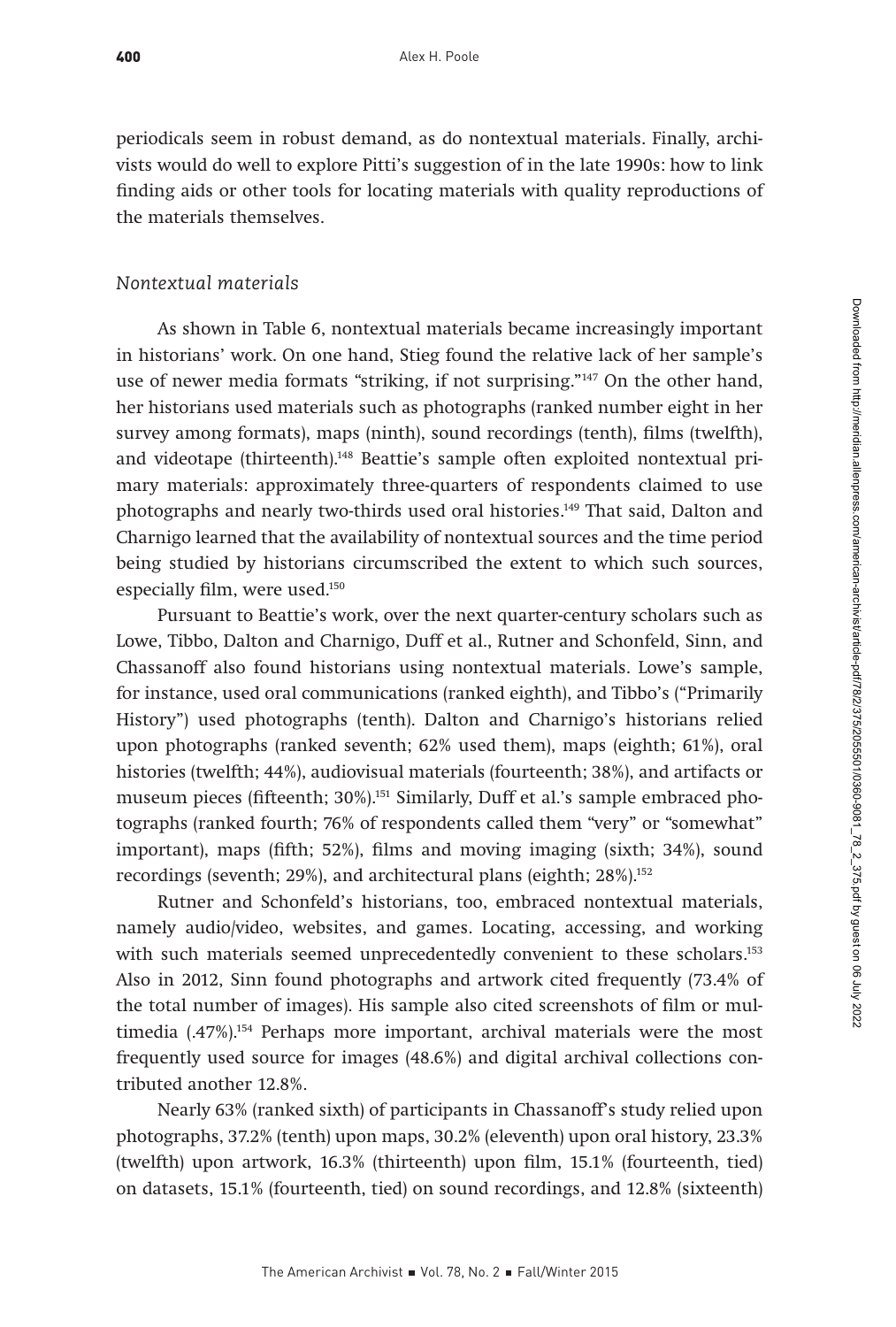on video. Perhaps more important, participants accessed artwork, oral histories, photographs, and sound, film, and video recordings more frequently online than in person.<sup>155</sup>

On the whole, scholarly reliance upon nontextual images perhaps has been slow to evolve.<sup>156</sup> That said, these studies suggested that historians were more willing than ever to consult sources other than traditional print. One strategy for quickening the pace of digitization and thus insinuating nontextual images into historians' work is to include historians themselves in undertaking tasks such as metadata creation or descriptive tagging.<sup>157</sup> In light of findings such as Chassanoff's, making these nontextual materials accessible electronically should be among archivists' key priorities.

#### **Historians' Overall Information-Seeking and Use**

As part of their user studies, some scholars traced the overarching information-seeking behavior of historians. For instance, Stevens stressed his sample's reliance upon professional networks as opposed merely to the consultation of formal sources.158 Conversely, Uva's historians used literature more extensively than personal channels; the latter were most germane in the early stages of scholars' work.159 Nearly three decades later, however, Lowe reiterated that informal contact was a principal vehicle of scholarly communication.160

Relying upon informal versus formal retrieval methods led to a larger conversation: whether historians participated in an invisible college. Scholars remained far from reaching consensus on this issue. Vondran,<sup>161</sup> Stevens,<sup>162</sup> Case,163 and Delgadillo and Lynch claimed historians did rely upon such a network.<sup>164</sup> Conversely, Stieg,<sup>165</sup> Hernon,<sup>166</sup> and Dalton and Charnigo<sup>167</sup> concluded that historians lacked an invisible college.

Given her verdict on historians' lack of an invisible college, it was no wonder that Stieg thought historians' research methods unsystematic; they also neglected to exploit all available resources.168 Although Miller believed social historians to be astute users of archives, he echoed Stieg: historians did not use as many sources as they might, nor did they fully exploit these sources' potential.169 Orbach, too, underscored historians' "neither entirely conscious nor entirely linear" research process.170 Satisficing or even the principle of least effort could triumph.171 "Few scholars would argue with the ideal of thorough and painstaking research," Orbach suggested, but "fewer still care to or can afford to engage full-time in this single pursuit until its completion."172

Challenging the findings of Uva and Stieg, scholars such as Beattie, Orbach, Case, Tibbo ("Primarily History"), Cole, Duff and Johnson, and Chassanoff argued that historians were methodical and organized, if nonlinear and iterative, in their pursuits. Indeed, an iterative approach could prove key in building context,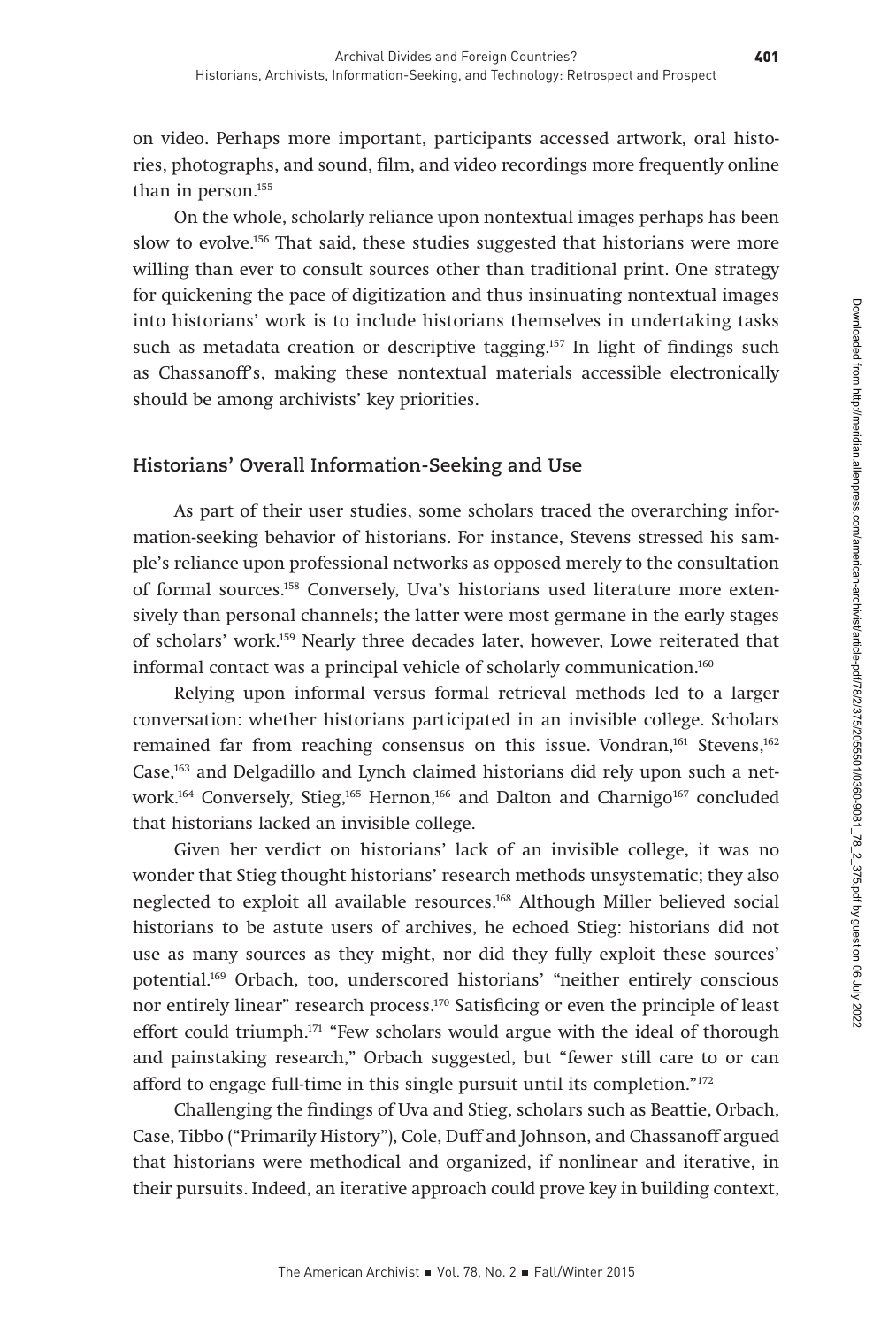"the sine qua non of historical research."173 Case highlighted the number of archives and libraries containing materials of interest to historians, another factor that could engender perceptions of haphazardness.<sup>174</sup> "Although the information seeking is partially blind or unconscious," Cole concluded, "it is strongly motivated nonetheless."175 Finally, Chassanoff's sample harkened to Uva's; her historians pursued a nonlinear search process involving multiple (an average of eight) strategies.176

Whether methodical or not, historians' research processes often revolved around collecting names and subjects. Both Stevens and Orbach stressed the importance of names and subjects; Orbach also emphasized the salience of chronological periods.177 Cole, too, discerned that collecting names of people and organizations constituted vital information-finding strategies. The bedrock of original research, names allowed researchers both to access resources and to perform original research.178

Like Stevens's, Orbach's, and Cole's samples, nearly all of Duff and Johnson's historians collected names.<sup>179</sup> Susan Hamburger also underlined her sample's reliance upon personal names, though she thought personal names far from the most effective vehicle for searching.<sup>180</sup>

Historians' strategies may be orderly to one degree or another, but whether they are maximally efficient is another matter. They would be well advised to involve archivists earlier and more frequently in the research process both formally and informally, especially given archivists' technological savvy. Computer technology renders archivists' involvement with historians' work all the more imperative—and all the more feasible.

# **Historians and Information Technology**

Computers seemed promising for historical research as early as the 1930s with the first scholarly use of punch cards. In the late 1940s, Frank and Harriet Owsley incorporated statistics into their work; a handful of other historians followed suit in the 1950s. In the early 1960s, some scholars focused on social mobility, urbanization, patterns of assimilation, ordinary people, and multiple causation. Quantitative analysis and data modeling predominated. But the cost and time involved in training impeded such work.<sup>181</sup>

Notwithstanding microfilm, historians accrued only limited experience with new technology by the late 1960s and in any event lacked a clear conception of how best to exploit it.182 The lack of standardized computer programs meant new methods spread slowly.183 Nonetheless, Archivist of the United States James B. Rhoads thought computers were rising in archivists' estimation as effective data manipulators.<sup>184</sup>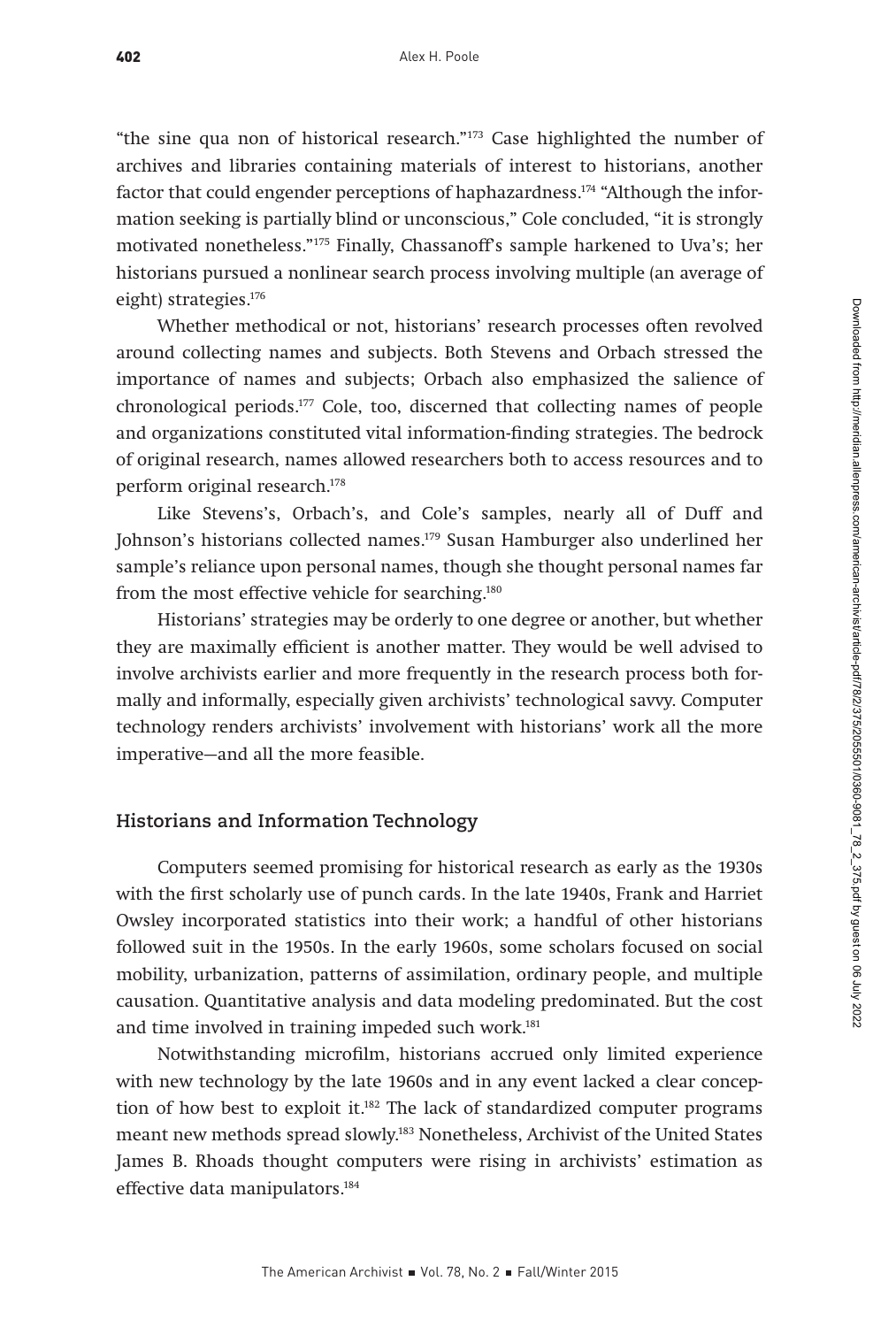Yet historian H. J. Hanham insisted that the computer had changed historians' priorities little.185 For some historians, in fact, computing became negatively identified with quantitative history.186 Another historian, however, examined the state of political, economic, and social history and found much to admire. Pointing to the nineteenth-century roots of the historical profession, he reflected, "Perhaps we are closer than many thought possible a few years ago to realizing . . . a truly scientific historiography."187 Still another historian, Joel H. Silbey, concurred: "Guidelines are well-defined, themes and patterns are well established . . . the sophistication attained and confidence exhibited suggest a great deal of useful work to come."188 In 1977, Uva found that 27.3% of respondents used computers in their research, though hardly for the advanced number-crunching advocated by Silbey and others of his wont.<sup>189</sup>

Computers and networking were de rigueur in some quarters by the early 1980s.190 Merely using word processing software, for example, yielded a considerable payoff.<sup>191</sup> The 1980s witnessed important refinements in the use of databases for historical computing.192 Yet lack of coordination and communication between historians and computer programmers festered.193 Gereben Zaagsma even contended, "American computer-aided historical research had all but died by the mid-1980s, the result of a backlash against quantitative approaches . . . to the detriment of traditional problem-oriented and narrative history."194

In the early 1990s, adoption of information technology by humanists remained desultory.<sup>195</sup> "A persistent skepticism still haunts the profession, as our machine-less colleagues still wonder whether historians who use computers are the vestal virgins of a new research paradigm or naked emperors proud of their virtual clothes," remarked the head of the Canadian Committee for History and Computing.196

During this period, however, LIS scholars such as Case and Tibbo probed historians' willingness to use computers in unprecedented depth. Case was of two minds. On one hand, he observed "an antitechnology bias in a tradition-oriented profession," but, on the other, he found his sample of historians remarkably open to any strategies that would facilitate their research.<sup>197</sup> In Case's sample, 17 of 20 historians used computers and had done so for an average of 3.3 years. At the same time, nearly all still edited their manuscripts on paper; not one, moreover, used bibliographic databases.198 Computers alleviated the tedium of composing, typing, and revising, but the work a computer could perform seemed but prefatory to critical interpretation.199 Tibbo called for synthesizing traditional and new approaches.<sup>200</sup>

Surveying the offerings of the Web in 1997, two historians reflected: "We are impressed—even astonished."201 Historian and librarian Robert Darnton admitted, "Like many academics, I am about to take the leap into cyberspace,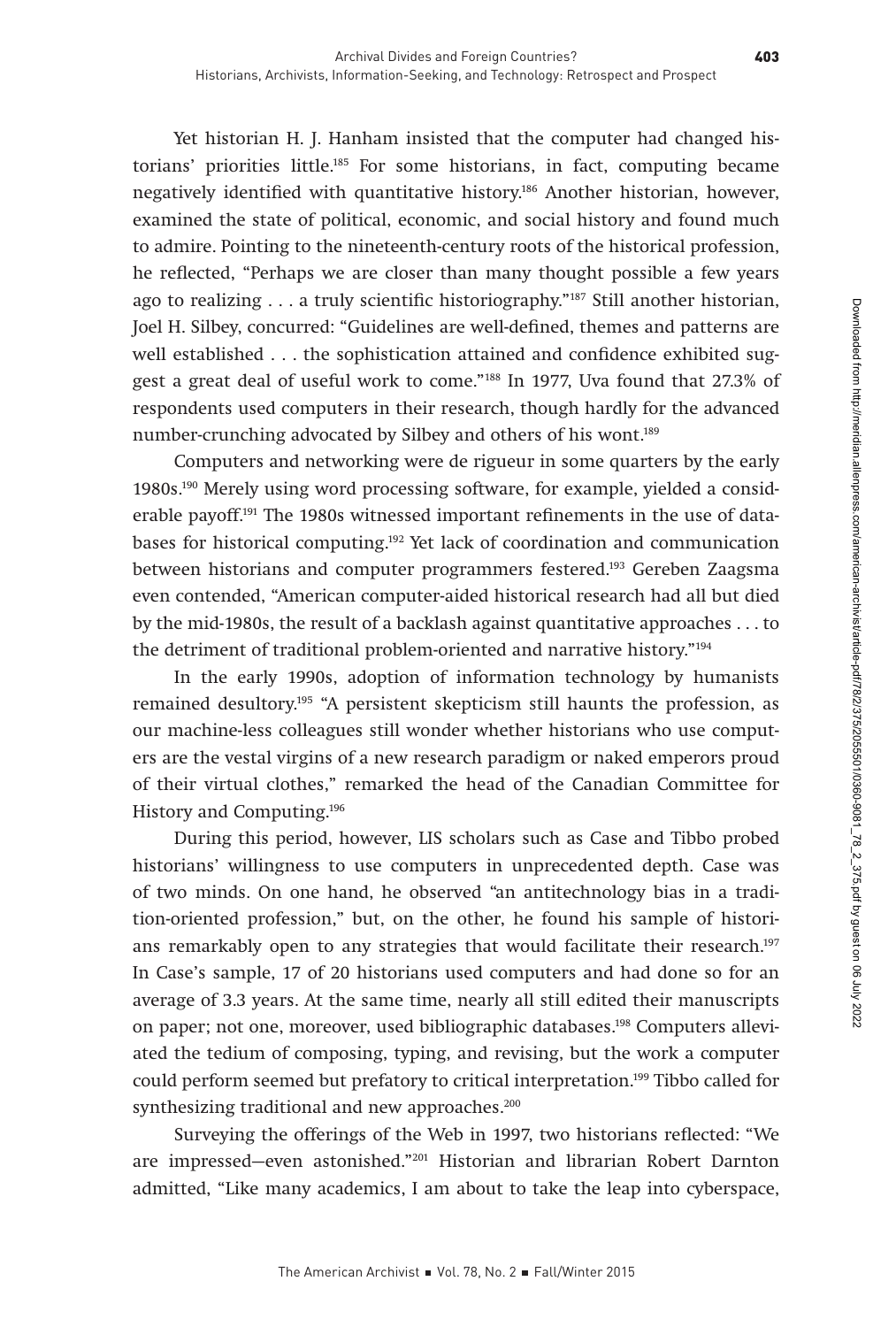and I'm scared. What will I find out there? What will I lose? Will I get lost myself?"202

Barriers to the optimal enlistment of technology persisted. One study of humanists castigated historians' "culture of low expectations."<sup>203</sup> In this vein, Andersen's sample feared that investing time in electronic resources would undercut scholarly productivity. Some of her historians deemed lack of instruction and finding relevant information key impediments. Foreshadowing a 2010 American Historical Association study, Andersen found that many members of her sample neglected information technology, but that a minority made heavy use of it. They requested cutting-edge equipment; personalized, hands-on, and in-house training; and timely support, database information, and improved access to electronic information.204

In a related study, Andersen's sample (like Case's) undercut stereotypes about technophobia.205 These scholars embraced computers for word processing, communicating, printing, and photocopying. Additionally, nearly all members of her sample thought electronic information access technologies essential, especially in verifying bibliographic citations or locating documents. But seldom did they use databases or spreadsheets. Perhaps most important, responses indicated that many of these historians were unaware of the resources available to them.206 Clearly, communication was at a premium.

History students meanwhile cited problems with electronic sources similar to those of full-fledged historians. Cole's sample of doctoral students stressed the challenge of assessing the quality and relevance of information as opposed merely to its quantity.<sup>207</sup> Though generally positive about computer use, Delgadillo and Lynch's sample showed only limited use of computing technology. One-third of the sample had used email during the previous year, but they used computers mostly for consulting online catalogs and for word processing. Overall, these students demonstrated many of the same information-seeking strategies as did their mentors, which likely helped to explain their hesitancy about adopting new technologies.208

For historians and students alike the question remained open: could the Web facilitate "serious" historical work?<sup>209</sup> Complicating this question, the Web seemingly democratized history by allowing users of all stripes to create and place their own histories in the public domain.210 Historians Michael O'Malley and Roy Rosenzweig thought the Web showed that "meaning emerges in dialogue and . . . culture has no stable center, but rather proceeds from multiple 'nodes.'"211

A 1999 survey conducted by the American Association for History and Computing (AAHC) identified much individual and institutional variety.212 Every respondent used email and nearly all (93%) used computers for research. Moreover, two-thirds of respondents (65%) felt dissatisfied with their institutions'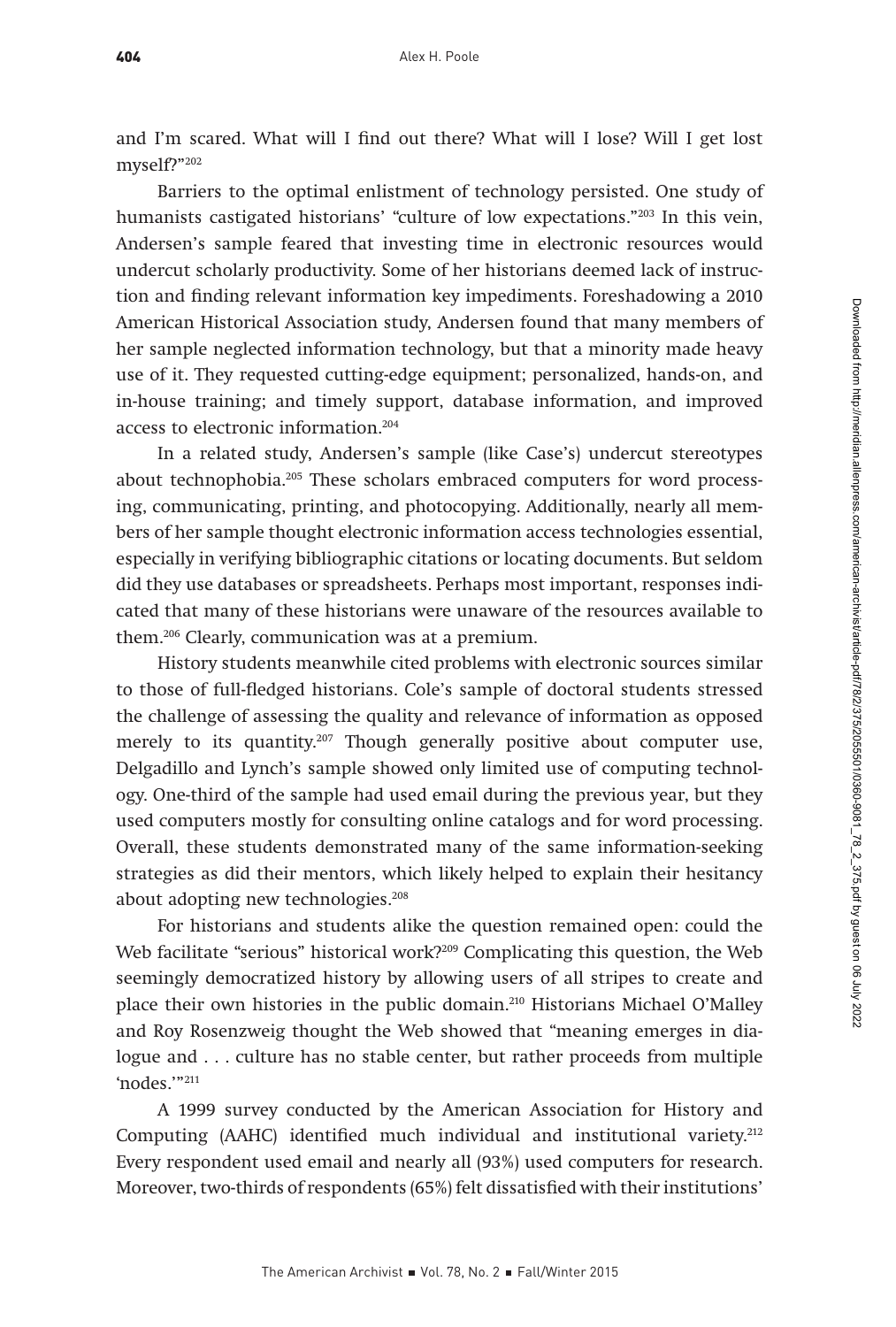technology policies, initiatives, and plans.<sup>213</sup> In the end, though, responses indicated a sentiment of "cautiously optimistic experimentation."214

Optimistic or not, historians ratcheted up their expectations for the information age. For example, Duff and Cherry's sample wanted the best of both worlds: easy access to electronic documents in good condition, on one hand, and the functionality of paper documents on the other. In terms of electronic resources, they requested comprehensive coverage, results ranked in order of relevance, provenance information about digitized images, browsing functionality, and search query assistance.<sup>215</sup>

Graham's mixed-methods study determined that most respondents used electronic resources more in 2000 than in 1997. Nevertheless, her sample showed no particular interest in using electronic versions of sources, despite the latter's advantages in search functionality. Few of these historians cited electronic resources in their work, for they believed their colleagues respected print citations more than electronic ones. (Sinn later hypothesized that new types of resources undergo a trial period in which they build up legitimacy among scholars.) Finally, though 36% were uncertain whether digitized sources would positively affect their research, half were interested in learning more about digitized sources.216 In just this sense, Roy Rosenzweig propounded, "Historians are not particularly hostile to new technology, but they are not ready to welcome fundamental changes to their cultural position or their modes of work."217 Statistical and mathematical tools, after all, could not supplant critical qualitative judgment.<sup>218</sup>

Anderson's study similarly found historians willing to use online resources and tools as long as those resources met their needs.<sup>219</sup> Some historians' problems with electronic sources stemmed from the scope and indexing of the source rather than from equipment or software.220 Indeed, most members of Dalton and Charnigo's sample were "highly appreciative" of electronic resources, though their use of online resources and tools in no way implied jettisoning traditional methods. 221

Scholars also discussed generational issues with respect to technology. For instance, Tibbo discerned a difference between junior and senior faculty: junior faculty were much more likely to search the Web and OPACs than their older colleagues.222 Conversely, Dalton and Charnigo claimed, "The myth of the younger generation teaching the older appears . . . to be just that, a myth."223 Cohen and Anderson concurred with Dalton and Charnigo: neither technophobia nor technophilia was the strict preserve of any age group.<sup>224</sup>

Historians voiced concerns about the migration of sources to the Web. Many historians found reading onscreen unpleasant.<sup>225</sup> Others evinced concern about the authenticity, reliability, persistence, stability, and legibility of sources on the Web.226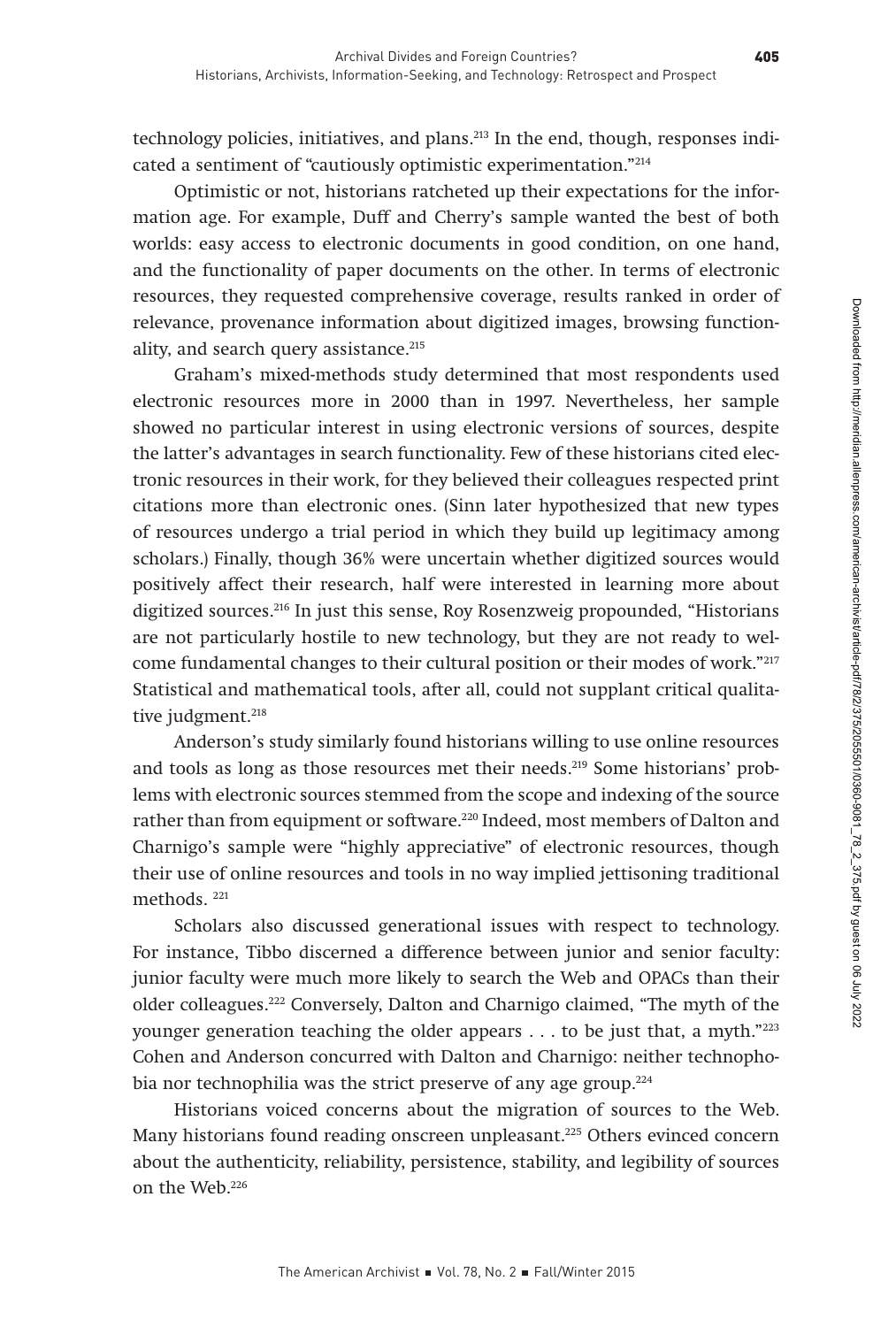Holdouts such as historian Alexander Maxwell noted that historians traditionally were reluctant to embrace methods of digital scholarship.227 He insisted not only that original paper documents were always to be preferred, but also that digital archives should duplicate (not replace) such originals. Any digital documents, he felt, should embody images of the original.<sup>228</sup>

Complicating Maxwell's argument, more than 4,000 members of the American Historical Association described their use of computer technology in 2010.229 "Power users" (4.3% of the sample) exploited multiple digital technologies; "active users" (68.9%) employed a variety of online sources, adopted new technology, and taught themselves to use it; "passive users" (24.4%) employed computers for word processing and for occasional online searches, but relied on others for training; and "avoiders" (2.4%) shunned computers.

Power users worked with a greater number of programs (8.9) than active (5.9) or passive (3.9) users. Whereas more than half of power users welcomed new software or digital tools, the remaining respondents favored a more cautious approach. Notably, nearly half (49%) of passive users and avoiders claimed few programs or tools proved useful in their research.

Despite their cautiousness, nearly all respondents used word processing and conducted some online searches; three-quarters (74%) used at least one other program or technology. Therefore, the differences between power users and the other respondents perhaps hinged more on quantity than on use. But age and generation proved notably important in the study (concurring with Tibbo but not with Dalton and Charnigo, Cohen, or Anderson), more so, in fact, than geographic field of specialization, type of employing department, or gender. Historians over 65 were twice as likely to be either technologically ambivalent or hostile as their counterparts under 45.

Despite such checkered findings, a 2012 study determined that "more digital archival materials are used in historical research and . . . more historians are using digital archival materials for their research."230 The use of digital archival materials—the actual number of items each year, the average number of digital items in the articles, the number of articles that used digital items, and the average number of articles using digital items each year—increased between 2001 and 2010. But the actual use of such resources remained infinitesimal: Web resources were .76% of citations, digital archival collections were .39%, and multimedia were .13%. Even so, the small number of items cited might not indicate a minor scholarly impact.<sup>231</sup> It seemed that electronic sources were slowly coming into their own. But a familiar conclusion emerged from Gibbs and Owens's study: interest in new forms of data coexisted with traditional use of historical sources.232

Ultimately, scholars' verdicts on the impact of computers on historical practice varied, but most opted for cautious generalization even as they hedged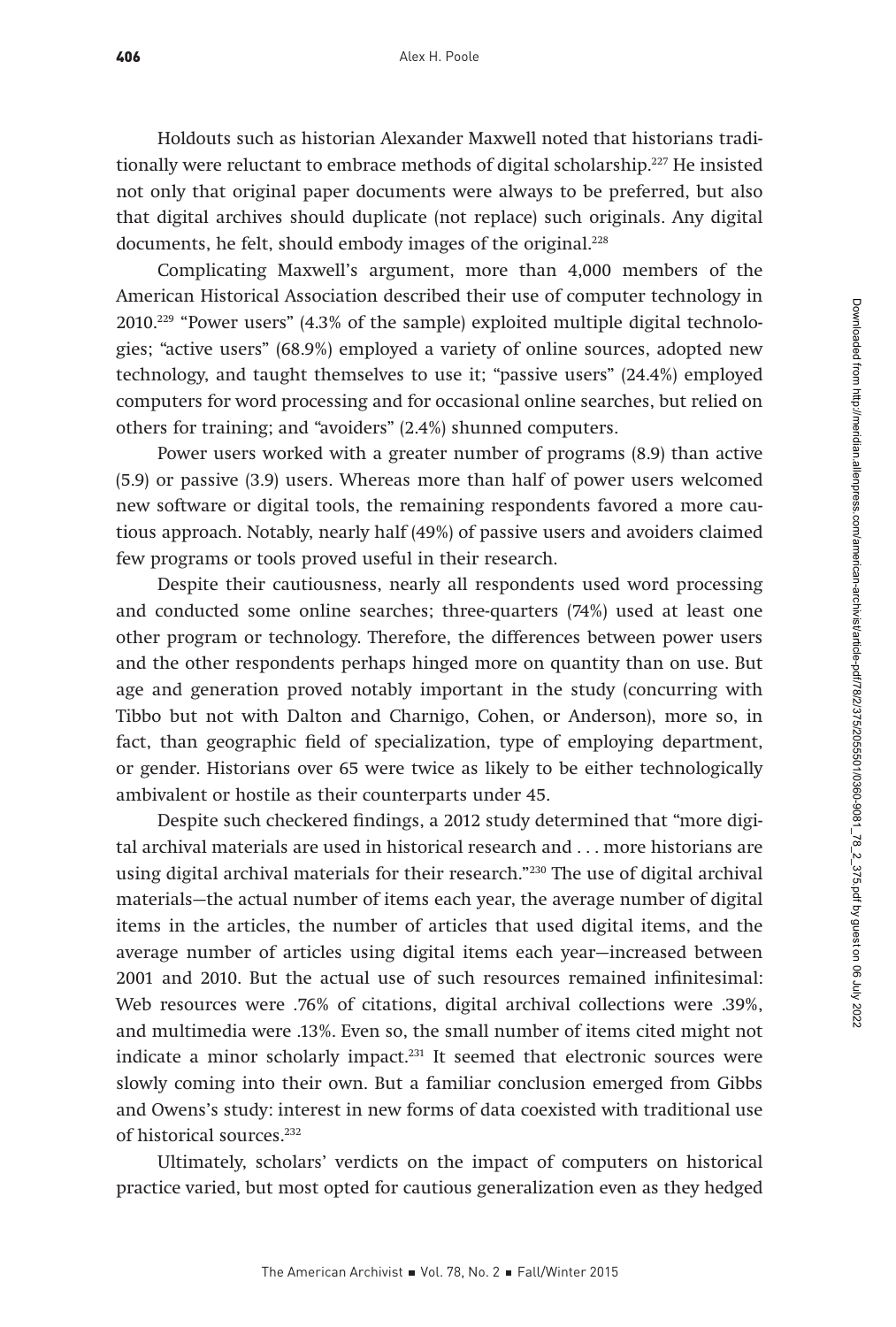their bets rhetorically. For example, it seemed unclear to one group of researchers whether use of the Web by historians constituted a sea change or merely an adaptation.233 Rutner and Schonfeld also temporized, "The underlying research methods of historians remain fairly recognizable even with the introduction of new tools and technologies, but the day to day research practices of all historians have changed fundamentally."234

According to Toni Weller, though few historians seemed "digital Luddites," by the early 2010s, there remained "a degree of condescension and suspicion towards digital resources."235 Few historians leveraged digital tools for analysis, much less disseminated their work digitally.236 The phenomenon of "new media, old mentality" died hard.<sup>237</sup> Indeed, Gibbs and Owens determined that both history professors and graduate students exploited technology to streamline their traditional methods; they were relatively ignorant, however, of digital tools.238

"The Web may not be the brave new world or the postmodern inferno, but it is an arena with which everyone concerned about the uses of the past in the present should be engaged," claimed O'Malley and Rosenzweig.239 Ultimately, technology can serve as an ever more powerful resource not only for effecting historical scholarship, but also for enabling new collaborations among archivists and historians.240

## **Possibilities for Future Research**

Possibilities for future research on historians, archivists, and information-seeking include digital history, personal archiving, Web 2.0, democratization and public history, crowdsourcing and citizen archivists, digital curation, activism and social justice, diversity and demographics, and education and training. These overlapping issues will profoundly affect both the writing of history in the future and the trajectory of the historical and archival professions.

#### DIGITAL HISTORY

Digital history harnessed computers and software. <sup>241</sup> "On one level," noted William G. Thomas III, "digital history is an open arena of scholarly production and communication, encompassing the development of new course materials and scholarly data collection. On another, it is a methodological approach framed by the hypertextual power of these technologies to make, define, query, and annotate associations in the human record of the past."242

Nevertheless, the bulk of professional historians vouchsafed little attention to digital history; digital scholarship itself comprised a sliver of American history overall as of the middle of the 2000s.<sup>243</sup> Although scholars relied upon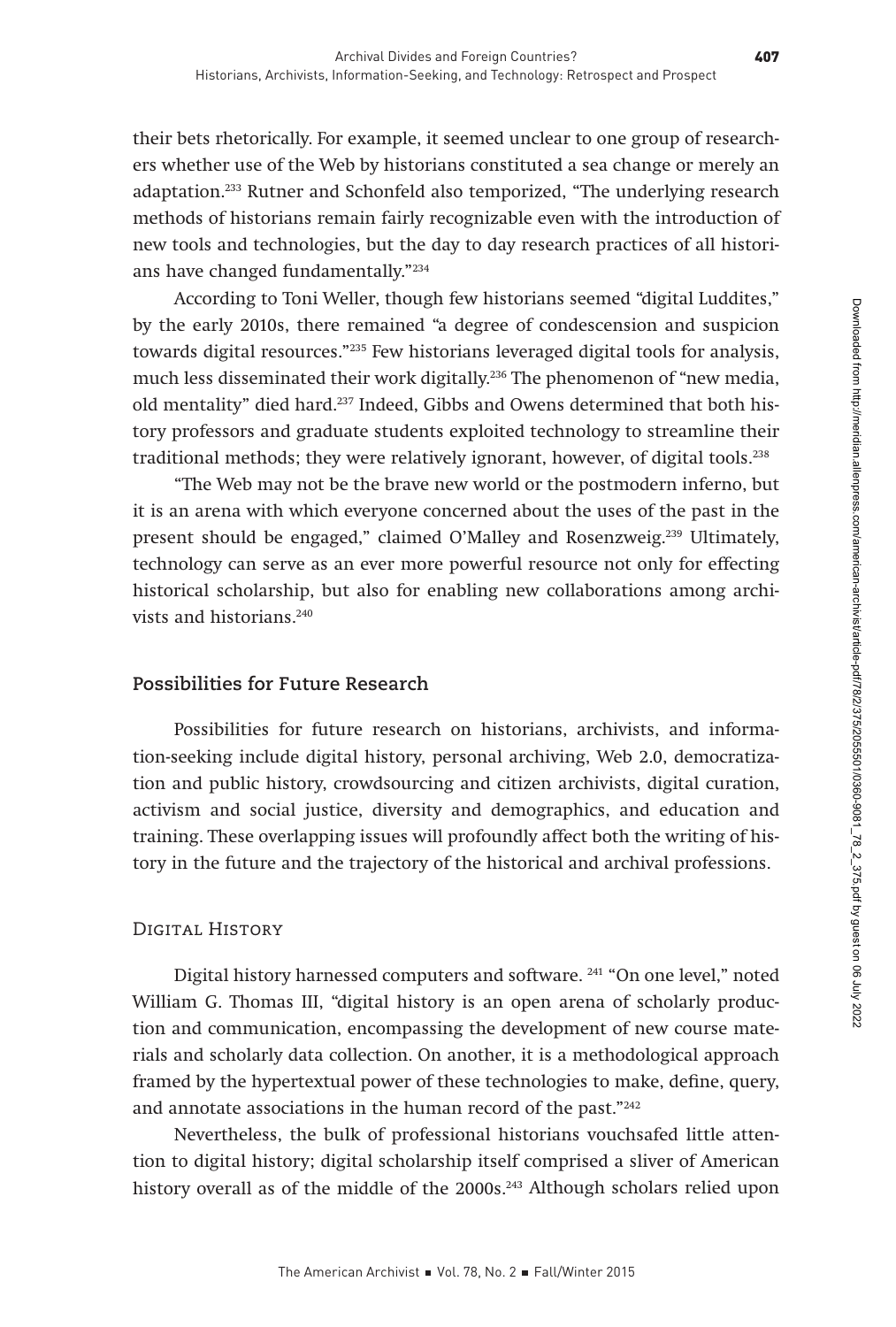word processing, email, and Web browsing, their computerized research skills were immature.<sup>244</sup>

In spite of slow adoption by historians, digital media and networks quantitatively improved capacity, accessibility, and flexibility. They also promoted diversity, manipulability, and interactivity. Conversely, they posed drawbacks. Concerns stemming from quality, authenticity, durability, readability, passivity, and inaccessibility loomed large.<sup>245</sup> Faced with this Gordian knot, one historian complained, "I am up for tenure this year; I don't have time for this electronic stuff."246

In the 2010s, born-digital objects such as hypertextual maps, annotated letters, edited video, oral histories, and relational databases became part of some historians' practices. Some historical work showed the advantages of textual analysis and historical geographical information systems (HGIS) in enriching or amending traditional interpretations.247 But exactly how "doing history" has changed remains an open question. Not only are incentives sparse overall, but few students are trained in such methods. Historians' tendencies toward conservatism remain apparent.<sup>248</sup> One historian chimed in, "I do not care a whit whether improved access to digital information comes about because of public-private partnership or changing attitudes among library professionals: I only care about improved access."249

Flying in the face of such sentiments, Gibbs and Owens noted, "Historical scholarship increasingly depends on our interactions with data, from battling the hidden algorithms of Google Book Search to text mining a hand-curated set of full-text documents."<sup>250</sup> Recent projects such as William G. Thomas III and Richard Healey's "Railroads and the Making of Modern America" and Daniel J. Cohen and his colleagues' "Using Zotero and TAPOR on the Old Bailey Proceedings: Data Mining with Criminal Intent" demonstrated the scholarly potential inhering in large quantities of data.<sup>251</sup> In these arenas, the computer qua research tool served as "a moveable and adjustable lens that allows scholars to view their subjects more closely, more distantly, or from a different angle."<sup>252</sup> Ian Anderson testified, "Whether analyzing change over time or the relationship between cause and effect it is impossible to avoid talking about extent, range, scope, degree, duration, proportion or magnitude, whether one is using adverbs and adjectives or decimal points and chi-squares."253 James Crossman lobbied for combining historians' and statisticians' skills.<sup>254</sup>

In 2006, the American Council of Learned Societies' report Our Cultural Commonwealth maintained, "Digital technology can offer us new ways of seeing art, new ways of bearing witness to history, new ways of hearing and remembering human languages, new ways of reading texts, ancient and modern."255 Zaagsma recently noted, "I would hope that within a decade or so there will be no more talk of 'digital history' as all history is somehow 'digital' in terms of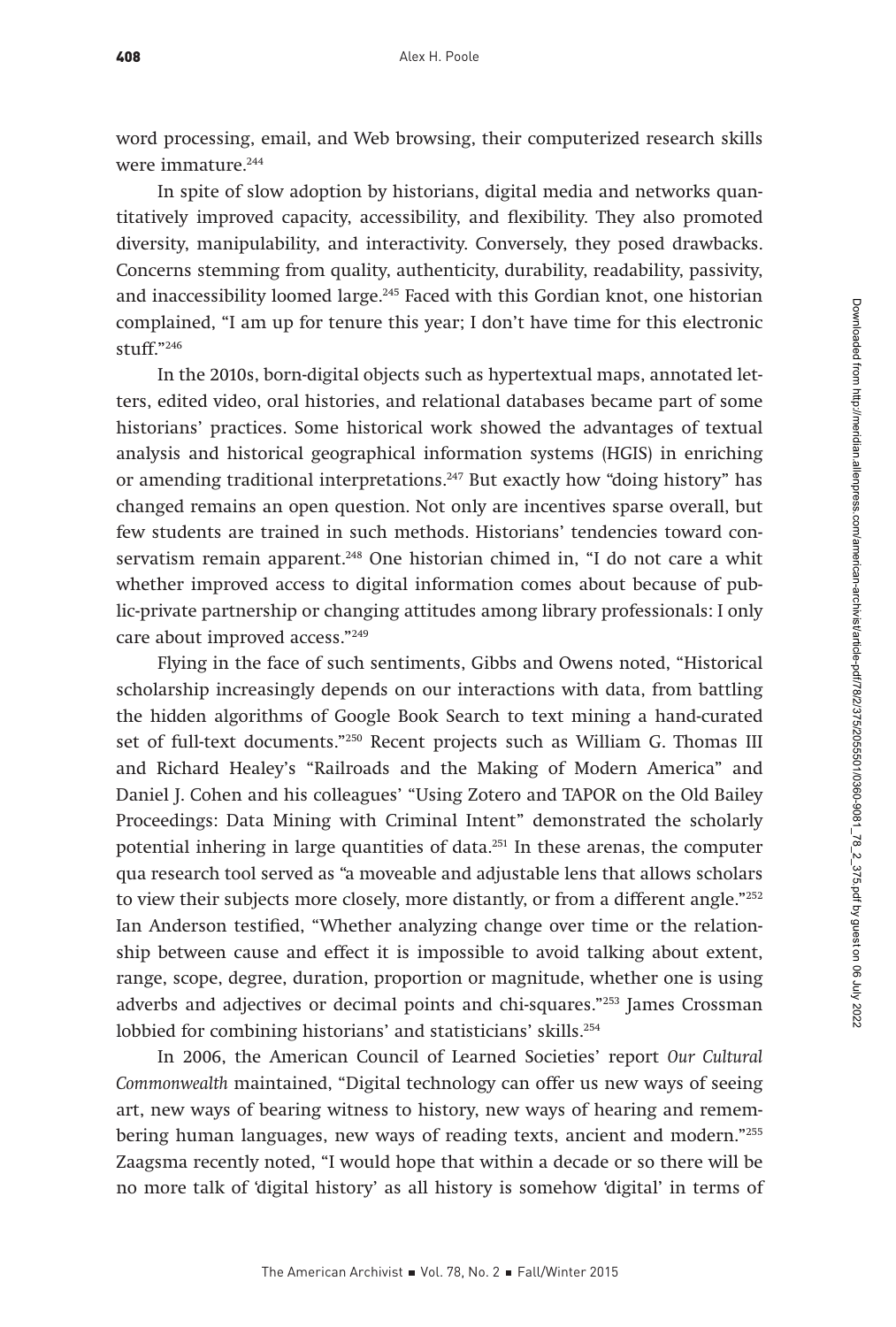incorporation of new types of sources, methods and ways of dissemination."256 How can archival principles and practices add value to digital history?

## PERSONAL ARCHIVING

In 2013, Donald Hawkins observed: "What we have written, what we have read, where we have been, who has met with us, who has communicated with us, what we have purchased, and much else is recorded in increasingly greater detail in personal digital archives, whether they are held by individuals, institutions, or commercial organizations, and whether we are aware of those archives or not."257 Personal digital archives thus constituted "an optional, even accidental, part of our collective cultural record."258

For archivists, personal archives introduced another degree of difficulty to existing practices. Perhaps most important, archivists lacked input regarding the creation of personal archives. Furthermore, archivists needed to take responsibility for preserving indefinitely the materials and their contextual relationships. Finally, archivists needed to preserve the authenticity of these materials and to remain cognizant of privacy and intellectual property issues.259

A number of scholars suggested the importance of personal archives for future scholarship and encouraged repositories to take heed of these materials lest they be lost irretrievably.260 Granular studies of personal records' creation and use seemed an overlooked area for research.261 Archivists may profit from adopting the Bodleian Library's recommendations. First, creators would benefit from exposure to digital curation expertise. Second, though archival professionals have important skills to deal with these materials, they need to extend those skills, namely in learning how to exploit new tools. Third, archivists can raise awareness of the need to preserve personal materials and can forge collaborations with creators and other stakeholders.<sup>262</sup> What strategies for raising awareness and effecting collaborative outreach might be most effective?

## Web 2.0

Newfound interest by archivists in personal archiving channeled into their engagement with Web 2.0 more broadly. Web 2.0 represents:

The network as platform, spanning all connected devices; Web 2.0 applications are those that make the most of the intrinsic advantages of that platform; delivering software as a continually-updated service that gets better the more people use it, consuming and remixing data from multiple sources, including individual users, while providing their own data and services in a form that allows remixing by others, creating network effects through an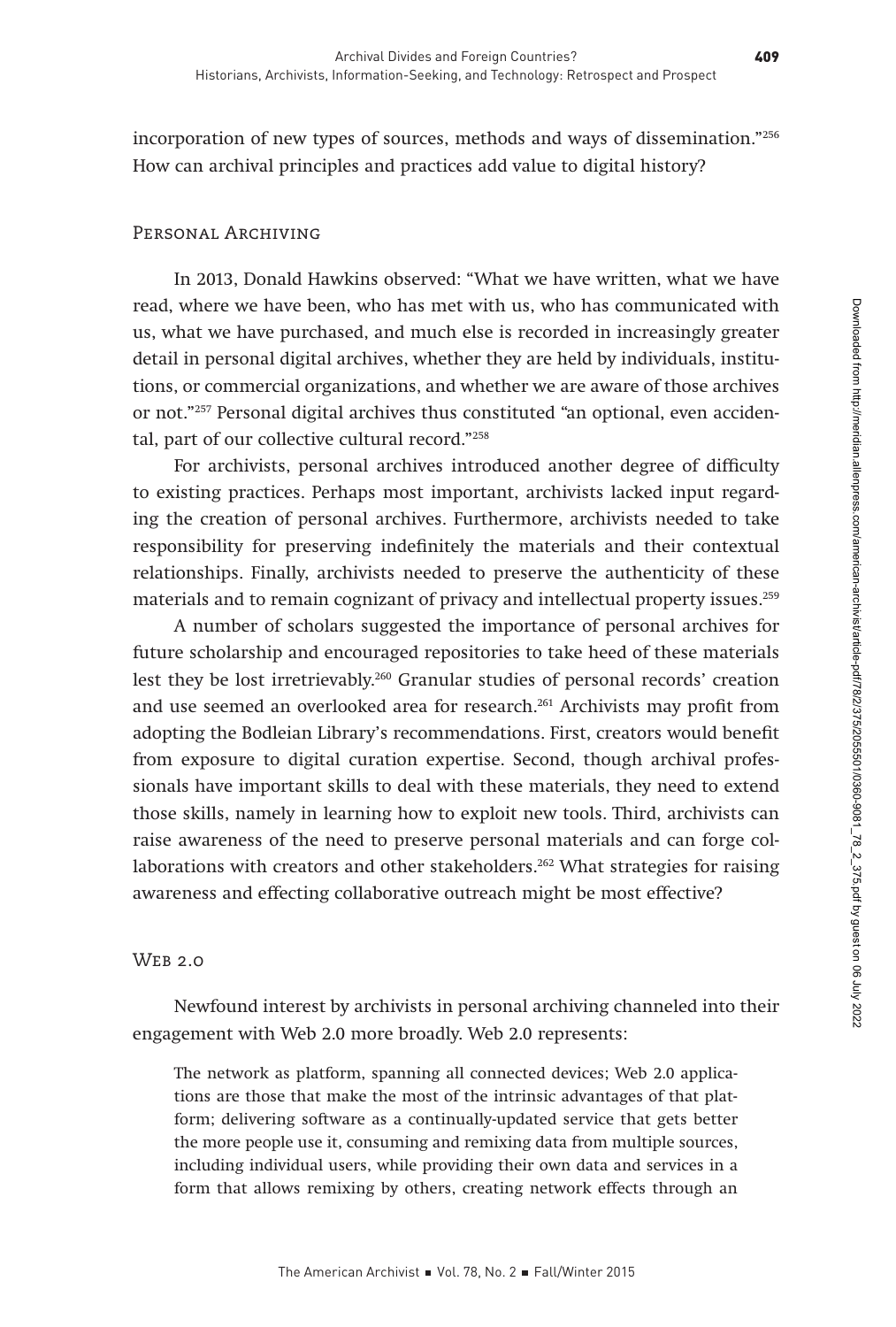"architecture of participation," and going beyond the page metaphor of Web 1.0 to deliver rich user experiences.<sup>263</sup>

In the 2000s, Web 2.0 infiltrated the archives as well.<sup>264</sup> It offered not only new sources for archivists to preserve, but also new ways for them to reach out to professional and public historians and to other constituents. "Do we dare to assign value to the words of those prophets written on subway walls and tenement halls, now more likely inscribed on web sites, blogs, Twitter, Facebook, YouTube, and other digital social media?," asked Terry Cook.<sup>265</sup>

Mary Samouelian's study found a gap between archivists' awareness of the importance of Web 2.0 and repositories' actions in capitalizing upon it. Of the 85 repositories in her population that hosted digital collections, 38 (45%) used Web 2.0 applications. More auspicious, interviewees were "overwhelmingly positive" about using Web 2.0.266 Another study found nearly one-fifth of repositories in the United States and Canada using at least 1 of 3 Web 2.0 applications (blogs, Facebook, or Twitter). Nonetheless, their outreach efforts appeared relatively conservative.<sup>267</sup>

Samouelian's participants' most common motivations for embracing Web 2.0 stemmed from their interest in promoting use and sharing of content. Interviewees mentioned requests for scans, interest in viewing original materials, and even inquiries about donations. On the other hand, the time necessary to maintain a Web 2.0 presence proved the biggest drawback.<sup>268</sup> The institutions most successful in attracting audiences had the luxury of devoting staff time to Web 2.0.<sup>269</sup> All the same, Web 2.0 projects may ultimately help archives large and small attract new staff and resources.

Overall, Web 2.0 changed archivists' technological interaction with stakeholders.270 "In a Web 2.0 world," Max J. Evans argued, "researchers who discover collections and collection components should have several interactive choices: an email address or telephone number by which to contact an archivist to learn more; a way to schedule a visit; or a listing of hours and location so that an unannounced visit can be planned. Or . . . detailed finding aids can also become the means to order up archival digitization-on-demand."271 This ideal is yet to be realized.

Apropos of preserving Web 2.0 materials, archivists might consider targeting blogs, Facebook, and Twitter. Blogs seemed the successor to that staple of historical research, diaries. Through blogs, ordinary people are "confessing their sins, complaining about work, or celebrating small, personal achievements."<sup>272</sup> By extension, blogs in many ways democratized Web 2.0, shedding light on ordinary people (or at least ordinary Web users, potentially a key distinction). Barriers to entry are low: users needed neither advanced technical skills nor design and literacy skills. Moreover, they can exploit free software and online services.<sup>273</sup>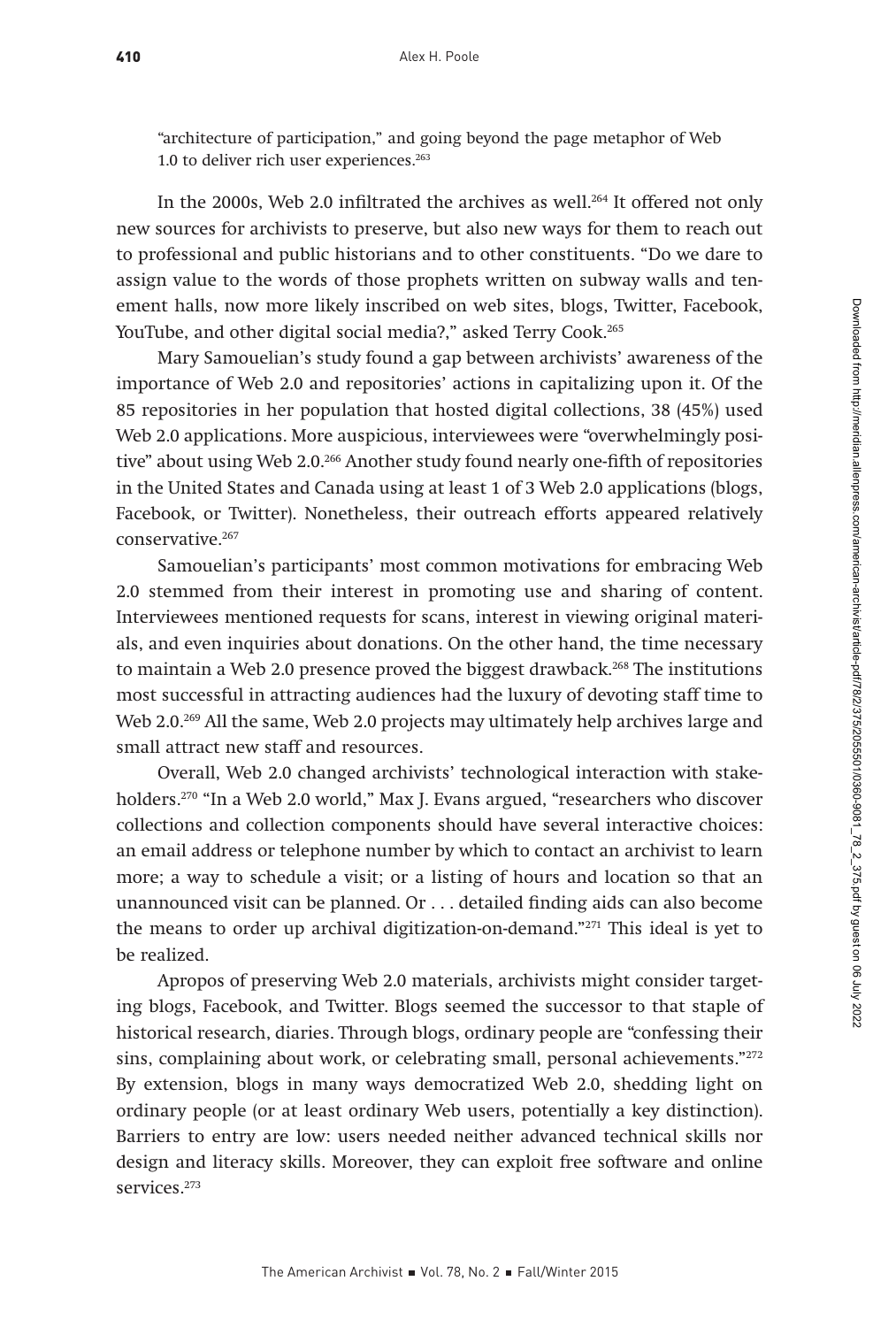But blogs posed challenges for archivists—not least because of their inherent instability. Along these lines, preservation of blogs can prove labor-intensive and potentially duplicative. Last and perhaps most important for future researchers, blogs could lose necessary context if separated from their environment of creation.<sup>274</sup>

Like blogs, Facebook and Twitter drew increased interests from archivists in several studies both as future historical sources worthy of preservation and as tools to connect with constituents such as professional and public historians. First, scholars considered preservation. One study's participants showed "indifference, mistrust, and confusion about the preservation of their Facebook records."275 Furthermore, participants assumed their records lacked historical or research value.276 Suffice it to say, these results do not bode well for future research use.

Additionally, preservation of Tweets drew attention from archival scholars.277 Four obstacles arose. First, Tweets were ephemeral and lacked standards and best practices for collection and preservation. Second, both experiential and contextual information could be lost in the course of preservation. Third, it was difficult if not impossible to determine whether a given account is used by a single or by multiple users, much less to verify the identity of a user or of users. Finally, archivists faced two ethical issues: the anonymity and safety of users and the inability to secure consent.278 Yet Timothy Arnold and Walker Sampson offered useful prescriptions for preserving Tweets. First, they advocated for documenting the tools employed to gather any tweet collection(s). Further, to preserve necessary contextual information, archivists should document the rationale behind their search parameters (for example their selection of keyword terms and hashtags).279

Second, both Facebook and Twitter spurred archives to strengthen bonds with existing constituents and to cultivate new audiences, public and professional historians among them. As an extension of existing outreach endeavors, Facebook allowed archivists to keep pace with peer institutions' outreach efforts and to raise the public profile of their own institutions as well as to share their collections.280 The vast majority of participants in a recent study (19 of 23) deemed Facebook a "good" or "great" outreach venue.<sup>281</sup>

Like Facebook, Twitter increased its archival profile in the 2010s, in no small measure because the Library of Congress committed in 2010 to preserve the entire Twitter archives. A recent study found institutions successfully increasing awareness of and access to their collections through Twitter. Institutions engaged with their audiences through administrative updates (3.72%), links to institutional site content (21.06%), link sharing from other sites (28.88%), interacting with Twitter users (14.64%), event promotion (27.55%), and social media– focused tweets (4.15%). Two findings seemed propitious. First, through Twitter,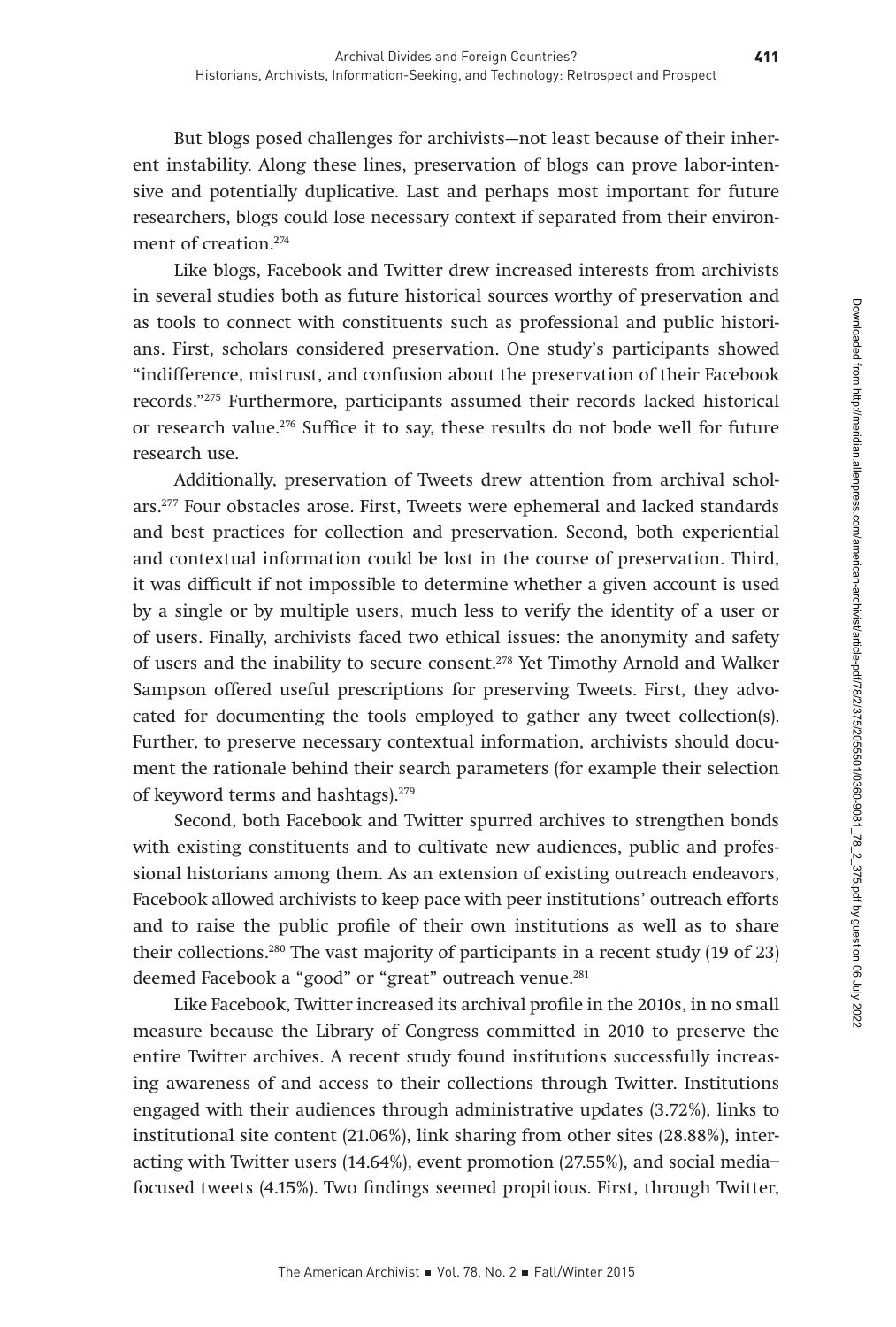smaller institutions could have an impact disproportionate to their size. Second, Twitter encouraged reciprocity between users and institutions.282 Indeed, one project on the War of 1812 testified to the possibilities of Twitter vis-à-vis outreach.283 Therefore, Web 2.0 can potentially contribute to the democratization of history and highlight archivists' public roles in the process.

Despite the myriad possibilities offered by Web 2.0, archivists would be well advised to remember, as Roland and Bawden proclaimed, "Among all the 'noise'—blogs, emails, status updates, chat forums, Tweets—there is also much silence."284 The digital divide continues to loom large in the archives. Web 2.0 is no exception. Scholars thus might explore how best to capture representative Web 2.0 content for future historians. What selection and appraisal policies and practices are appropriate?

#### Democratization and Public History

Carl Becker famously declared, "The history that lies inert in unread books does no work in the world."285 Professional historians seemed oblivious. More than six decades later, Douglas Greenberg lamented that American professional historians lacked legitimacy with the general public, in no small measure because of their tendency to remain cloistered in the academy.<sup>286</sup>

By the early 2000s, however, the public history Web seemed a reality based upon grassroots efforts that comprised individuals, nonprofit organizations, and government agencies.<sup>287</sup> Ideally, such democratization could counteract the narrowing of concerns of professional historians.288 Rosenzweig argued, "The web takes Carl Becker's vision of 'everyman a historian' one step further—every person has become an archivist or publisher of historical documents."289 Indeed, those who rarely if ever had access to historical materials could now access or even publish such materials.

In this vein, the very notion of who counted as a "historian" expanded to include amateurs, curators, documentarians, historical society personnel, teachers, and students. The Web could render the past better documented, more diverse, and more democratic.290 Moreover, Web 2.0 fostered symbiosis between scholarly and popular history; this augured well for the examination of collective experience, consciousness, and public memory.<sup>291</sup> Greenberg maintained, "Public historians can do their work for the public, by the public, and with the public."292

Popular engagement, however, introduced potential drawbacks: users might not grasp the context(s) surrounding materials. Similarly, users might reflexively presume sources' impartiality or completeness or both.293 More broadly, the democratization of history paradoxically could exacerbate the digital divide, whether between commercial and nonprofit entities or between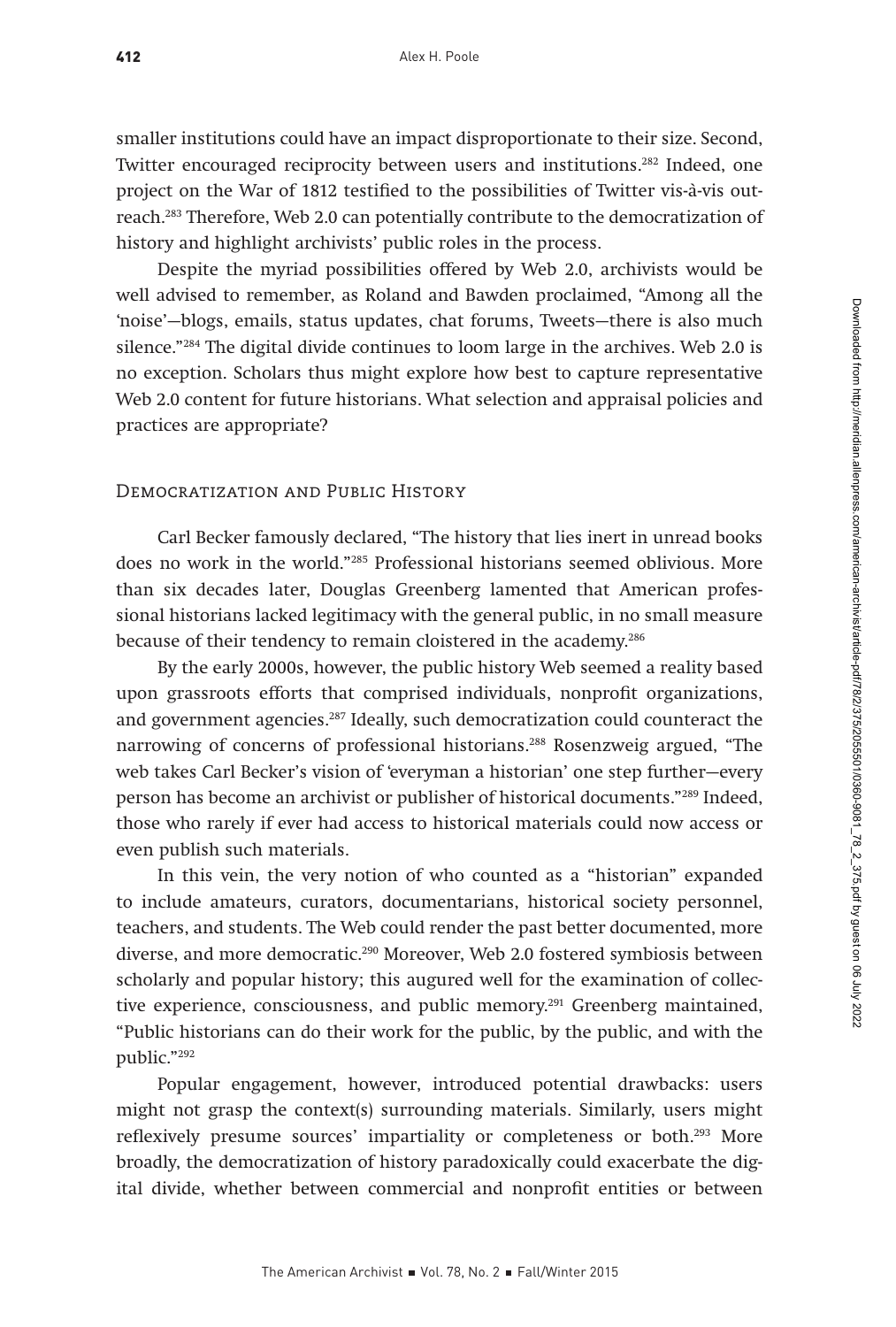resource-rich and resource-poor educational institutions.294 The ideal spelled out by the American Council of Learned Societies, "We should place the world's cultural heritage—its historical documentation, its literary and artistic achievements, its language, beliefs, and practices—within the reach of every citizen," remains just that, an ideal.<sup>295</sup> Scholars might ask: how can the most diverse contributions to the public history record on the Web be secured, and what roles might archivists (and historians) play in enlisting such contributions?

# Crowdsourcing and Citizen Archivists

Crowdsourcing complements the democratization of history.296 "By designing platforms that make adding real value to our work intriguing, easy, and fun," Archivist of the United States David Ferriero contended, "we can cultivate both professional and non-professional 'citizen archivists.'"297 Members of the public may contribute to public education.<sup>298</sup>

"Crowdsourcing," asserted Johan Oomen and Lora Aroyo, "has the potential to help build a more open, connected, and smart cultural heritage with involved consumers and providers: open (the data is open, shared and accessible), connected (the use of linked data allows for interoperable infrastructures, with users and providers getting more and more connected), and smart (the use of knowledge technologies and Web technologies allows us to provide interesting data to the right users, in the right context, anytime, anywhere)."<sup>299</sup> For instance, "crowdsourcers" might engage in correction and transcription, contextualization, classification, curation, and crowdfunding.<sup>300</sup> Terry Cook advocated for archivists' public engagement as coaches, mentors, and partners.<sup>301</sup>

Crowdsourcing qua peer production would likely thrive if contributors chose the projects they worked on and determined how much time to invest.302 Should this succeed, "The archives of the people (as they have always been, but only in the abstract) thus become the archives by the people (who contribute and add value) and for the people (who now can actually use them)."303 In this vein, archivists could collaborate with historians to promote initiatives such as History Harvest, which encourages citizens to contribute for education and research digitizations of their documents and artifacts.304

Yet ensuring contributors are consistent and knowledgeable given their lack of training is a central challenge, as is maintaining an appropriate level of quality and accuracy of their products.305 (And who will determine what is appropriate?) Marc Parry asked, "Will enough volunteers participate to sustain these projects? Will the crowd care about less-sexy subjects, beyond war and famous individuals? And could transcribers' political beliefs skew their work on documents related to sensitive history topics?"306 These are useful questions for scholars to unpack. "How well we meet that challenge for more democratic,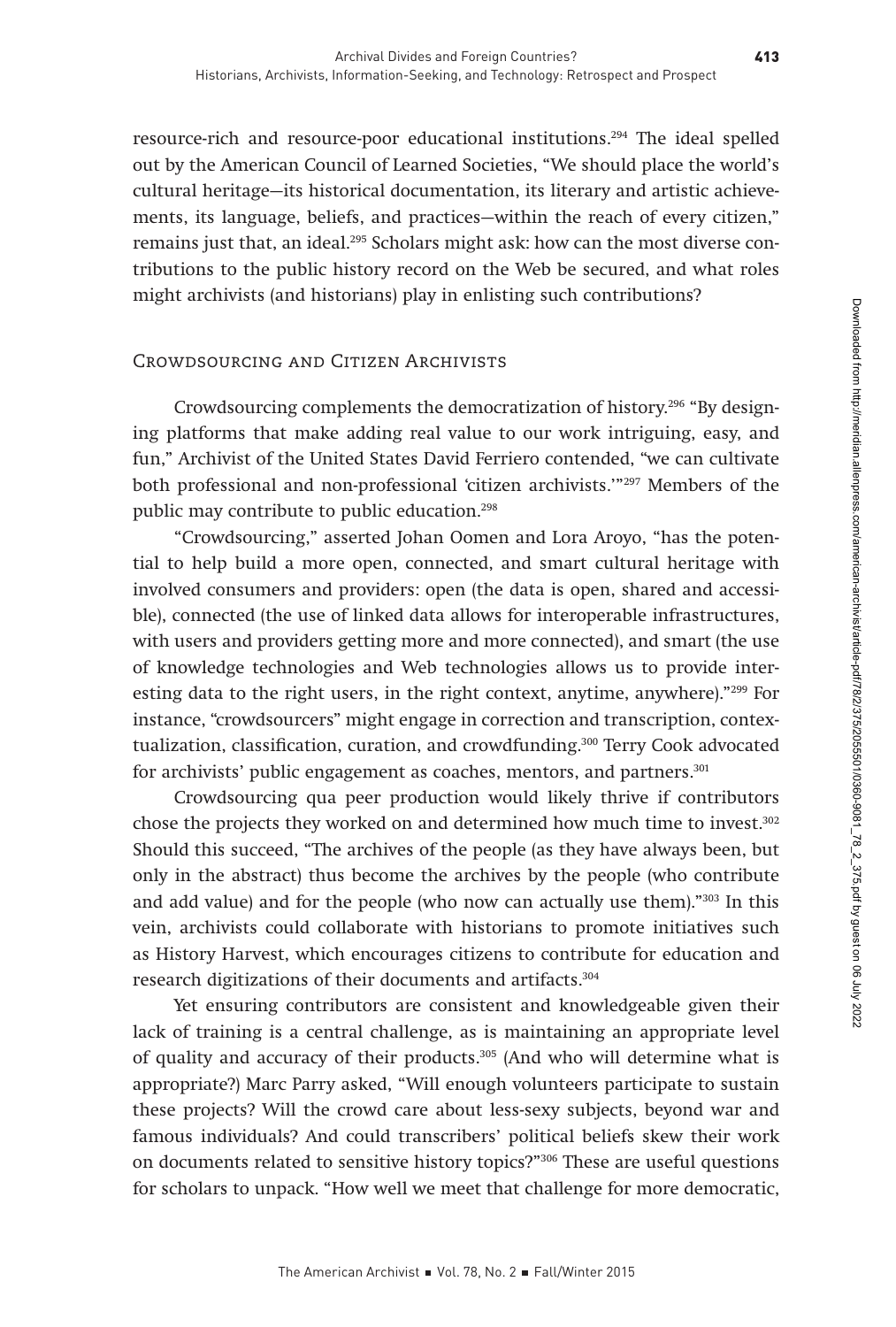inclusive, holistic archives may determine how well we flourish as a profession in this digital century," Terry Cook prognosticated.307 How might archivists encourage citizen participation in such endeavors?

#### Digital Curation

Digital curation centers on "planned, systematic, purposeful, and directed actions that make digital information fit for a purpose."308 Future historical research will depend upon the born-digital materials that digital curation addresses.<sup>309</sup> Archives and digital curation work are complementary.<sup>310</sup> Areas of knowledge overlap, including ownership, donor relations, intellectual property, appraisal, provenance and respect des fonds, the context of creation and use, authenticity, evidence, the life cycle, descriptive hierarchy, access and use restrictions, transfer of ownership, permanence, and metadata.<sup>311</sup>

A recent survey found that more than half (57%) of respondents, all of whom were college or university archivists, were involved in campus conversations about curation. Nearly half of respondents collected institutional or research data in their repositories. Nonetheless, institutional size mattered: the largest institutions saw the most archivist involvement. Most striking, the vast majority of participants (86%) believed archivists should be involved with digital curation on some level, but only 54% of these respondents felt capable of fulfilling their perceived roles.<sup>312</sup>

For their part, historians demonstrated an inconsistent level of engagement with digital curation.<sup>313</sup> Roland and Bawden underscored historians' potentially conflicting priorities: "While digitization of analogue collections is recognized as progressive in that it increases access to historical resources and knowledge, as well as enabling a more democratic, alternative history to be told, others regard the digitization of born-digital material such as blogs and datasets as more pressing due to its fragile and vulnerable nature."314

In the digital as in the analog world, however, not everything can or should be preserved. Appraisal and selection remain stumbling blocks. Indeed, one study's respondents wanted the selection criteria for digital data to mirror those of analog materials. Hence their sample favored archivists making final appraisal and selection decisions.<sup>315</sup> "The meaningful preservation of digital information will determine the stories future historians will (or will not) tell, the information they will (or will not) access, and the knowledge available (or not) for future generations to build upon."316 How can archivists make historians more aware of the need for and benefits of digital curation? Can they work together to develop criteria for selection and appraisal?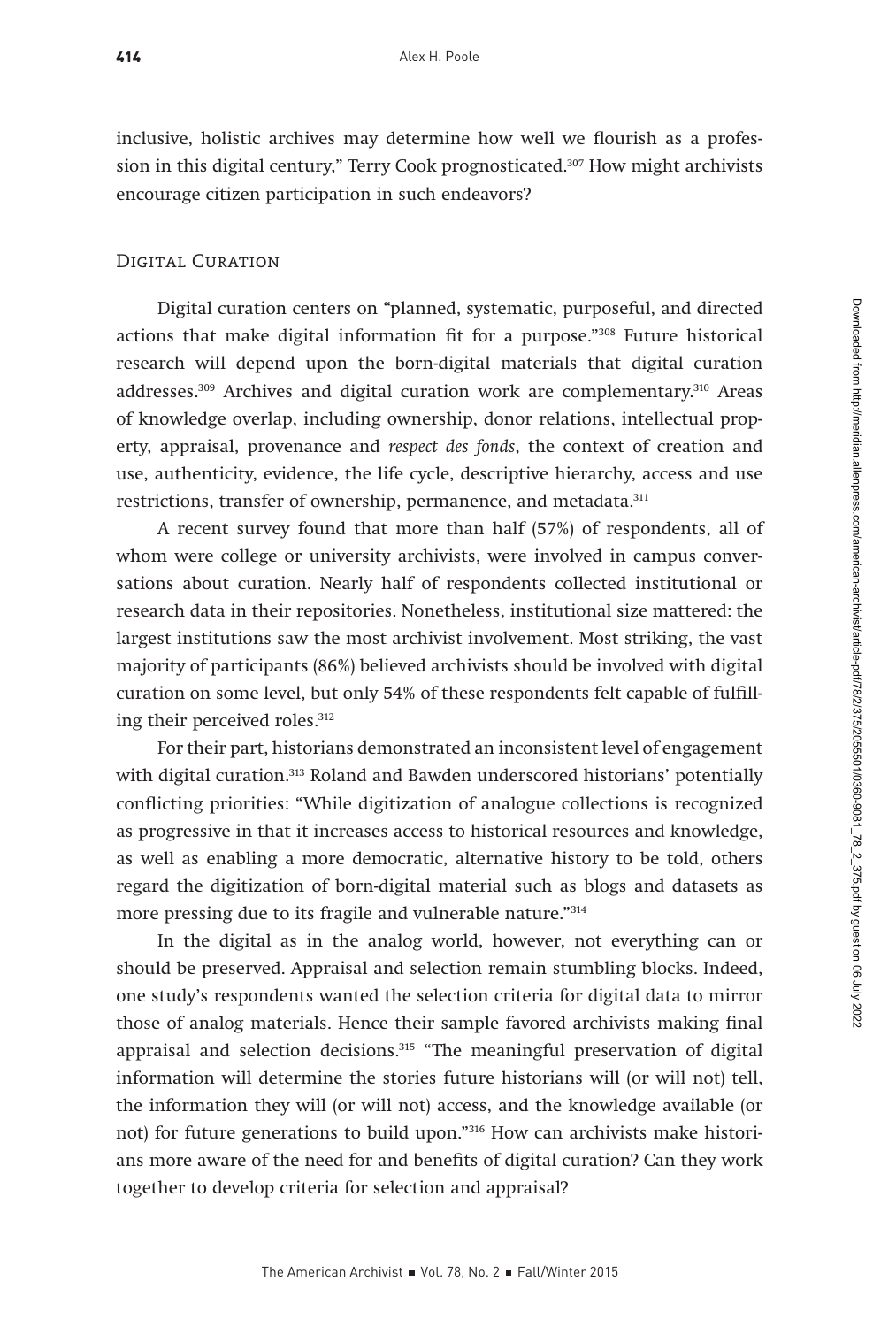# Activist Archivists and Social Justice

Historian Howard Zinn insisted in 1970, "The archivist, in subtle ways, tends to perpetuate the political and economic status quo simply by going about his ordinary business."317 "The rebellion of the archivist against his normal role is not, as so many scholars fear, the politicizing of a neutral craft, but the humanizing of an inevitably political craft," he maintained.<sup>318</sup> But many archivists seemed slow or reluctant to heed Zinn's exhortation. One United Kingdom archivist observed, "Thirty years on from Zinn's comments, there clearly remains a need to take up his call to become 'activist archivists.'"319

Though some archivists may view activism as "controversial, even inappropriate," Anne Gilliland justified such activism.320 "With this agency and activism," she stipulated, "comes a responsibility that needs to be informed by supporting evidence and appropriate technical and methodological expertise; broad critical consciousness; cultural awareness and sensitivity to the needs and rights of individuals who are the creators, subjects, or users of archival materials; robust and relevant professional ethics; and . . . strong self-reflection and public disclosure of the personal motivations behind one's actions."321

A recent exchange between Mark A. Greene and Randall C. Jimerson showed that the debate over the appropriateness or the nature (or both) of archival activism continued to thread professional discourse. Greene asserted, "Pursuing 'social justice,' as high minded and as universal an aspiration as it may sound, risks overly politicizing and ultimately damaging the archival profession."322 He favored documenting controversial issues rather than participating in them.<sup>323</sup> Jimerson, on the other hand, remarked, "What the call of justice asks archivists to accept is a responsibility to level the playing field. The archival profession as a whole—but not necessarily each individual archivist or repository—should assume a responsibility to document and serve all groups within society."324

The Society of American Archivists weighed in on the issue in 2015 and seemed to lean toward Greene's position. The organization concluded:

Although some—or even most—of SAA's leaders, members, and staff may hold similar views on social issues and matters of social justice, the organization as a whole does not have the resources or knowledge of a consensus to comment or act on every social issue that emerges. To choose to comment or act on one issue to the exclusion of others would raise concerns about how SAA reaches a decision about when to become involved and when and how the broader membership is consulted (or even polled) about their individual positions on a given social issue.<sup>325</sup>

The profession, it seems safe to say, remains divided on the issue of activism and social justice. Might soliciting input from the historical profession given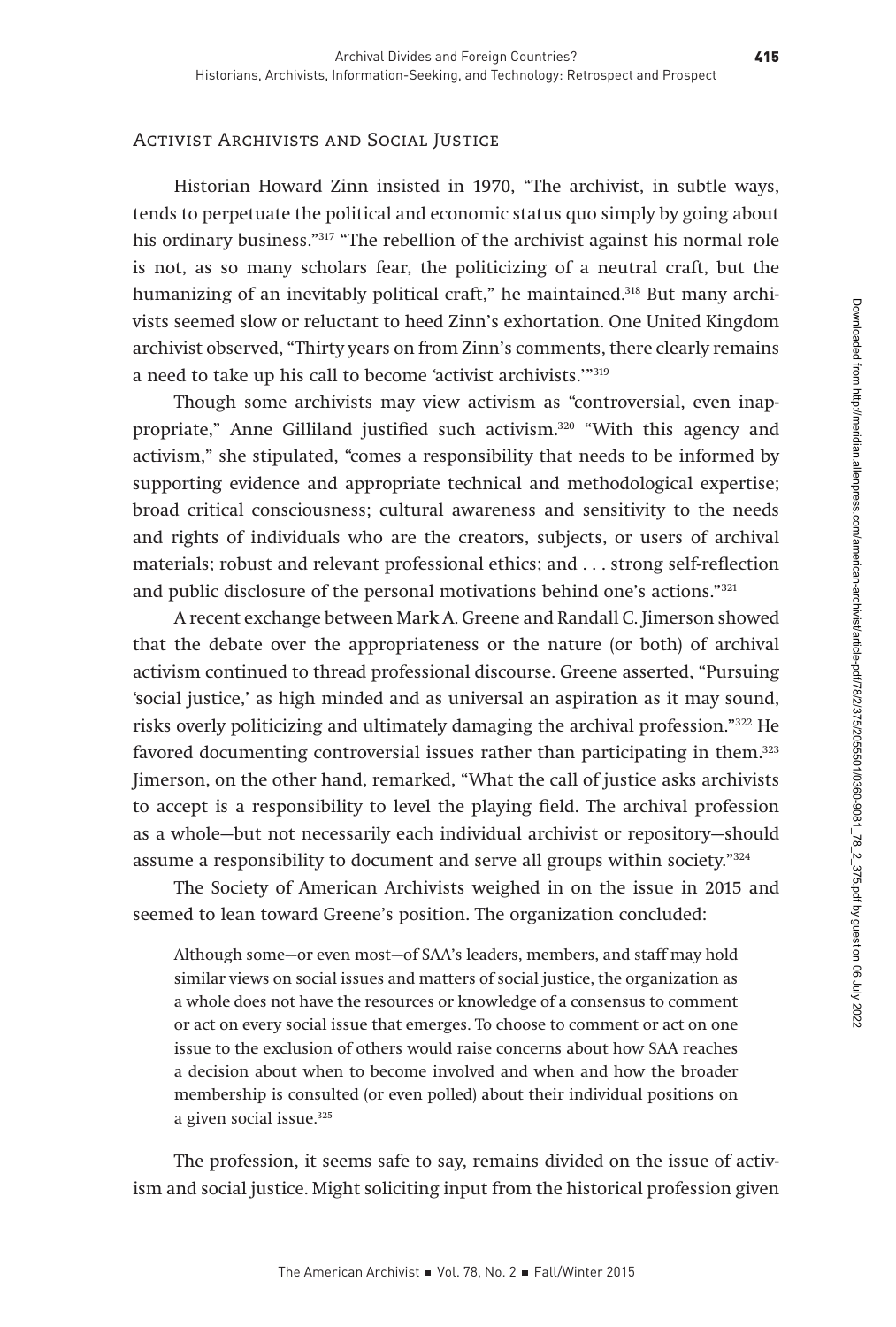416

its own efforts in this area past and present enrich the conversation among archivists as well as among archivists and historians?

# Diversity and the Changing Demographics of the Archival **PROFESSION**

Nearly 20 years ago, Kathryn M. Neal urged archival professionals to recruit minorities into the profession.<sup>326</sup> Interest in diversity and inclusivity soon burgeoned.327 Younger archivists increasingly hoped to shed light on marginalized populations by unearthing and publicizing previously overlooked documentary materials.328 A diversity agenda that embraces multiculturalism should encourage multiple perspectives while highlighting the relationships among them.<sup>329</sup>

In the late 2000s, the archival profession foregrounded three facets of diversity: within the profession at large, within the Society of American Archivists, and in the historical record.330 Elizabeth Adkins averred, "After a long and somewhat tortuous journey, diversity is now a front-and-center priority."331 Greene subsequently cautioned, "Unless and until archivists of the so-called majority culture immerse themselves in the challenging, sometimes harsh, frequently perplexing, and usually nuanced world of diversity issues, it is unlikely that our profession, our institutions, our collections, and our researchers will achieve truly fundamental and enduring successes in achieving the goals—unclear as those often may be—of multiculturalism in archives."332 How can the archival profession recruit and retain archivists of color? How can collecting policies be developed to preserve the diversity of the cultural record? How can archivists ensure such diverse materials are made available and accessible to historians?

# Education and Training

Archivists, historians, and librarians still differ over the place of archival education in the curriculum.333 Dissatisfaction with the graduate education of historians dates at least to the mid-twentieth century, as Philip C. Brooks, for one, lamented.334

Matters scarcely improved in the late 1960s. As one study noted, professors, themselves ignorant of research methods, often refused to admit their own limitations and insisted that students effectively teach themselves.335 Two decades later, stasis still obtained.<sup>336</sup> A team of historians and archivists soon weighed in: "Nothing better illustrates both the uncertainty about teaching archival principles and the inadequacy of historical and archival cooperation than the state of graduate history courses in research methodology."337 Students relied upon trial and error, a strategy both expensive and time consuming: Bridges et al. lobbied for a synthesis of historical and archival research methods.<sup>338</sup>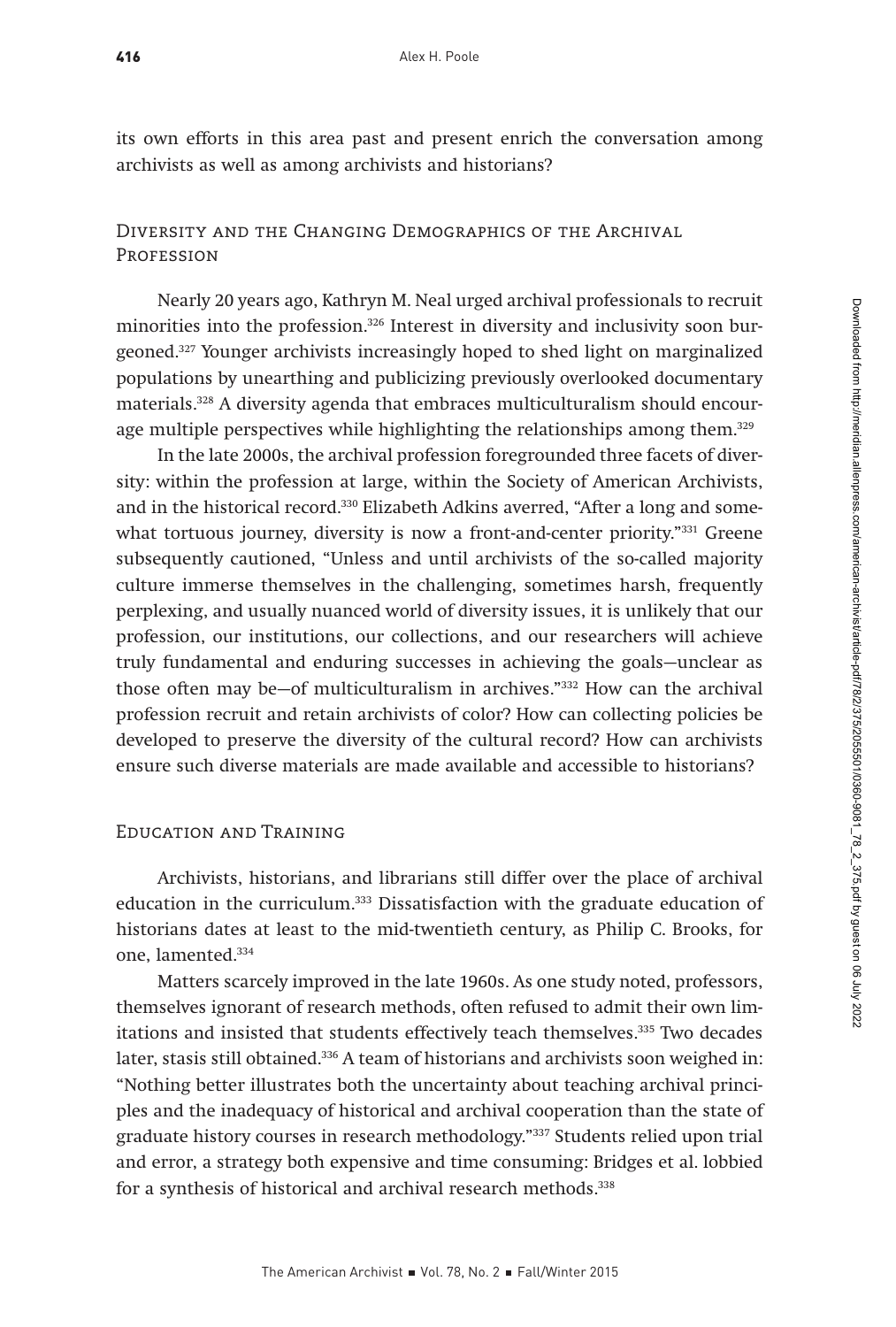Nearly two decades later, many historians remained ill informed about the need to train their students to understand archival contexts.339 One study found that doctoral students' training depended largely upon their advisers and that the process of learning to work with primary sources remained informal. These students received scant support for learning new research methods; they struggled to narrow the scope of their research, to refine their arguments, to manage their sources and notes, and to locate technological support.<sup>340</sup> "Current historical scholars do not really engage with the conceptual impact of the digital age despite using digital resources in their work," Weller recently asserted, "and consequently current students of history are often not taught to think about these conceptual issues or to apply traditional historical methodologies to their everyday digital and online experiences."341

Historically, archival instruction for undergraduates was circumscribed to orientations, tours, and displays. There existed neither competencies nor learning objectives nor standards for undergraduate archival education; trial and error prevailed.<sup>342</sup> But students often needed considerable guidance in using archival materials, and such guidance was rarely forthcoming. One study found a great deal of variation regarding how faculty members addressed archival research: for instance, some targeted it only toward history majors and others only for upper-level students.343

But archivists now have a prime opportunity to educate undergraduate and graduate students, exposing them to "Clio in the raw."344 An archives can serve as a "laboratory in critical thinking" that trains students to select authentic and credible evidence as well as to analyze and interpret primary sources.<sup>345</sup> Archivists can introduce students to archival holdings and help them to discern research topics and to learn key skills.<sup>346</sup>

Familiarizing students with primary sources in particular not only integrates archives specifically into the curriculum, but also introduces students to or reinforces research methods based upon an understanding of finding aids and archival concepts such as provenance. Such instruction can also connect students to historical artifacts both emotionally and physically.<sup>347</sup>

For instance, Xiaomu Zhou found that most students in her sample struggled to use primary sources. As such, she found that the teaching of basic archival skills was the most vital part of the orientation.348 Similarly, Magia G. Krause found that even rudimentary archival education improved students' abilities with respect to critical thinking and to grasping historical context. As important, archival education appreciably improved students' ability to use primary sources.349 Third, Wendy Duff and Joan Cherry's study found undergraduate students' confidence in using archival materials increased over the course of a semester following an archives orientation. On a 10-point scale, these students' confidence in their ability to locate archival materials (mean) went from 4.1 to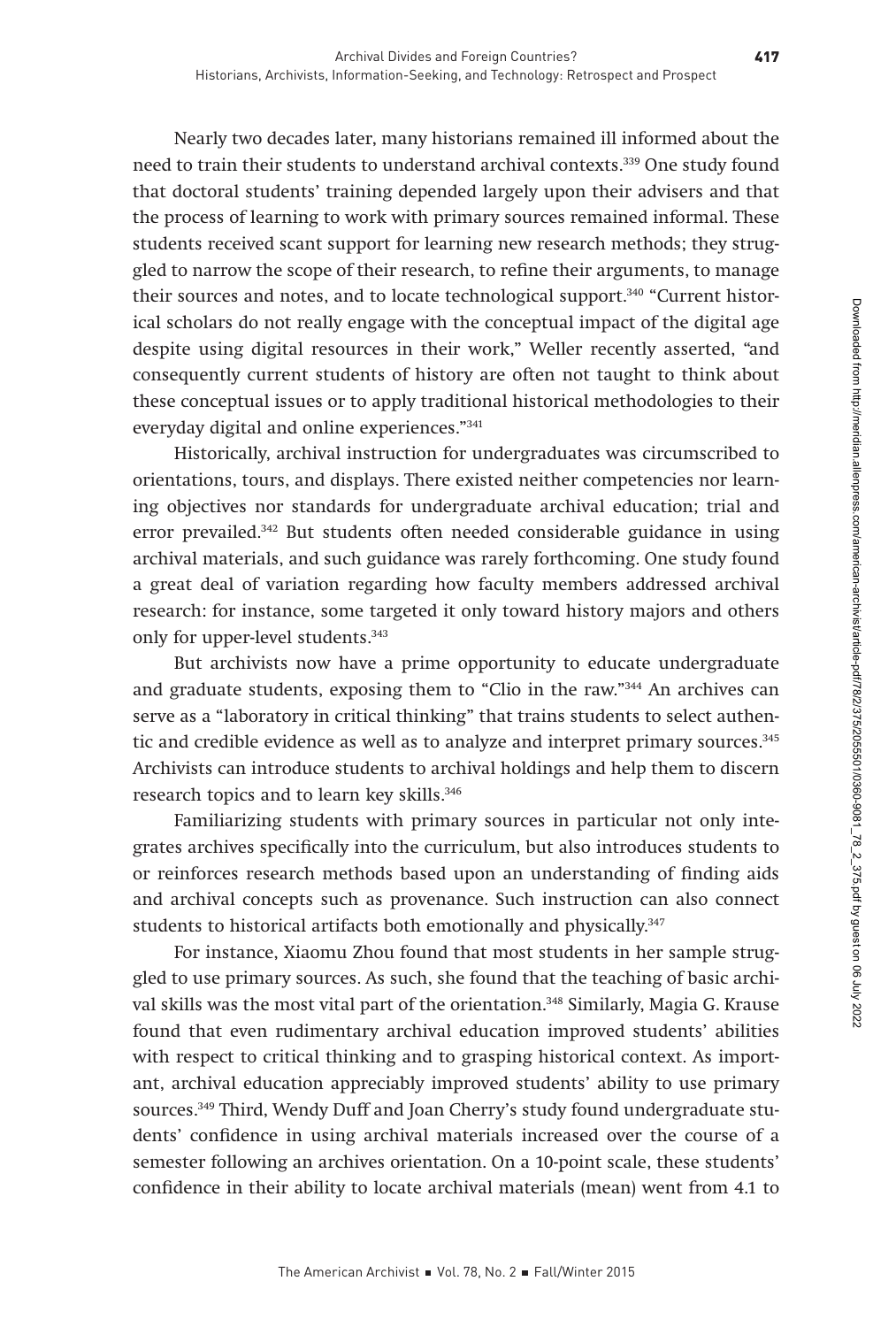6.0. More than three-quarters (77.8%) of the students thought the session provided "essential" or "generally good" knowledge, and the professors involved found the orientation both positive and impactful.<sup>350</sup>

Doris J. Malkmus also explored primary sources and undergraduate education, but examined a digital component as well. Two challenges remained: searching effectively in digital collections, not merely accessing them, and critically analyzing Web resources instead of falling prey to the Web's easy gratification.351 More archivists than ever graduated from library and information science programs in the 1990s and 2000s; these graduates were increasingly technologically literate.352 Archivists are well placed to instruct students on using Web resources in particular.

To address archival education for students, Sammie Morris, Lawrence J. Mykytiuk, and Sharon A. Weiner proposed the concept of "archival literacy," "the knowledge, skills, and abilities necessary to effectively and efficiently find, interpret, and use archives, manuscripts, and other types of unique unpublished materials."353 Archival literacy included understanding and locating primary sources; developing a research question and an argument; soliciting feedback and guidance from archivists; showing increasing familiarity with archives; adhering to publication standards; and progressively refining these skills.<sup>354</sup>

Perhaps most important, studies pointed to the potential for increased collaboration both among historians and archivists and among archivists themselves. For example, Zhou determined an opportunity for collaboration among archivists and faculty, primarily in assessing students' pre-existing knowledge before the orientation and thereby ensuring the orientation is tailored to student needs.<sup>355</sup> Similarly, in teaching students about online archival sources, archivists and faculty might collaborate in developing an online tutorial, as Malkmus and Morris et al. suggested.<sup>356</sup> Determining outcomes for archival education and methods for evaluating their success are crucial in informing optimum training programs.<sup>357</sup> How can the sorts of collaboration noted by these scholars be refined and extended?

# **Conclusion**

Despite concerns over mutual incomprehension among archivists and historians, their relationship may well be more symbiotic than ever. As suggested by the examination of previous findings and of possibilities for collaboration, notions of archival divides and foreign countries seem unduly alarmist.

Archivists should resist being "society's footnotes"; collaborating with historians in new and more proactive ways constitutes a crucial way of doing so.<sup>358</sup> In this vein, more archivists should investigate historians' work practices and should publish their findings.<sup>359</sup>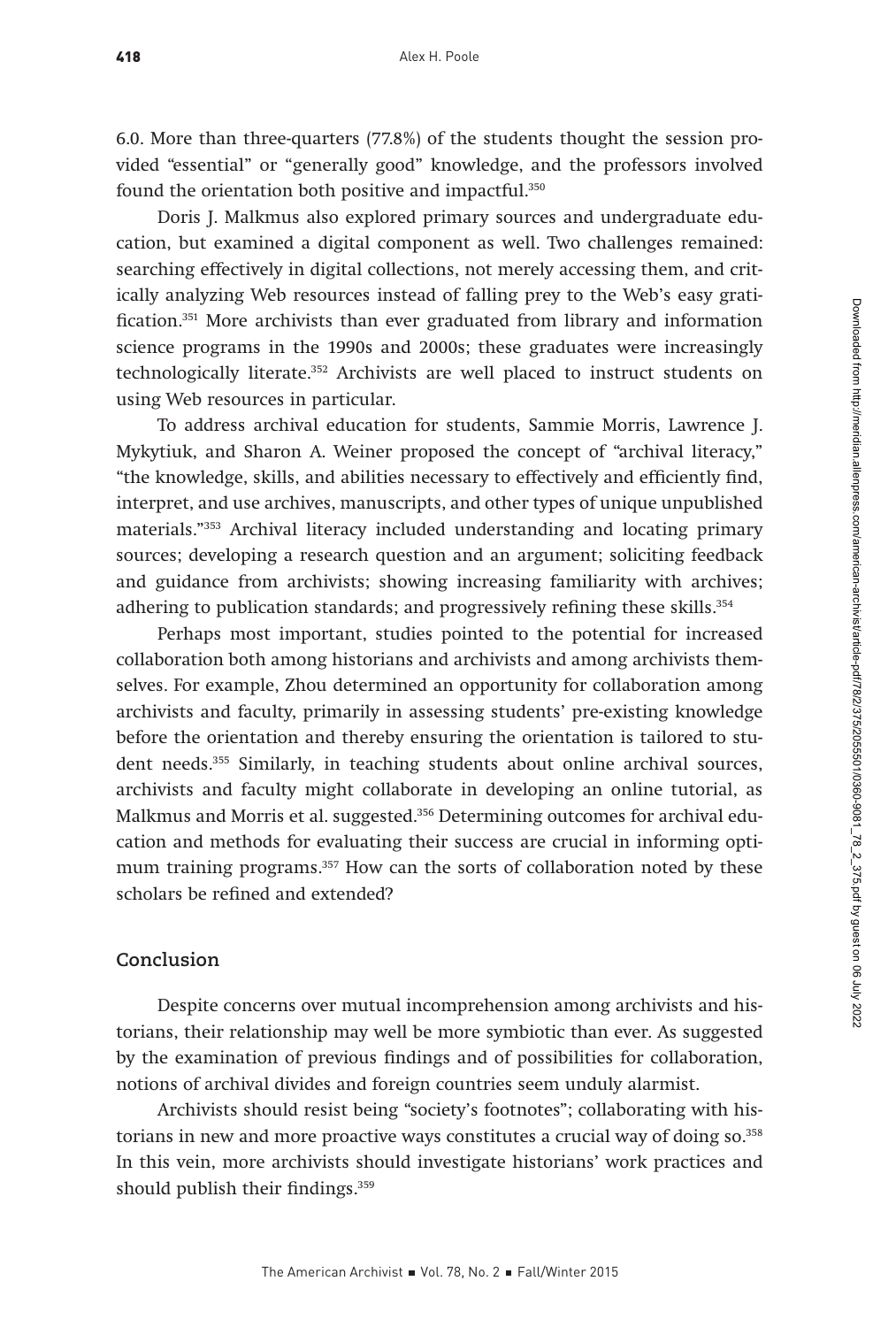"The past may be an undiscovered country," Toni Weller asserted, "but the digital age demands its own bold historical exploration."360 E. H. Carr's sage observation remains true: "There is no more significant pointer to the character of a society than the kind of history it writes or fails to write."361 In this, historians and archivists alike bear a heavy responsibility.

# **NOTES**

The author would like to thank Helen R. Tibbo for her comments on an earlier draft of this article.

- <sup>1</sup> Terry Cook, "The Archive(s) Is a Foreign Country: Historians, Archivists, and the Changing Archival Landscape," The American Archivist 74 (Fall/Winter 2011): 603.
- <sup>2</sup> Lena Roland and David Bawden, "The Future of History: Investigating the Preservation of Information in the Digital Age," Library and Information History 28, no. 3 (2012): 224.
- <sup>3</sup> Kristen Nawrotzki and Jack Dougherty, Introduction, in Writing History in the Digital Age, ed. Kristen Nawrotzki and Jack Dougherty (Ann Arbor: University of Michigan Press, 2013), 6.
- <sup>4</sup> Jennifer Rutner and Roger C. Schonfeld, "Supporting the Changing Research Patterns of Historians," Ithaka S+R (2012), 11, http://www.sr.ithaka.org/research-publications/ supporting-changing-research-practices-historians.
- <sup>5</sup> Wendy Duff, Barbara Craig, and Joan Cherry, "Finding and Using Archival Resources: A Cross-Canada Survey of Historians Studying Canadian History," Archivaria 58 (2004): 52.
- <sup>6</sup> Fredric Miller, "Use, Appraisal, and Research: A Case Study of Social History," The American Archivist 49 (Fall 1986): 374.
- <sup>7</sup> Ian Anderson, "Are You Being Served? Historians and the Search for Primary Sources," Archivaria 58 (2004): 81–129.
- <sup>8</sup> I use the term "archivist" in the broadest sense, consonant with the definition offered in the Society of American Archivists Glossary of Archival and Records Terminology: "n. ~ 1. An individual responsible for appraising, acquiring, arranging, describing, preserving, and providing access to records of enduring value, according to the principles of provenance, original order, and collective control to protect the materials' authenticity and context. –2. An individual with responsibility for management and oversight of an archival repository or of records of enduring value," http:// www2.archivists.org/glossary/terms/a/archivist.
- <sup>9</sup> Cook, "The Archive(s) Is a Foreign Country," 600–32; Francis X. Blouin Jr. and William Rosenberg, Processing the Past: Contesting Authority in History and the Archives (New York: Oxford University Press, 2011).
- <sup>10</sup> Cook, "The Archive(s) Is a Foreign Country," 607, 606.
- $11$  Cook, "The Archive(s) Is a Foreign Country," 609-10.
- <sup>12</sup> Blouin and Rosenberg, Processing the Past, 10.
- <sup>13</sup> Blouin and Rosenberg, Processing the Past, 185.
- <sup>14</sup> Maygene Daniels, "On Being an Archivist," The American Archivist 59 (Winter 1996): 9.
- <sup>15</sup> Andrew Abbott, The System of Professions: An Essay on the Division of Expert Labor (Chicago: University of Chicago Press, 1988).
- <sup>16</sup> Marlene Manoff reflected, "Interest in the archive is growing despite—or perhaps because of—the recognition of the holes in the historical record, the problems of its arbitrariness and lack of transparency." See Marlene Manoff, "Theories of the Archives from across the Disciplines," portal: Libraries and the Academy 4, no. 1 (2004): 17. In Fashioning History: Current Practices and Principles (New York: Palgrave-Macmillan, 2008), Robert Berkhofer probes the role of archives and archivists in historiography. See especially chapter 3.
- <sup>17</sup> Cook, "The Archive(s) Is a Foreign Country," 601.
- <sup>18</sup> On this ambivalence, see William Birdsall, "The Two Sides of the Desk: The Archivist and the Historian, 1909–1935," The American Archivist 38, no. 2 (1975): 159–73; Patrick Quinn, "Archivists and Historians: The Times They Are A-Changin'," Midwestern Archivist 2, no. 2 (1977): 5–13; Luke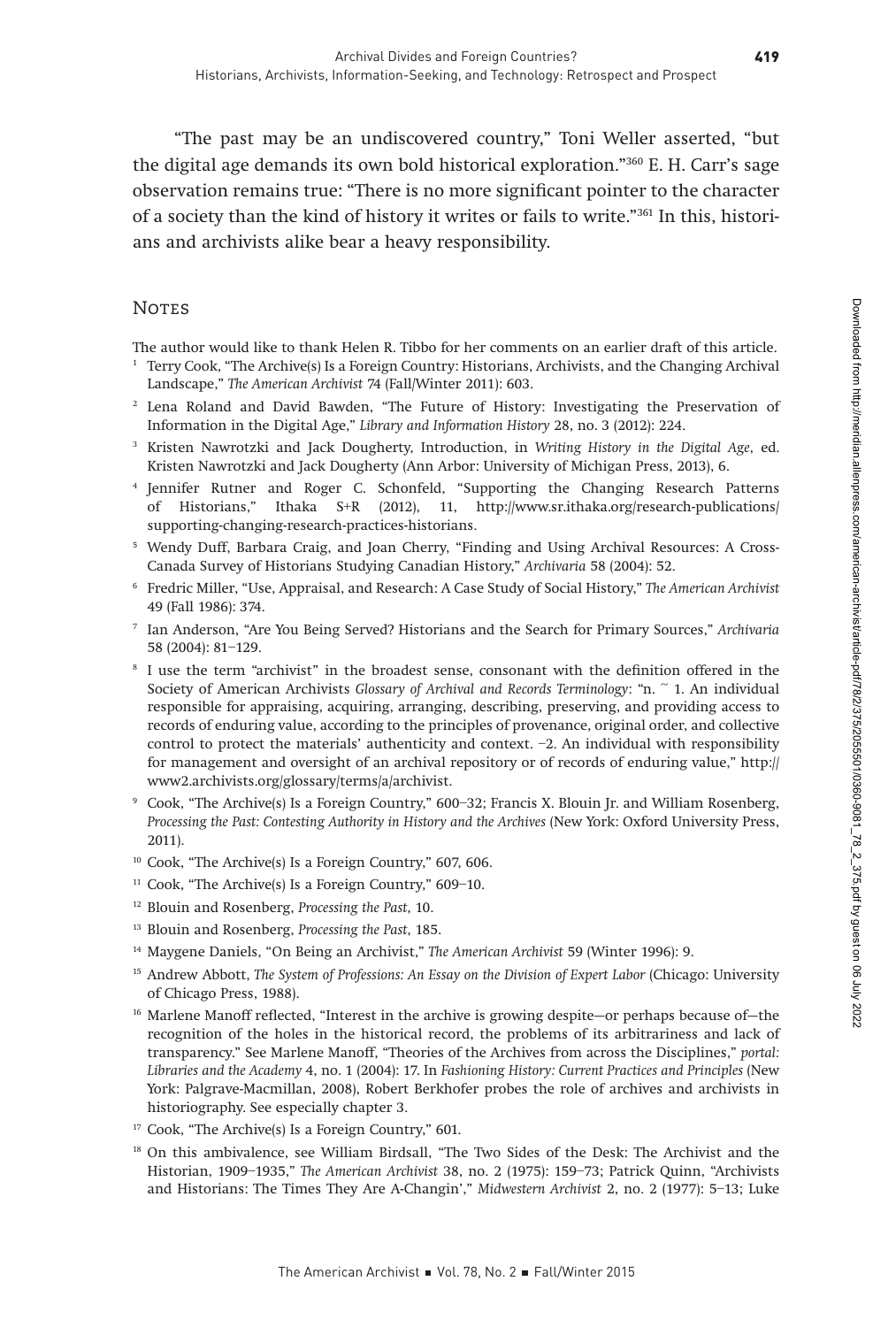Gilliland-Swetland, "Provenance of a Profession: The Permanence of the Public Archives and Historical Manuscripts Tradition in American Archival History," in American Archival Studies: Readings in Theory and Practice, ed. Randall Jimerson (Chicago: Society of American Archivists, 2000), 123–41. On the "Founding Brothers," see Richard J. Cox, Charles Dollar, Rebecca Hirsch, and Peter J. Wosh, "Founding Brothers: Leland, Buck, and Cappon and the Formation of the Archives Profession," The American Archivist 74 (2011/supplement): 1–27.

- <sup>19</sup> Birdsall, "The Two Sides of the Desk," 165.
- <sup>20</sup> Albert R. Newsome, "The Archivist in American Scholarship," The American Archivist 2, no. 4 (1939): 220.
- <sup>21</sup> J. Frank Cook, "The Blessings of Providence on an Association of Archivists," The American Archivist 46 (Fall 1983): 377.
- <sup>22</sup> Philip C. Brooks, "Archivists and Their Colleagues: Common Denominators," The American Archivist 14, no. 1 (1951): 44.
- <sup>23</sup> Philip C. Brooks, "Archives and the Young Historian," Historian 14 (March 1952): 134.
- <sup>24</sup> Donald McCoy, The National Archives: America's Ministry of Documents, 1934-1968 (Chapel Hill: University of North Carolina Press, 1978), 269.
- <sup>25</sup> Lester J. Cappon, "The Archival Profession and the Society of American Archivists," The American Archivist 15, no. 3 (1952): 196.
- <sup>26</sup> Karl L. Trever, "The American Archivist: Voice of a Profession," The American Archivist 15, no. 2 (1952): 151.
- <sup>27</sup> John Edwards Caswell, "Archives for Tomorrow's Historians," The American Archivist 21 (October 1958): 416.
- <sup>28</sup> Lester J. Cappon, "Tardy Scholars among the Archivists," The American Archivist 21, no. 1 (1958): 3.
- $29$  James B. Rhoads, "The Historian and the New Technology," The American Archivist 32, no. 3 (1969): 210.
- <sup>30</sup> W. Kaye Lamb, "The Archivist and the Historian," American Historical Review 68, no. 2 (1963): 385.
- <sup>31</sup> Walter Rundell Jr., "Relations between Historical Researchers and Custodians of Source Materials," College and Research Libraries 29, no. 6 (1968): 466, 476. He appealed to historians' self-interest too: "Historians can only profit by establishing amicable relations with custodians of original sources necessary for their research," 475.
- <sup>32</sup> Quinn, "Archivists and Historians," 11.
- <sup>33</sup> Quinn, "Archivists and Historians," 10–11.
- <sup>34</sup> Philip P. Mason, "Archives in the Seventies: Promises and Fulfillment," The American Archivist 44 (Summer 1981): 205.
- <sup>35</sup> Frank G. Burke, "The Future Course of Archival Theory in the United States," The American Archivist 44 (Winter 1991): 46.
- <sup>36</sup> George Bolotenko, "Archivists and Historians: Keepers of the Well," Archivaria 16 (Summer 1983): 7.
- <sup>37</sup> Mattie U. Russell, "The Influence of Historians on the Archival Profession in the United States," The American Archivist 46 (Summer 1983): 283.
- <sup>38</sup> William L. Joyce, "Archivists and Research Use," The American Archivist 47 (Spring 1984): 131.
- <sup>39</sup> Miller, "Use, Appraisal, and Research, 392.
- <sup>40</sup> Barbara C. Orbach, "The View from the Researcher's Desk: Historians' Perceptions of Research and Repositories," The American Archivist 54 (Winter 1991): 40–41.
- <sup>41</sup> Edwin Bridges, Gregory Hunter, Page Putnam Miller, David Thelan, and Gerhard Weinberg, "Toward Better Documenting and Interpreting of the Past: What History Graduate Programs in the Twenty-First Century Should Teach about Archival Practices," The American Archivist 56 (Fall 1993): 731.
- <sup>42</sup> Wendy Duff and Catherine Johnson, "Accidentally Found on Purpose: Information-Seeking Behavior of Historians in Archives," Library Quarterly 72, no. 4 (2002): 484–85.
- <sup>43</sup> Catherine Johnson and Wendy Duff, "Chatting Up the Archivist: Social Capital and the Archival Researcher," The American Archivist 68 (Spring/Summer 2005): 127.
- <sup>44</sup> Johnson and Duff, "Chatting Up the Archivist," 119.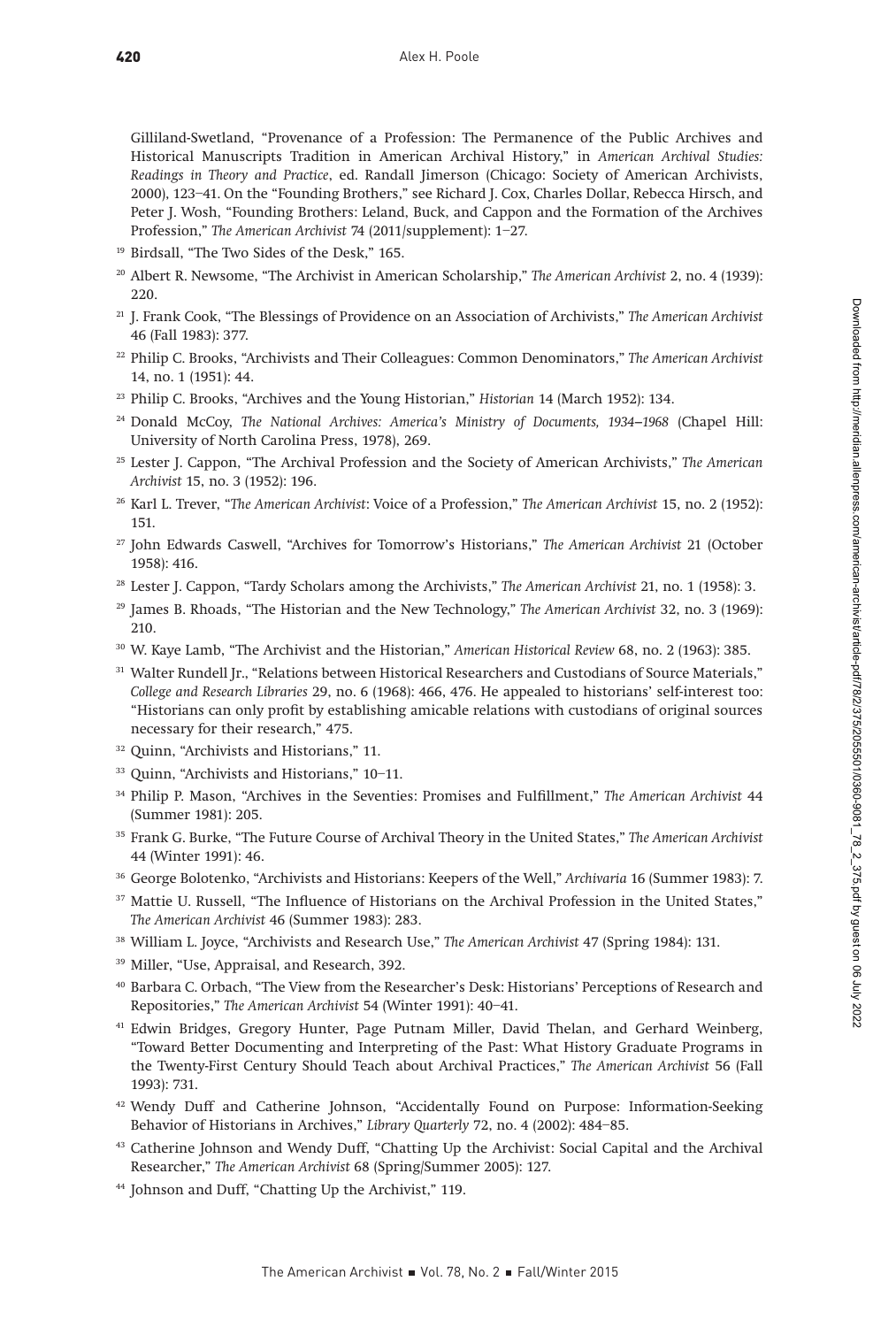- <sup>45</sup> Duff, Craig, and Cherry, "Finding and Using Archival Resources," 66. "Historians profit from the archivists' extensive knowledge and the history of the records on both sides of the archival threshold. Archivists profit from the historians' focus and topic interests which can reveal new connections among sources and may turn up additional knowledge that strengthens description," 70.
- <sup>46</sup> Johnson and Duff, "Chatting Up the Archivist," 127.
- <sup>47</sup> Rutner and Schonfeld, "Supporting the Changing Research Patterns of Historians," 10, 38.
- <sup>48</sup> Doris J. Malkmus, "Teaching History to Undergraduates with Primary Sources: Survey of Current Practices," Archival Issues 31, no. 1 (2007): 37.
- <sup>49</sup> Cook, "The Archive(s) Is a Foreign Country," 605.
- <sup>50</sup> Blouin and Rosenberg, Processing the Past, 93. David Lowenthal, The Past Is a Foreign Country (Cambridge: Cambridge University Press, 1985).
- <sup>51</sup> See, for instance, Mary Speakman, "The User Talks Back," The American Archivist 47 (Spring 1984): 164–71; Paul Conway, "Facts and Frameworks: An Approach to Studying the Users of Archives," The American Archivist 49 (Fall 1986): 393–407; William Maher, "The Use of User Studies," The Midwestern Archivist 11 (1986): 15–25; Roy Turnbaugh, "Archival Mission and User Studies," The Midwestern Archivist 11 (1986): 27–33; Bruce Dearstyne, "What Is the Use of Archives?: A Challenge for the Profession," The American Archivist 50 (Winter 1987): 76–87.
- 52 Donald Case, "The Collection and Use of Information by Some American Historians: A Study of Motives and Methods," Library Quarterly 61, no. 1 (1991): 61–62.
- <sup>53</sup> Mark A. Greene and Dennis Meissner, "More Product, Less Process: Revamping Traditional Archival Processing," The American Archivist 68, no. 2 (Fall/Winter 2005): 212.
- <sup>54</sup> Donald Kelley, Frontiers of History: Historical Inquiry in the Twentieth Century (New Haven: Yale University Press, 2006), 189.
- <sup>55</sup> Peter Novick, That Noble Dream: The "Objectivity Question" and the American Historical Profession (Cambridge: Cambridge University Press, 1988), 572.
- <sup>56</sup> Tom Nesmith, "Archives from the Bottom Up: Social History and Archival Scholarship," Archivaria 14 (1982): 5. "Fundamental to social history is a search for a determinative context, a respect for the cultures of different groups, and a recognition of the power of diversity." See Alice Kessler-Harris, "Social History," in The New American History, ed. Eric Foner (Philadelphia: Temple University Press, 1997), 249.
- <sup>57</sup> Fredric M. Miller, "Social History and Archival Practice," The American Archivist 44 (Spring 1981): 120; Nesmith, "Archives from the Bottom Up," 8.
- <sup>58</sup> Miller, "Social History and Archival Practice," 122. Dale C. Mayer agreed: "Both records groups and personal papers share organizational characteristics and descriptive practices which are not responsive to the needs of researchers in general and social historians in particular." See Dale C. Mayer, "The New Social History: Implications for Archivists," The American Archivist 48 (Fall 1985): 396.
- <sup>59</sup> Mayer, "The New Social History," 398. So multiple are the survivals of interest to students of history today that it is difficult to find a classification for them. See Berkhofer, Fashioning History, 6.
- $60$  "Cultural history, once a Cinderella among the disciplines, neglected by its more successful sisters, was rediscovered in the 1970s." See Peter Burke, What Is Cultural History? (Malden, Mass: Polity, 2008), ix.
- <sup>61</sup> Burke, What Is Cultural History?, 130–31. Burke reflected in 2008, "Almost everything seems to be having its cultural history written these days."
- <sup>62</sup> Peter Burke, "The New History: Its Past and Its Future," in New Perspectives on Historical Writing, ed. Peter Burke (University Park: Pennsylvania State University Press, 2001), 1–24.
- <sup>63</sup> H. White and K. McCain, "Bibliometrics," Annual Review of Information Science and Technology 24 (1989): 164; Graham Sherriff, "Information Use in History Research: A Citation Analysis of Master's Level Theses," portal: Libraries and the Academy 10, no. 2 (2010): 165.
- <sup>64</sup> White and McCain, "Bibliometrics," 164.
- <sup>65</sup> Orbach, "The View from the Researchers' Desk," 30.
- <sup>66</sup> Linda C. Smith, "Citation Analysis," Library Trends 30, no. 1 (1981–1982): 183–206.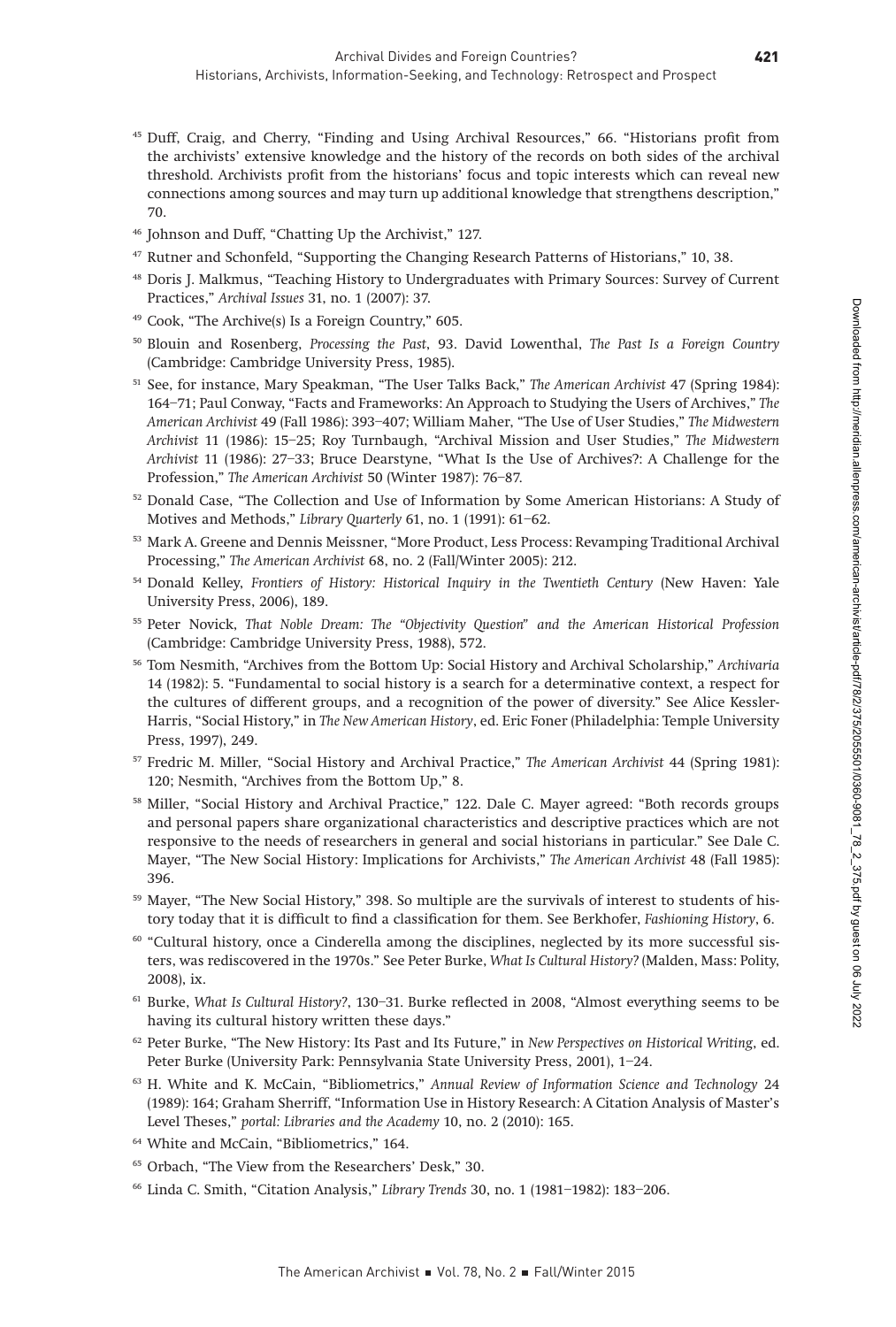- <sup>67</sup> Miller, "Use, Appraisal, and Research, 376.
- <sup>68</sup> Arthur McAnally, The Characteristics of Materials Used in Research in United States History (PhD diss., University of Chicago, 1951).
- <sup>69</sup> Annie May Alston, "Characteristics of Materials Used by a Selected Group of Historians in Their Research in United States History" (master's thesis, University of Chicago, 1952).
- $70$  Clyve Jones, Michael Chapman, and Pamela Carr Woods, "The Characteristics of the Literature Used by Historians," Journal of Librarianship and Information Science 4 (July 1972): 137–56.
- <sup>71</sup> Clark Elliott, "Citation Patterns and Documentation for the History of Science: Some Methodological Considerations," The American Archivist 44, no. 2 (1981): 131–42.
- <sup>72</sup> Miller, "Use, Appraisal, and Research," 371–92.
- $73$  M. Sara Lowe, "Reference Analysis of the American Historical Review," Collection Building 22, no. 1 (2003): 13–20.
- <sup>74</sup> Jana Brubaker, "Primary Materials Used by Illinois State History Researchers," Illinois Libraries 85, no. 3 (2005): 4–8.
- <sup>75</sup> Sherriff, "Information Use in History Research," 165–83.
- <sup>76</sup> Donghee Sinn, "Impact of Digital Archival Collections on Historical Research," Journal of the American Society for Information Science and Technology 63, no. 8 (2012): 1521–37.
- <sup>77</sup> Beattie, "An Archival User Study," 34. Questionnaire-based studies assume that what is being measured is equivalent to the information need of the scholar making the demands, a potentially misleading assumption. See Charles Cole, "Inducing Expertise in History Doctoral Students Via Information Retrieval Design," Library Quarterly 70, no. 1 (2000): 86–109.
- <sup>78</sup> Beattie, "An Archival User Study," 34.
- <sup>79</sup> Earl Babbie, The Practice of Social Research (Belmost, Calif.: Wadsworth/Thomson Learning, 2004).
- <sup>80</sup> Michael Stevens, "The Historian and the Archival Finding Aid," Georgia Archive 5, no. 1 (1977): 64–74.
- 81 Peter Uva, Information-Gathering Habits of Academic Historians: Report of the Pilot Study (Syracuse: State University of New York, Upstate Medical Center, 1977), http://files.eric.ed.gov/fulltext/ED142483 .pdf.
- <sup>82</sup> Margaret Stieg, "The Information Needs of Historians," College and Research Libraries 42 (November 1981): 549–60.
- <sup>83</sup> Beattie, "An Archival User Study," 33–50.
- <sup>84</sup> Helen R. Tibbo, "Primarily History in America: How U.S. Historians Search for Primary Materials at the Dawn of the Digital Age," The American Archivist 66 (Spring/Summer 2003): 9–50.
- <sup>85</sup> Duff, Craig, and Cherry, "Finding and Using Archival Resources," 51–80; Wendy Duff, Barbara Craig, and Joan Cherry, "Historians' Use of Archival Sources: Promises and Pitfalls of the Digital Age," Public Historian 26 (Spring 2004): 7–22.
- 86 Susan Hamburger, "How Researchers Search for Manuscript and Archival Collections," Journal of Archival Organization 2 (2004): 79–102.
- 87 Alexandra Chassanoff, "Historians and the Use of Primary Source Materials in the Digital Age," The American Archivist 76, no. 2 (Fall/Winter 2013): 458–80.
- 88 Duff, Craig, and Cherry, "Finding and Using Archival Resources."
- <sup>89</sup> Duff, Craig, and Cherry, "Historians' Use of Archival Sources."
- <sup>90</sup> Herbert Rubin and Irene Rubin, Qualitative Interviewing: The Art of Hearing Data (Thousand Oaks, Calif.: Sage, 2005), 14.
- <sup>91</sup> Donald Case put it skeptically, "Interviews are time-consuming and are based on unreliable self-reports of thought, motivation, and action." See Case, "The Collection and Use of Information by Some American Historians," 80.
- $92$  Raymond Vondran, "The Effects of Method on the Information-Seeking Behavior of Academic Historians" (PhD diss., University of Wisconsin–Madison, 1976).
- 93 Orbach, "The View from the Researcher's Desk," 28-43.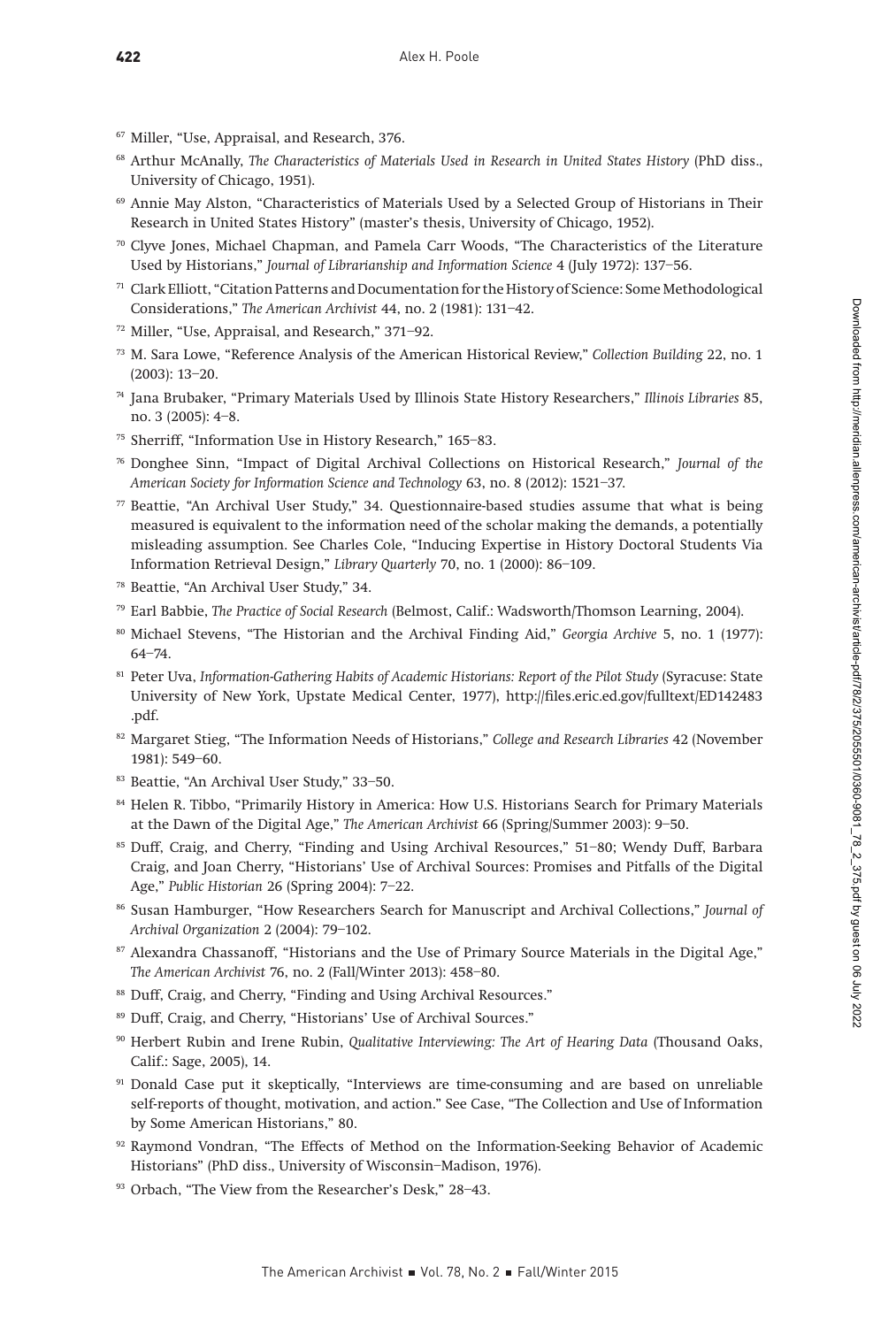- <sup>94</sup> Case, "The Collection and Use of Information by Some American Historians, 61–82; Donald Case, "Conceptual Organization and Retrieval of Text by Historians: The Role of Memory and Metaphor," Journal of the Association of Information Science and Technology 42 (October 1991): 657–68.
- <sup>95</sup> Charles Cole, "Information Acquisition in History PhD Students: Inferencing and the Formation of Knowledge Structures," Library Quarterly 68, no. 1 (1998): 33–54; Cole, "Inducing Expertise in History Doctoral Students Via Information Retrieval Design," 86–109; Charles Cole, "Name Collection by PhD History Students: Inducing Expertise," Journal of the American Society for Information Science and Technology 51, no. 5 (2000): 444–55.
- <sup>96</sup> Roberto Delgadillo and Beverly Lynch, "Future Historians: Their Quest for Information," College and Research Libraries 60, no. 3 (1999): 245–59.
- <sup>97</sup> Duff and Johnson, "Accidentally Found on Purpose," 472–96.
- <sup>98</sup> Vondran, "The Effects of Method on the Information-Seeking Behavior of Academic Historians."
- <sup>99</sup> Beattie, "An Archival User Study," 33–50.
- <sup>100</sup> Helen Tibbo, Abstracting, Information Retrieval and the Humanities: Providing Access to Historical Literature (Chicago: American Library Association, 1993).
- <sup>101</sup> Deborah Lines Andersen, "Academic Historians, Electronic Information Access Technologies, and the World Wide Web: A Longitudinal Study of Factors Affecting Use and Barriers to that Use," Journal of the Association for History and Computing 1, no. 1 (1998), http://quod.lib.umich.edu/j/jahc/ 3310410.0001.101/--academic-historians-electronic-information-access?rgn=main;view=fulltext; q1=deborah+lines+andersen.
- <sup>102</sup> Suzanne R. Graham, "Historians and Electronic Resources: Patterns and Use," Journal of History and Computing 5 (September 2002), http://quod.lib.umich.edu/j/jahc/3310410.0005.201/--historiansand-electronic-resources-patterns-and-use?rgn=main;view=fulltext.
- 103Anderson, "Are You Being Served?," 81–129.
- 104Margaret Stieg Dalton and Laurie Charnigo, "Historians and Their Information Sources," College and Research Libraries 65, no. 5 (2004): 400–25.
- <sup>105</sup> Donald Case, for instance, advocates coupling interviews with examination of behavioral artifacts or observations of scholars at work ("The Collection and Use of Information by Historians," 80).
- <sup>106</sup> "Because what people do often fails to match what they say—a behavior pattern to which historians were considered unlikely to be an exception—perception and reality can be two different things." See Dalton and Charnigo, "Historians and Their Information Sources," 401.
- 107Even Annie Marie Alston's study, completed one year after McAnally's and aimed directly at juxtaposing findings, found that results were "seen to deviate in varying degrees in almost every analysis." See Alston, "Characteristics of Materials Used by a Selected Group of Historians in Their Research in United States History," 66.
- 108Duff, Craig, and Cherry, "Finding and Using Archival Resources."
- 109Duff, Craig, and Cherry, "Historians' Use of Archival Sources."
- 110Duff, Craig, and Cherry asked participants to rank these sources as very important or somewhat important; the figures in this table represent the aggregation of these two categories.
- <sup>111</sup> I was unable to discern exact numbers from Duff, Craig, and Cherry's figure.
- 112Orbach, "The View from the Researcher's Desk," 36.
- 113Duff and Johnson, "Accidentally Found on Purpose," 481.
- 114Daniel V. Pitti, "Encoded Archival Description," in Encoded Archival Description: Context, Theory, and Case Studies, ed. Jackie Dooley (Chicago: Society of American Archivists, 1998), 21–22.
- <sup>115</sup> Helen R. Tibbo and Lokman I. Meho, "Finding Aids on the World Wide Web," The American Archivist 64 (Spring/Summer 2001): 61–77. They stressed that users needed to learn the search engine's searching protocol, to employ phrase searching, and to search for materials using more than one search engine.
- <sup>116</sup> Tibbo, "Primarily History in America," 27–29.
- <sup>117</sup> Dalton and Charnigo, "Historians and Their Information Sources," 411-12. Those who did use electronic resources deemed comprehensiveness their highest priority.
- 118Anderson, "Are You Being Served?," 100–111.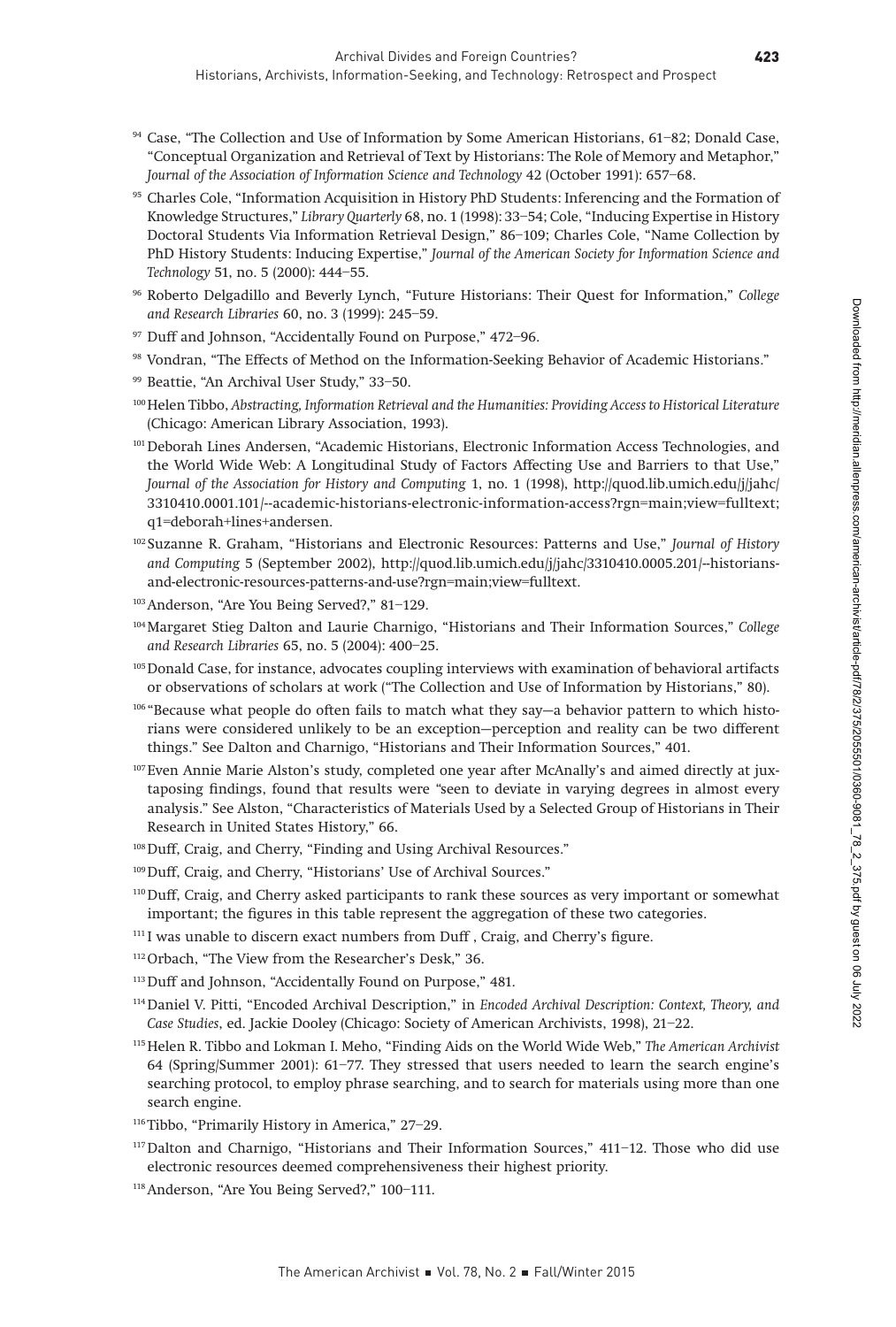119Duff, Craig, and Cherry, "Historians' Use of Archival Sources," 14.

- 120Duff, Craig, and Cherry, "Finding and Using Archival Resources," 60.
- <sup>121</sup> Rutner and Schonfeld, "Supporting the Changing Research Patterns of Historians," 18.
- 122Daniel Cohen, "Is Google Good for History?" (talk, American Historical Association Annual Meeting, January 7, 2010), http://www.dancohen.org/2010/01/07/is-google-good-for-history/.
- <sup>123</sup> Chassanoff, "Historians and the Use of Primary Source Materials in the Digital Age," 458-80.
- <sup>124</sup>Rutner and Schonfeld, "Supporting the Changing Research Patterns of Historians," 16.
- <sup>125</sup> Sinn, "Impact of Digital Archival Collections on Historical Research," 1533.
- <sup>126</sup>Chassanoff, "Historians and the Use of Primary Source Materials in the Digital Age," 466-67.
- 127Duff and Johnson, "Accidentally Found on Purpose," 475.
- 128Andersen, "Academic Historians, Electronic Information Access Technologies, and the World Wide Web."
- <sup>129</sup> Sinn, "Impact of Digital Archival Collections on Historical Research," 1535.
- 130 McAnally, The Characteristics of Materials Used in Research in United States History.
- <sup>131</sup> Clyve Jones, Michael Chapman, and Pamela Carr Woods, "The Characteristics of the Literature Used by Historians," Journal of Librarianship and Information Science 4 (July 1972): 141.
- 132 Uva, Information-Gathering Habits of Academic Historians. Elliott, "Citation Patterns and Documentation for the History of Science," 131–142.
- 133Miller, "Use, Appraisal, and Research, 380. In rank order, Stieg's historians favored books, periodicals, manuscripts, newspapers, microcopies, and theses/dissertations and government publications.
- 134Miller, "Use, Appraisal, and Research," 388.
- 135 Helen R. Tibbo, Abstracting, Information Retrieval, and the Humanities: Providing Access to Historical Literature (Chicago: ALA, 1993).
- 136 Orbach, "The View from the Researcher's Desk," 35.
- 137Beattie, "An Archival User Study," 42.
- 138Duff, Craig, and Cherry, "Finding and Using Archival Resources," 66; Tibbo, "Primarily History in America," 19.
- 139Graham, "Historians and Electronic Resources."
- 140Tibbo, "Primarily History," 19.
- 141Duff, Craig, and Cherry, "Finding and Using Archival Resources," 62, 70–71. Duff and Cherry noted, "Many users stated that they liked the original paper format most because it was the easiest to read and to navigate; it also provided a sense of the whole document. They highlighted the importance of the physical attributes of the original paper and commented on its authenticity, accuracy, trustworthiness, and completeness." See Duff and Cherry, "Use of Historical Documents in a Digital World."
- 142Rutner and Schonfeld, "Supporting the Changing Research Patterns of Historians," 9. Along these lines, Jones, Chapman, and Woods found that two repositories accounted for a full 55% of all manuscript references, perhaps an indication of the difficulty of accessing archival materials physically. See Jones, Chapman, and Woods, "The Characteristics of the Literature Used by Historians," 141.
- 143Rutner and Schonfeld, "Supporting the Changing Research Patterns of Historians," 14–22.
- 144Chassanoff, "Historians and the Use of Primary Source Materials in the Digital Age," 468–69.
- <sup>145</sup> "Thus digital images of actual documents and the highest resolution of images may not be a necessary condition for the use of digital collections. What matters more seems to be the uniqueness of the content." See Sinn, "Impact of Digital Archival Collections on Historical Research," 1531; Fred Gibbs and Trevor Owens, "Building Better Digital Humanities Tools: Toward Broader Audiences and User-Centered Design," Digital Humanities Quarterly 6, no. 2 (2012), http://www.digitalhumanities .org/dhq/vol/6/2/000136/000136.html.
- 146Chassanoff, "Historians and the Use of Primary Source Materials in the Digital Age," 470–71.
- <sup>147</sup> Stieg, "Information Needs of Historians," 551.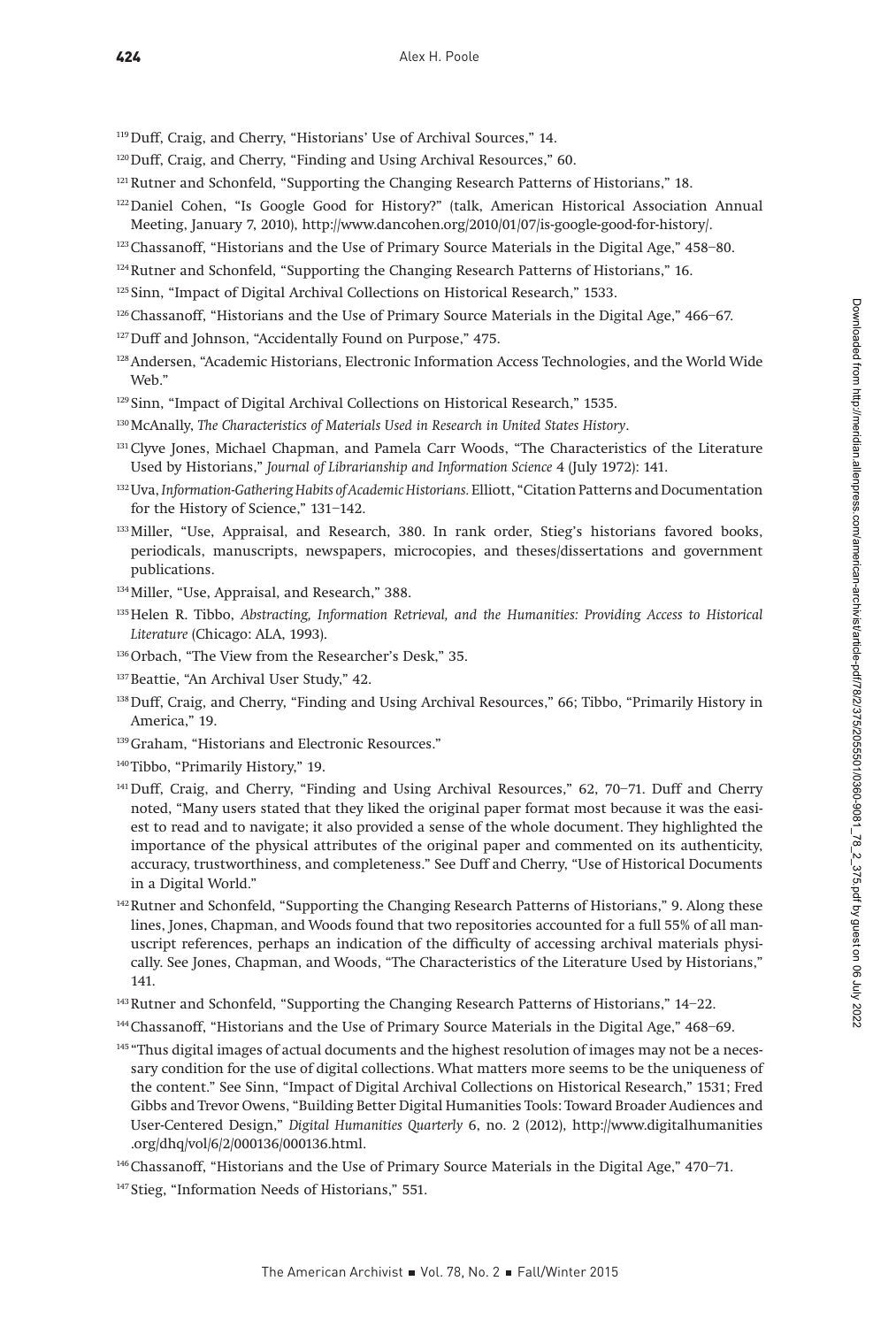<sup>148</sup> Stieg, "Information Needs of Historians," 551–52.

- 149Then again, photographs appeared only in one-fourth and oral histories in less than one-tenth of the citations she examined.
- 150 Beattie, "An Archival User Study," 42-43.
- <sup>151</sup> Dalton and Charnigo, "Historians and Their Information Sources," 405.
- 152Duff, Craig, and Cherry, "Finding and Using Archival Resources," 62.
- 153Rutner and Schonfeld, "Supporting the Changing Research Patterns of Historians," 14. On the other hand, these historians expressed concerns about properly capturing, presenting, and citing these materials.
- <sup>154</sup> Sinn, "Impact of Digital Archival Collections on Historical Research," 1521–37.
- 155 Chassanoff, "Historians and the Use of Primary Source Materials in the Digital Age," 468–69.
- 156Valerie Harris and Peter Hepburn, "Trends in Image Use by Historians and the Implications for Librarians and Archivists," College and Research Libraries 74 (May 2013): 278. "While the availability of images online has grown steeply, the number of images in history journals has remained more or less level during the decade between 2000 and 2009," 278.
- <sup>157</sup> Harris and Hepburn, "Trends in Image Use by Historians," 280.
- <sup>158</sup> Stevens, "The Historian and Archival Finding Aids," 73.
- 159Uva, Information-Gathering Habits of Academic Historians, 23–24.
- <sup>160</sup> Lowe, "Reference Analysis of the American Historical Review," 19.
- <sup>161</sup> Vondran, "The Effects of Method on the Information-Seeking Behavior of Academic Historians."
- <sup>162</sup> Stevens, "The Historian and Archival Finding Aids," 73.
- 163Case, "The Collection and Use of Information by Some American Historians," 79.
- 164Delgadillo and Lynch, "Future Historians," 245–59.
- <sup>165</sup> Stieg, "The Information Needs of Historians," 553.
- <sup>166</sup> Hernon, "Information Needs and Gathering Patterns of Academic Social Scientists," 410.
- 167Dalton and Charnigo, "Historians and Their Information Sources," 415.
- <sup>168</sup> Stieg, "The Information Needs of Historians," 559.
- <sup>169</sup> Miller, "Use, Appraisal, and Research," 390.
- 170 Orbach, "The View from the Researcher's Desk," 32.
- <sup>171</sup> Herbert A. Simon, "Rational Choice and the Structure of the Environment," Psychological Review 62, no. 2 (1956): 129–38; Donald O. Case, "The Principle of Least Effort," in Theories of Information Behavior, ed. Karen E. Fisher, Sandra Erdelez, Lynne McKechnie (Medford, N.J.: Information Today, Inc., 2005): 289–92.
- <sup>172</sup> Orbach, "The View from the Researcher's Desk," 33. Orbach's 10 historians behaved pragmatically: 8 of 10 interviewees knew their intended end product before they began, and 7 of 10 had an embryonic thesis upon beginning research. Factors that caused them to stop seeking information included their intended audience, impending deadline(s), the discovery of contrary evidence, or the exhaustion of themselves or of their resources.
- 173 Duff and Johnson, "Accidentally Found on Purpose," 486. Along these lines, Johnson and Duff suggested that electronic systems would need to mimic the archivist's contextual knowledge of his or her collections. See Johnson and Duff, "Chatting Up the Archivist," 129.
- <sup>174</sup> Case, "The Collection and Use of Information by Some American Historians," 74.
- 175Cole, "Information Acquisition in History PhD Students," 50–51.
- 176 Chassanoff, "Historians and the Use of Primary Source Materials in the Digital Age," 458-80.
- 177Orbach, "The View from the Researcher's Desk," 37–38.
- 178Cole, "Name Collection by PhD History Students," 447.
- <sup>179</sup>Duff and Johnson, "Accidentally Found on Purpose," 493.
- 180 Hamburger, "How Researchers Search for Manuscript and Archival Collections," 84. All the same, 89% of her sample ultimately found what they sought.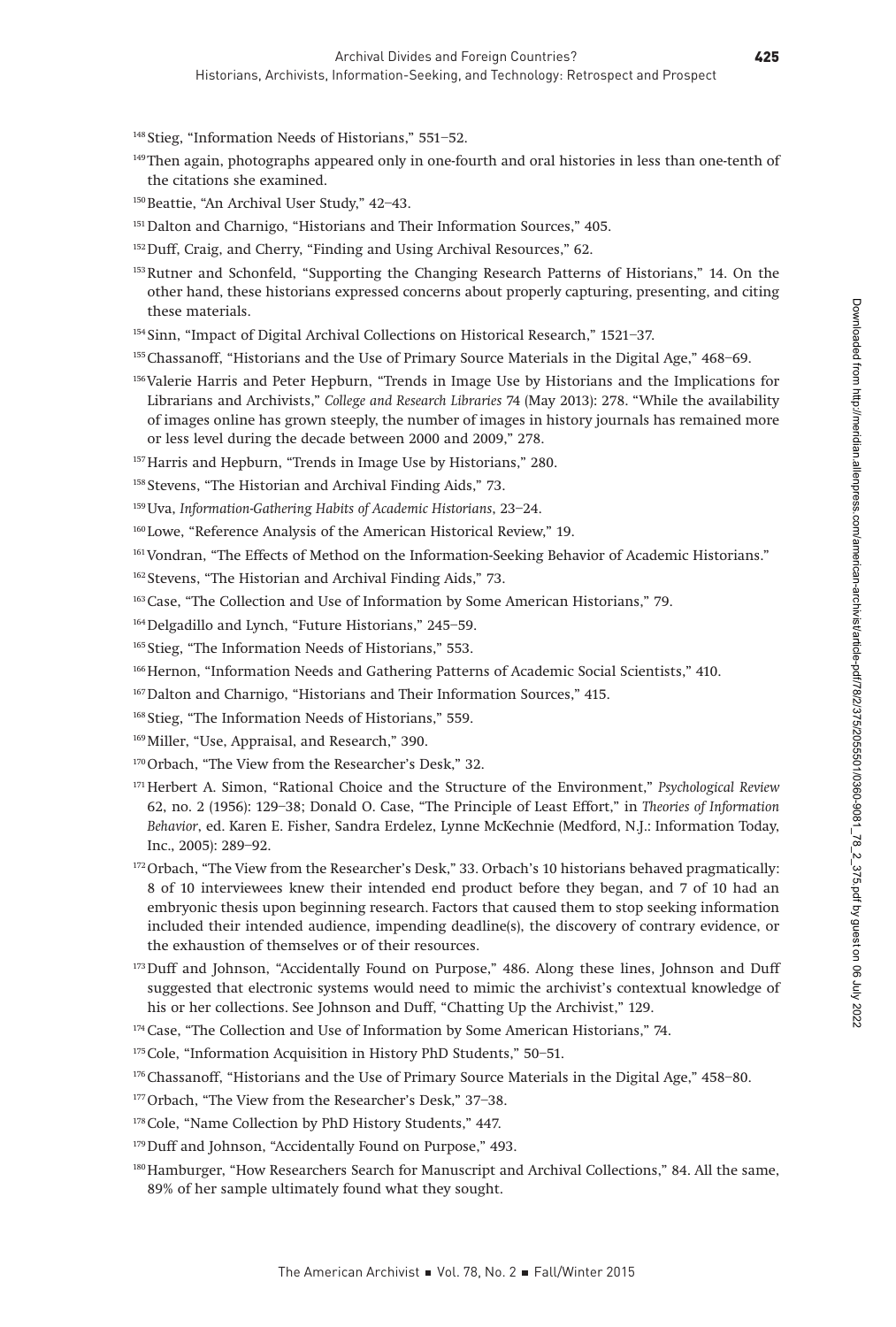- 181Gereben Zaagsma, "On Digital History," Low Countries Historical Review 128, no. 4 (2013): 3–29; William G. Thomas III, "Computers and the Historical Imagination," in A Companion to Digital Humanities, ed. Susan Schreibman, Ray Siemens, and John Unsworth (Oxford: Blackwell, 2004), http:// www.digitalhumanities.org/companion/view?docId=blackwell/9781405103213/9781405103213 .xml&chunk.id=ss1-2-5&toc.depth=1&toc.id=ss1-2-5&brand=default.
- $182$  Dagmar Horna Perman, "Bibliography and the Historian," in Bibliography and the Historian: The Conference at Belmont of the Joint Committee on Bibliographic Services to History, ed. Dagmar Horna Perman (Santa Barbara, Calif.: CLIO, 1968), 19.
- 183Robert P. Swierenga,"Clio and Computers: A Survey of Computerized Research in History," Computers and the Humanities 5 (September 1970): 5.
- 184Rhoads, "The Historian and the New Technology," 211.
- 185 H. J. Hanham, "Clio's Weapons," Daedalus 100 (Spring 1971): 512.
- 186Ian Anderson, "History and Computing," (2008), Making History, http://www.history.ac.uk/ makinghistory/resources/articles/history\_and\_computing.html.
- <sup>187</sup> Swierenga, "Clio and Computers," 19. "The first halting steps are now in the past and the way is open," 20.
- <sup>188</sup> Joel H. Silbey, "Clio and Computers: Moving into Phase II, 1970–1972," Computers and the Humanities 7 (November 1972): 79.
- 189 Uva, Information-Gathering Habits of Academic Historians.
- 190Charles Dollar, "Quantitative History and Archives," Archivum 29 (1982): 49. Perhaps more important, he explicitly linked development in history with the relationship among historians and archivists: "The on-going revolution in computer and telecommunications processing virtually brings the future into the present, a situation which can be ignored only at great loss to archives and archivists throughout the world," 52.
- <sup>191</sup> Richard Jensen, "The Microcomputer Revolution for Historians," Journal of Interdisciplinary History 14 (Summer 1983): 111. Jensen offered a striking parallel: "The impact of the microcomputer revolution is analogous to the impact of the personal automobile on the passenger transportation system," 111.
- <sup>192</sup>Thomas III, "Computers and the Historical Imagination." For instance, historians probed how database tools affected their interpretations and whether such tools could handle nontabular data.
- <sup>193</sup> Slatta, "Historians and Microcomputing, 1989," 447.
- 194Zaagsma, "On Digital History," 9.
- <sup>195</sup> Helen R. Tibbo, "Information Systems for the Humanities," Annual Review of Information Science and Technology 26 (1991): 322.
- <sup>196</sup> Igartua, "The Computer and the Historian's Work," 78.
- 197Case, "Conceptual Organization and Retrieval of Text by Historians," 663; Case, "The Collection and Use of Information by Some American Historians," 75.
- <sup>198</sup> Case, "The Collection and Use of Information by Some American Historians," 75.
- 199Gilmore and Case, "Historians, Books, Computers, and the Library," 672–80.
- 200Tibbo, "Information Systems for the Humanities," 322.
- 201Michael O'Malley and Roy Rosenzweig, "Brave New World or Blind Alley? American History on the World Wide Web," Journal of American History 84 (June 1997): 134.
- 202Robert Darnton, "A Historian of Books, Lost and Found in Cyberspace," Chronicle of Higher Education, March 12, 1999.
- <sup>203</sup> Pamela Pavliscak, Seamus Ross, and Charles Henry, Information Technology in Humanities Scholarship: Achievements, Prospects, and Challenges—the United States (Washington, D.C.: American Council of Learned Publications, 1997), http://archives.acls.org/op/37\_Information\_Technology.htm.
- 204Andersen, "Academic Historians, Electronic Information Access Technologies, and the World Wide Web."
- 205Deborah Lines Andersen, "Historians on the Web: A Study of Academic Historians' Use of the World Wide Web for Teaching," Journal of the Association for History and Computing 3, no. 2 (2000),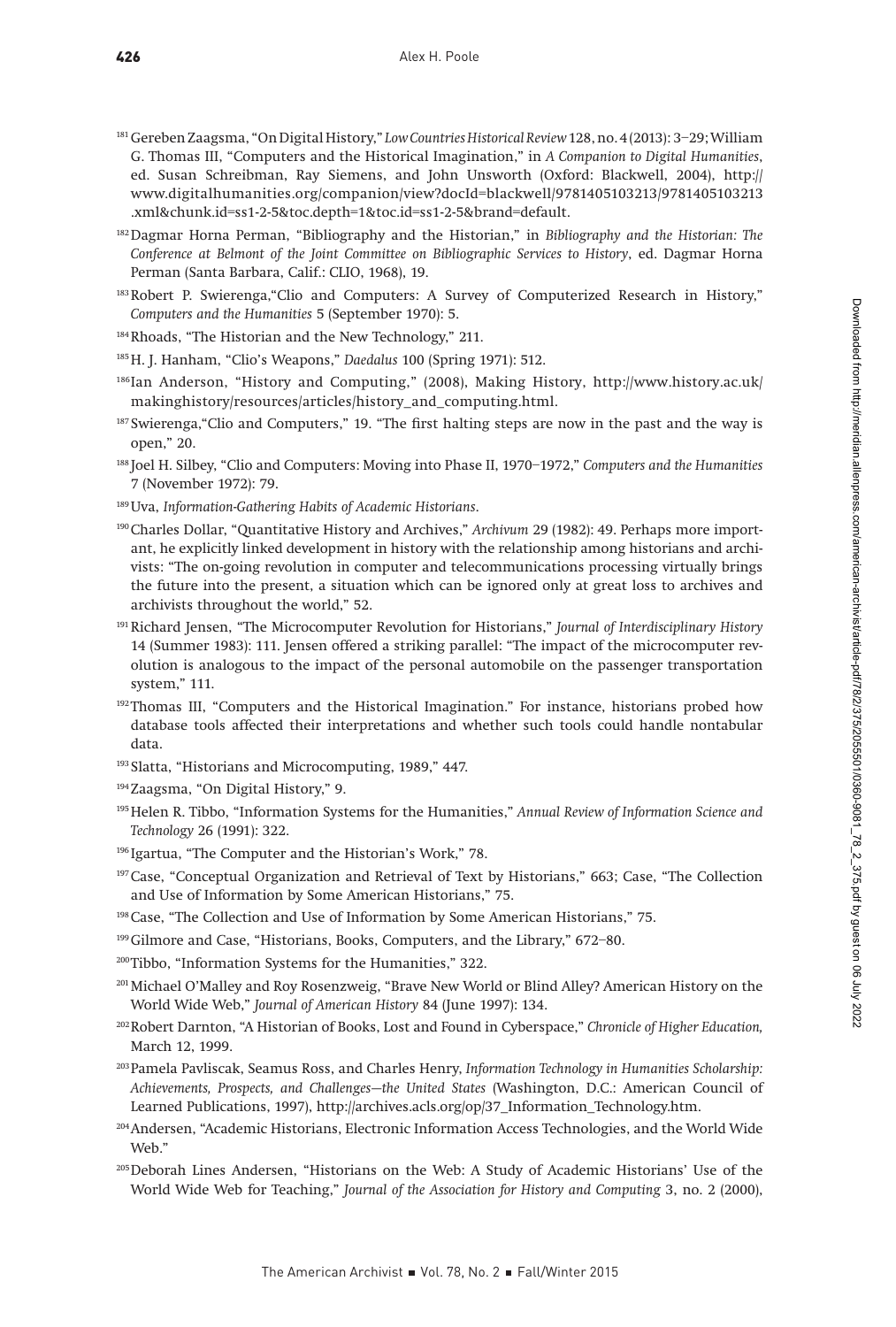http://quod.lib.umich.edu/j/jahc/3310410.0003.201/--historians-on-the-web-a-study-of-academichistorians-use?rgn=main;view=fulltext.

- 206Andersen, "Historians on the Web."
- 207Cole, "Inducing Expertise in History Doctoral Students Via Information Retrieval Design," 87.
- 208Delgadillo and Lynch, "Future Historians," 245–59. Nevertheless, Delgadillo and Lynch thought it unclear whether students used technology more frequently than their mentors.
- <sup>209</sup>That is, "original work that is responsibly based on primary sources, is intelligently informed by relevant scholarship, and makes a clear argument or group of arguments." See Carl Smith, "Can You Do Serious History on the Web?," AHA Perspectives (1998), RRCHNM, http://chnm.gmu.edu/ essays-on-history-new-media/essays/?essayid=12.
- <sup>210</sup>O'Malley and Rosenzweig, "Brave New World or Blind Alley?," 134.
- <sup>211</sup> O'Malley and Rosenzweig, "Brave New World or Blind Alley?," 154.
- <sup>212</sup> Dennis Trinkle, "Computers and the Practice of History: Where Are We? Where Are We Headed?," Perspectives: American Historical Association Newsletter (1999), http://www.historians.org/perspectives/ issues/1999/9902/9902NOT2.CFM.
- <sup>213</sup> They cited concerns such as rapid technological obsolescence, a lack of appropriate training, students' resistance, a negative effect on tenure and promotion, and uncertainty about technology's potentially deleterious effect on teaching.
- <sup>214</sup> Trinkle, "Computers and the Practice of History."
- 215Duff and Cherry, "Use of Historical Documents in a Digital World."
- 216Graham, "Historians and Electronic Resources."
- <sup>217</sup> Roy Rosenzweig, "Scarcity or Abundance? Preserving the Past in a Digital Era," American Historical Review 108, no. 3 (2003): 757.
- 218Roy Rosenzweig, "Digital Archives Are a Gift of Wisdom to Be Used Wisely," Chronicle of Higher Education, June 24, 2005, http://chnm.gmu.edu/essays-on-history-new-media/essays/?essayid=32. William Turkel and his colleagues returned to this point in 2013, announcing, there is "no substitute for close and critical reading, for careful citation, or for reasoned judgment." W. J. Turkel, K. Kee, and S. Roberts, "Navigating the Infinite Archive," in History in the Digital Age, ed. Toni Weller (London: Routledge, 2013), 63.
- 219Anderson, "Are You Being Served?," 83.
- <sup>220</sup>Dalton and Charnigo, "Historians and Their Information Sources," 412.
- <sup>221</sup> Dalton and Charnigo, "Historians and Their Information Sources," 413.
- 222Tibbo, "Primarily History in America," 23–24.
- 223Dalton and Charnigo, "Historians and Their Information Sources," 413.
- $^{224}$ Daniel Cohen, "The Future of Preserving the Past," Journal of Heritage Stewardship 2 (2005), http:// www.dancohen.org/files/future\_of\_preserving\_the\_past.pdf; Anderson, "Are You Being Served?," 95.
- <sup>225</sup> David A. Bell, "The Bookless Future: What the Internet Is Doing to Scholarship," New Republic 232, nos. 16–17 (2005): 30; Gilmore and Case, "Historians, Books, Computers, and the Library," 679.
- <sup>226</sup>Daniel Cohen, "History and the Second Decade of the Web," Rethinking History 8, no. 2 (2004): 295.
- 227Alexander Maxwell, "Digital Archives and History Research: Feedback from an End-User," Library Review 59, no. 1 (2010): 24.
- 228Maxwell, "Digital Archives and History Research: Feedback from an End-User," 26, 28.
- <sup>229</sup>Robert Townsend, "How Is Digital Media Reshaping the Work of Historians?," Perspectives on History (2010), http://www.historians.org/perspectives/issues/2010/1011/1011pro2.cfm.
- <sup>230</sup> Sinn, "Impact of Digital Archival Collections on Historical Research," 1528.
- <sup>231</sup> Sinn, "Impact of Digital Archival Collections on Historical Research," 1533.
- 232Fred Gibbs and Trevor Owens, "Building Better Digital Humanities Tools: Toward Broader Audiences and User-Centered Design," Digital Humanities Quarterly 6, no. 2 (2012), http://www .digitalhumanities.org/dhq/vol/6/2/000136/000136.html.
- <sup>233</sup>Onno Boonstra, Leen Breure, and Peter Doorn, Past, Present and Future of Historical Information Science (The Hague: Data Archiving and Networked Services, 2006), 13–14.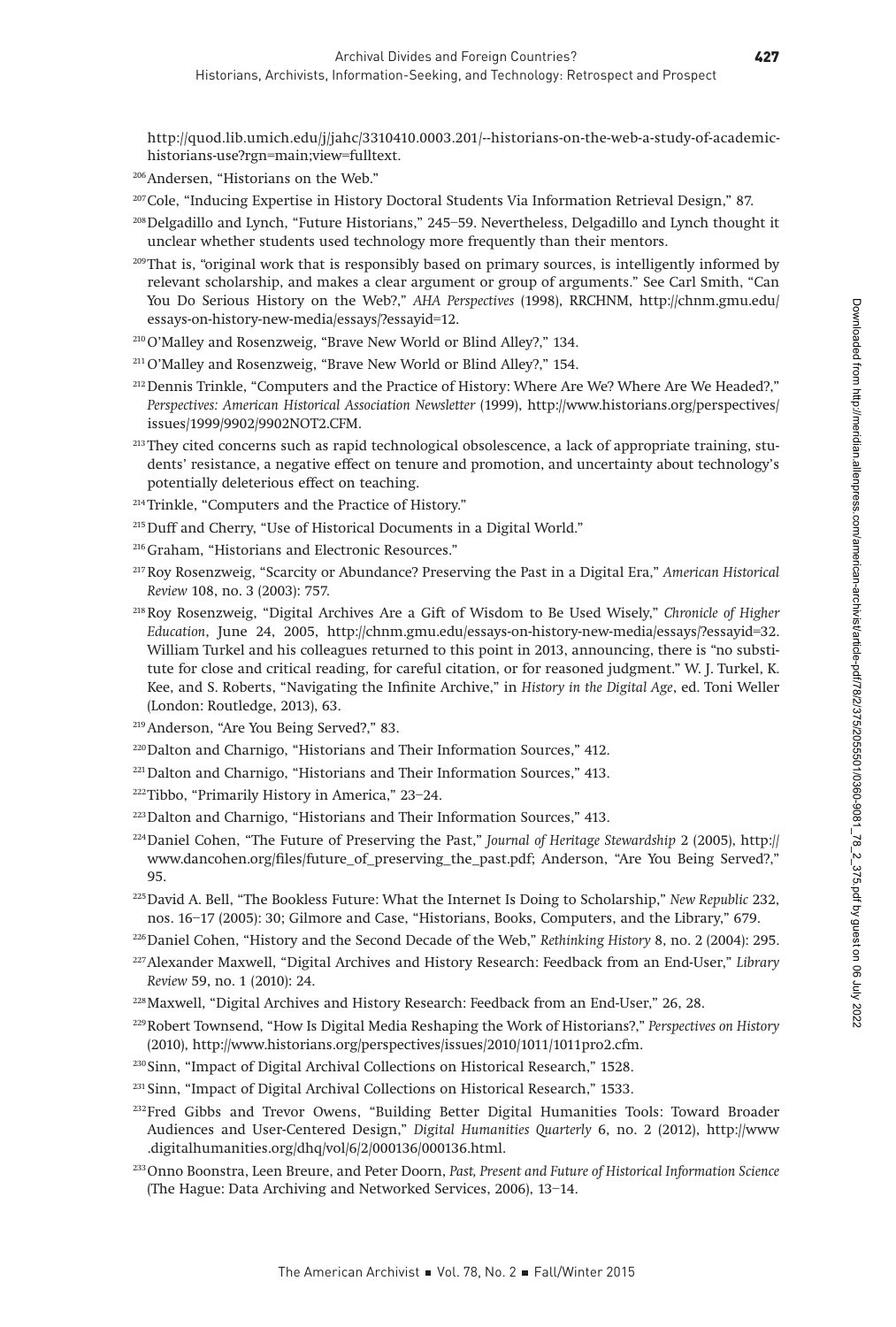234Rutner and Schonfeld, "Supporting the Changing Research Patterns of Historians," 3.

- 235Weller, "Introduction: History in the Digital Age," 3–4.
- <sup>236</sup>Nawrotzki and Dougherty, Introduction, 5.
- <sup>237</sup>Turkel, Kee, and Roberts, "Navigating the Infinite Archive," 63. "Technology is often used to make the traditional methods a little bit easier without challenging standards or creating alternative procedures and tactics."
- 238Gibbs and Owens, "Building Better Digital Humanities Tools."
- <sup>239</sup>O'Malley and Rosenzweig, "Brave New World or Blind Alley?," 155.
- <sup>240</sup> "Above all, the archivist in the internet age needs to stay ahead of technology." See Laura Millar, Archives: Principles and Practices (New York: Neal Schuman, 2010), 221. Helen Tibbo insists, "Archivists of all stripes must understand technology issues including information system architecture, the nature of electronic records and databases, content and digital asset management systems, record migration, digitization, and Web design and creation." See Helen R. Tibbo, "So Much to Learn, So Little Time to Learn It: North American Archival Education Programs in the Information Age and the Role for Certificate Programs," Archival Science 6 (2006): 234.
- 241Douglas Seefeldt and William G. Thomas, "What Is Digital History? A Look at Some Exemplar Projects," Perspectives on History (May 2009). "On one level," Seefeldt and Thomas claimed, "digital history is an open arena of scholarly production and communication, encompassing the development of new course materials and scholarly data collection efforts. On another level, digital history is a methodological approach framed by the hypertextual power of these technologies to make, define, query, and annotate annotations in the human record of the past."
- 242Daniel J. Cohen, Michael Frisch, Patrick Gallagher, Steven Mintz, Kirsten Sword, Amy Murrell Taylor, William G. Thomas III, and William J. Turkel, "Interchange: The Promise of Digital History," Journal of American History 95, no. 2 (September 2008): 454.
- 243O. V. Burton, "American Digital History," Social Science Computer Review 23, no. 2 (2005): 207, 210.
- <sup>244</sup>Boonstra, Breure, and Doorn, Past, Present and Future of Historical Information Science, 13.
- <sup>245</sup>Rosenzweig and Cohen, Digital History.
- <sup>246</sup> Shawn Martin, "Digital Scholarship and Cyberinfrastructure in the Humanities: Lessons from the Text Creation Partnership," Journal of Electronic Publishing 10 (Winter 2007), http://quod.lib.umich .edu/j/jep/3336451.0010.105?rgn=main;view=fulltext.
- 247Thomas III, "Computers and the Historical Imagination." Useful works on GIS include Joanna Guldi, "What Is the Spatial Turn?" (University of Virginia Library, Spatial Humanities, Institute for Enabling Geospatial Scholarship, 2011), http://spatial.scholarslab.org/spatial-turn/; Anne Kelly Knowles, ed., Placing History: How Maps, Spatial Data, and GIS Are Changing Historical Scholarship (Redlands, Calif.: ESRI, 2008); Anne Kelly Knowles, ed., Past Time, Past Place: GIS for History (Redlands, Calif.: ESRI Press, 2002); and Richard White, "What Is Spatial History?," Stanford University, Spatial History Project, 2010, http://www.stanford.edu/group/spatialhistory/cgi-bin/site/pub.php?id=29.
- 248William G. Thomas III, "Blazing Trails toward Digital History Scholarship," Social History 34, no. 68 (2001): 425.
- 249Maxwell, "Digital Archives and History Research," 34.
- <sup>250</sup> Fred Gibbs and Trevor Owens, "The Hermeneutics of Data and Historical Writing," in Writing History in the Digital Age, 159.
- <sup>251</sup> National Endowment for the Humanities, "Railroads and the Making of Modern America," Grant number: HJ-50028-10, https://securegrants.neh.gov/publicquery/main.aspx?f=1&gn=HJ-50028-10; National Endowment for the Humanities, "Using Zotero and TAPoR on the Old Bailey Proceedings: Data Mining with Criminal Intent," Grant number: HJ-50048-10, https://securegrants.neh.gov/ PublicQuery/main.aspx?f=1&gn=HJ-50048-10.
- <sup>252</sup>Christa Williford and Charles Henry, One Culture: Computationally Intensive Research in the Humanities and Social Sciences, A Report on the First Respondents to the Digging into Data Challenge (Washington, D.C.: Council on Library and Information Resources, 2012), 21.
- 253Anderson, "History and Computing."
- <sup>254</sup> James Crossman, "'Big Data': An Opportunity for Historians?," Perspectives on History (March 2012).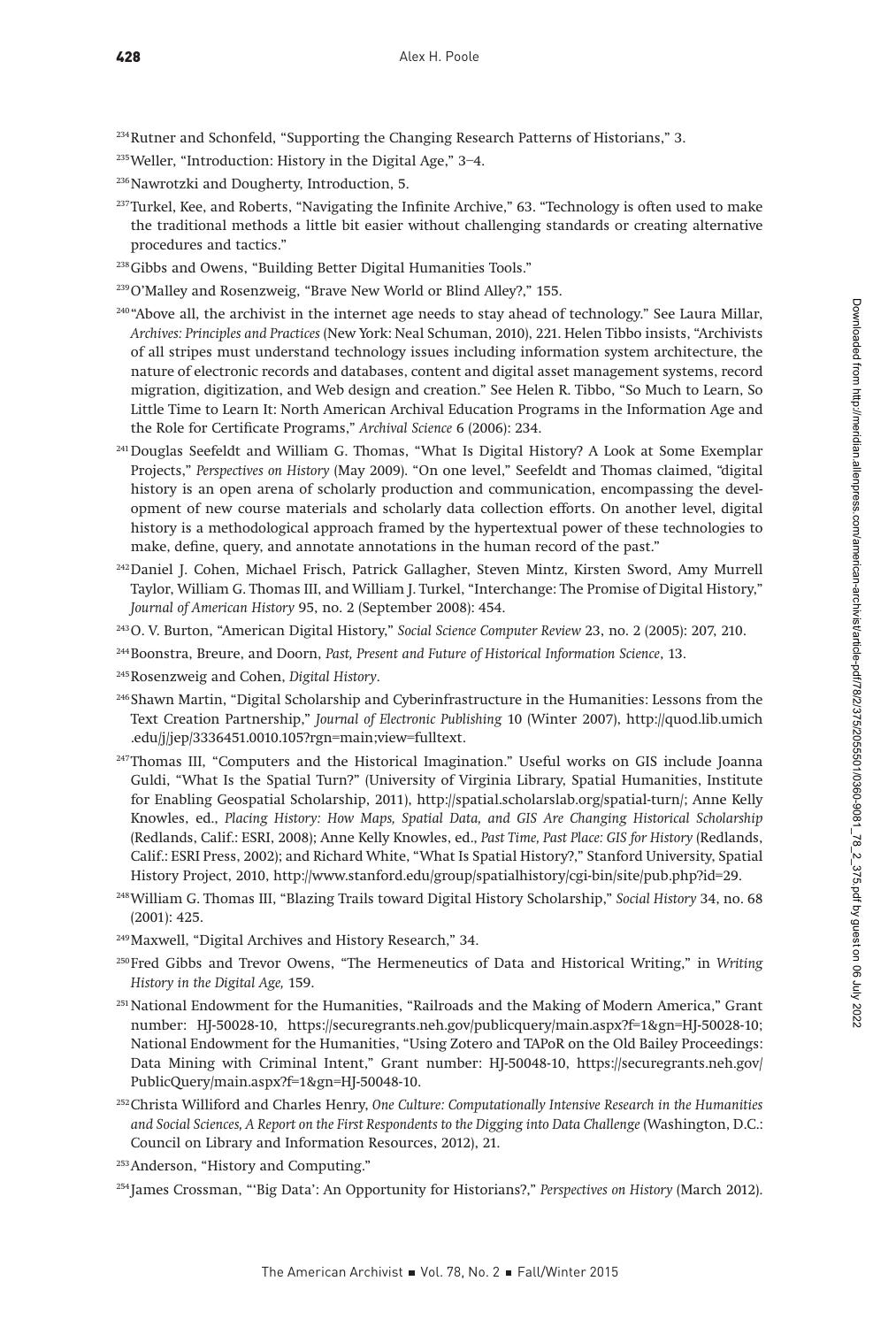- 255American Council of Learned Societies, "Our Cultural Commonwealth: The Report of the American Council of Learned Societies Commission on Cyberinfrastructure for the Humanities and Social Sciences" (New York: American Council of Learned Societies and the Andrew W. Mellon Foundation, 2006), 16.
- 256Zaagsma, "On Digital History," 16.
- <sup>257</sup>Donald T. Hawkins, Introduction, in Personal Archiving: Preserving Our Digital Heritage, ed. Donald T. Hawkins (Medford, N.J.: Information Today, Inc., 2013), 2.
- 258Clifford Lynch, "The Future of Personal Digital Archiving: Defining the Research Agendas," in Personal Archiving, 276. Catherine C. Marshall warned, "The very same characteristics that make personal digital assets attractive—the ease with which they are created, edited, copied, and shared; the fact that they don't take up real space; and the long tail phenomenon, to name a few—also make digital stewardship a far greater burden." See Catherine C. Marshall, "Rethinking Personal Digital Archiving, Part 1: Four Challenges from the Field," D-Lib Magazine 14 (March/April 2008), http://www.dlib.org/dlib/march08/marshall/03marshall-pt1.html.
- <sup>259</sup> Susan Thomas, "PARADIGM: A Practical Approach to the Preservation of Personal Digital Archives" (Oxford: Bodleian Library, 2007), 1.
- 260Neil Beagrie, "Plenty of Room at the Bottom? Personal Digital Libraries and Collections," D-Lib Magazine 11 (June 2005), http://www.dlib.org/dlib/june05/beagrie/06beagrie.html; Thomas, "PARADIGM," 1.
- <sup>261</sup> Jordan Bass, "A PIM Perspective: Leveraging Personal Information Management Research in the Archiving of Personal Digital Records," Archivaria 75 (Spring 2013): 50.
- 262Thomas, "PARADIGM," 4.
- 263Tim O'Reilly, "Web 2.0: Compact Definition?," O'Reilly Radar, October 1, 2005, http://radar.oreilly .com/2005/10/web-20-compact-definition.html.
- 264Kate Theimer introduces the notion of "Archives 2.0," which pivots on openness, transparency, flexibility, experimentalism, user-centeredness, technology, measurement, assessment, efficiency, advocacy, proactivity, interpretation, shared standards, iterative products, and innovation. See Kate Theimer, "What Is the Meaning of Archives 2.0?," The American Archivist 74 (Spring/Summer 2011): 60–64.
- 265Terry Cook, "'We Are What We Keep, We Keep What We Are': Archival Appraisal Past, Present and Future," Journal of the Society of Archivists 32 (October 2011): 184. Roland and Bawden advocated forcefully for saving Web 2.0 materials. See Roland and Bawden, "The Future of History," 225.
- 266Mary Samouelian, "Embracing Web 2.0: Archives and the Newest Generation of Web Applications," The American Archivist 72 (Spring/Summer 2009): 44, 62.
- <sup>267</sup> Sean Heyliger, Juli McLoone, and Nikki Lynn Thomas, "Making Connections: A Survey of Special Collections' Social Media Outreach," The American Archivist 76 (Fall/Winter 2013): 375; 398. For example, "Special collections' use of social media platforms closely follows the conventional format and usage of each: short, frequent tweets on Twitter; somewhat less frequent, slightly longer updates on Facebook; and infrequent, semiregular, lengthy posts on blogs" (397).
- <sup>268</sup> Samouelian, "Embracing Web 2.0," 62–65.
- <sup>269</sup>Heyliger, McLoone, and Thomas, "Making Connections," 398.
- <sup>270</sup> J. Gordon Daines and Cory L. Nimer, "Web 2.0 and the Archivist," Society of American Archivists, The Interactive Archivist, May 18, 2009, http://interactivearchivist.archivists.org/.
- <sup>271</sup> Max J. Evans, "Archives of the People, by the People, for the People," The American Archivist 70 (Fall/ Winter 2007): 390.
- 272Catherine O'Sullivan, "Diaries, On-line Diaries, and the Future Loss to Archives; or, Blogs and the Blogging Bloggers Who Blog Them," The American Archivist 68 (Spring/Summer 2005): 67.
- 273O'Sullivan, "Diaries, On-line Diaries, and the Future Loss to Archives," 65.
- 274O'Sullivan, "Diaries, On-line Diaries, and the Future Loss to Archives," 70–73.
- <sup>275</sup>Craig Blaha, "Preserving Facebook Records: Subscriber Expectations and Behavior," Preservation, Digital Technology, and Culture 42, no. 3 (2013): 124.
- 276Blaha, "Preserving Facebook Records," 125.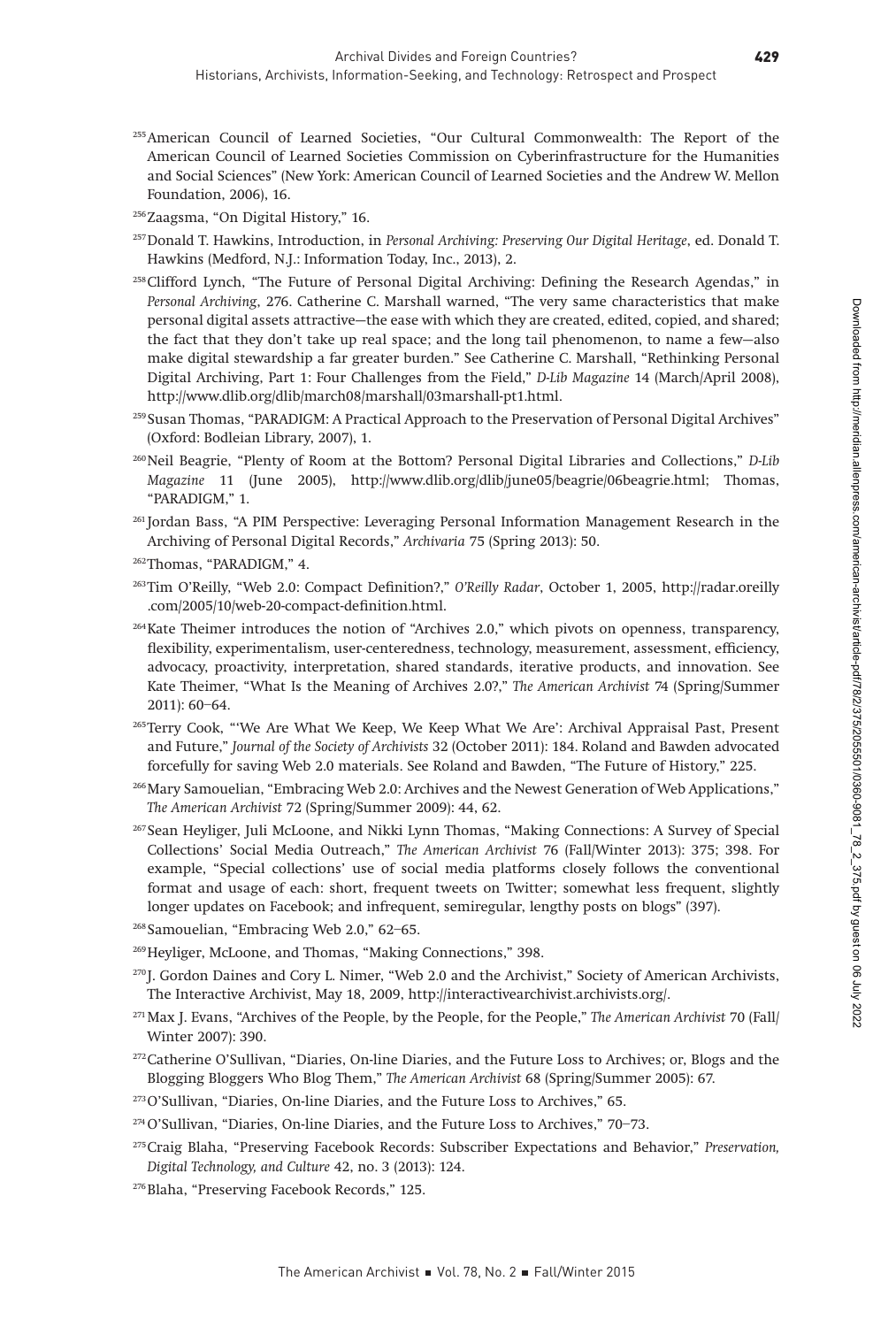- <sup>277</sup> "Twitter affords a unique opportunity to collect records of unfolding events unfiltered by mass media." See Timothy Arnold and Walker Sampson, "Preserving the Voices of Revolution: Examining the Creation and Preservation of a Subject-Centered Collection of Tweets from the Eighteen Days in Egypt," The American Archivist 77 (Fall/Winter 2014): 527.
- 278Arnold and Sampson, "Preserving the Voices of Revolution," 510, 521, 523, 526.
- 279Arnold and Sampson, "Preserving the Voices of Revolution," 522–25.
- <sup>280</sup> Joshua D. Hager, "To Like or Not to Like: Understanding and Maximizing the Utility of Archival Outreach on Facebook," The American Archivist 78 (Spring/Summer 2015): 18–37.
- <sup>281</sup> Hager, "To Like or Not to Like," 35.
- 282Adam Kriesberg, "Increasing Access in 140 Characters or Less; Or, What Are Archival Institutions Doing on Twitter?," The American Archivist 77 (Fall/Winter 2014): 545–52.
- 283Katy Lalonde, Chris Sanagan, and Sean Smith, "The War of 1812 in 140 Characters or Less: 'SuperCool or Super un-Tweet Worthy?,'" The American Archivist 77 (Fall/Winter 2014): 558–68.
- 284Roland and Bawden, "The Future of History," 232.
- 285Carl Becker, "Everyman His Own Historian," American Historical Review Vol. 37, no. 2 (Jan. 1932): 234.
- 286Douglas Greenberg, "'History Is a Luxury': Mrs. Thatcher, Mr. Disney, and (Public) History," Reviews in American History 26 (March 1998): 297–98.
- <sup>287</sup> "The Road to Xanadu: Public and Private Pathways on the History Web," Journal of American History 88 (September 2001): 553.
- 288Rosenzweig, "Scarcity or Abundance?," 759.
- 289Rosenzweig, "The Road to Xanadu," 556.
- 290Rosenzweig and Cohen, Digital History.
- 291Weller, "Conclusion: A Changing Field," 202.
- 292Greenberg, "'History Is a Luxury,'" 302.
- 293Weller, "Conclusion: A Changing Field," 203.
- 294Rosenzweig and Cohen, Digital History.
- 295American Council of Learned Societies, Our Cultural Commonwealth, 40.
- <sup>296</sup> "The practice of obtaining information or services by soliciting input from a large number of people, typically via the Internet and often without offering compensation," Oxford English Dictionary, s.v. "crowdsourcing," http://www.oed.com/view/Entry/376403?redirectedFrom=crowdsourcing.
- 297David Ferriero, "Cultivating Citizen Archivists," National Archives, Aotus Blog, April 12, 2010, http:// blogs.archives.gov/aotus/?p=144.
- <sup>298</sup> Ferriero, "Cultivating Citizen Archivists."
- <sup>299</sup> Johan Oomen and Lora Aroyo, "Crowdsourcing in the Cultural Heritage Domain: Opportunities and Challenges," Proceedings of the 5th International Conference on Communities and Technologies, June 29–July 2, 2011 (Brisbane, Australia), 147.
- 300Oomen and Aroyo, "Crowdsourcing in the Cultural Heritage Domain," 139–45.
- 301 Cook, "'We Are What We Keep, We Keep What We Are," 182.
- 302Evans, "Archives of the People, by the People, for the People," 398.
- <sup>303</sup>Evans, "Archives of the People, by the People, for the People," 400.
- 304William G. Thomas, Patrick D. Jones, and Andrew Witmer, "History Harvest: What Happens When Students Collect and Digitize the People's History," Perspectives on History 51 (January 2013), http://www .historians.org/publications-and-directories/perspectives-on-history/january-2013/history-harvests.
- 305Oomen and Aroyo, "Crowdsourcing in the Cultural Heritage Domain," 146–47.
- 306Parry, "Historians Ask the Public to Help Organize the Past."
- 307Cook, "'We Are What We Keep, We Keep What We Are,'" 184.
- <sup>308</sup>National Research Council of the National Academies, Preparing the Workforce for Digital Curation (Washington, D.C.: National Academies Press, 2015), 10.
- 309Boonstra, Breure, and Doorn, Past, Present and Future of Historical Information Science, 19.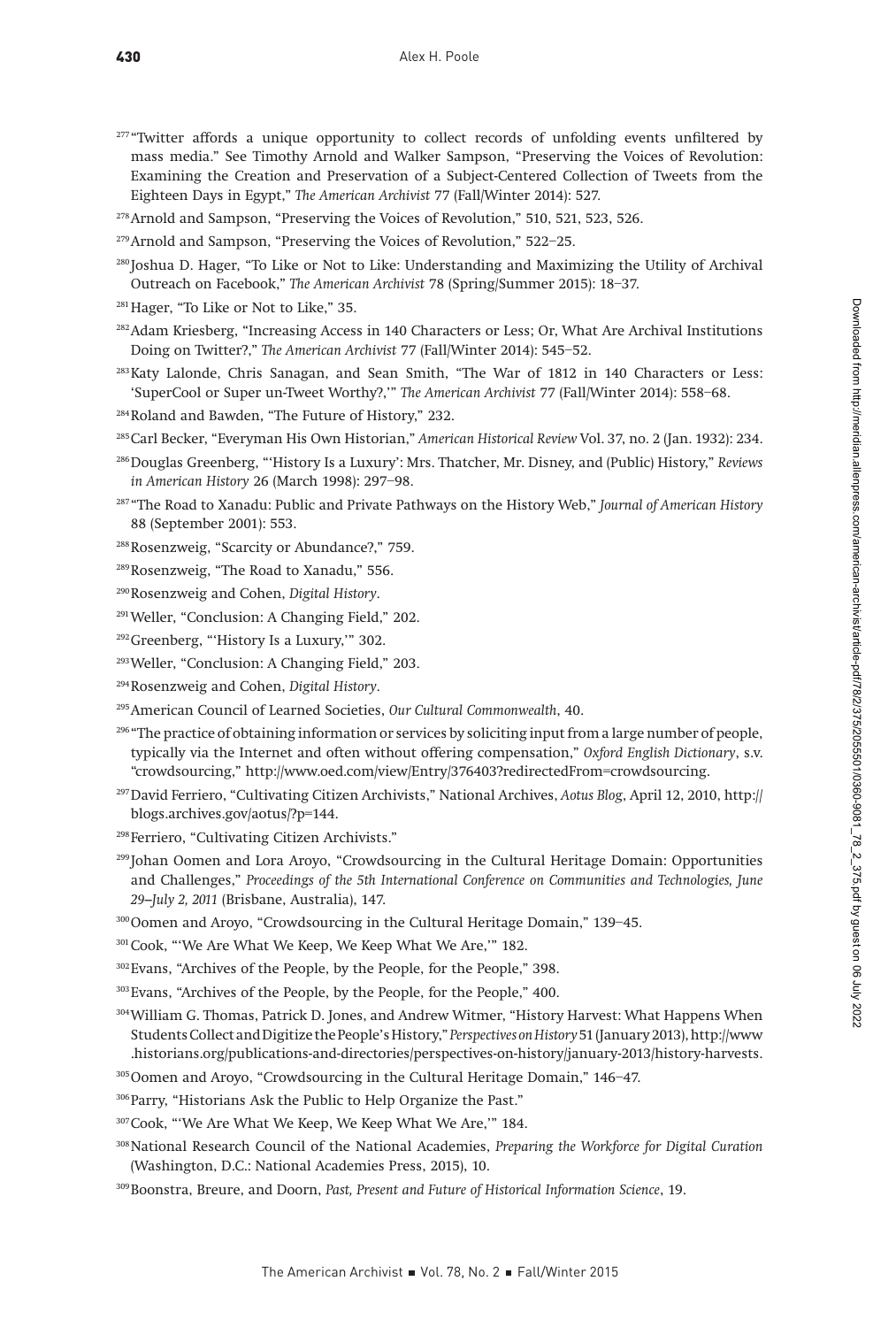- 310Alex H. Poole, "How Has Your Science Data Grown? Digital Curation and the Human Factor, a Critical Literature Review," Archival Science 15, no. 2 (2015): 1–39.
- <sup>311</sup> Jackie Dooley, "The Archival Advantage: Integrating Archival Expertise into Management of Born-Digital Library Materials" (Dublin, Ohio: OCLC Research, 2015); Anne Gilliland-Swetland, Enduring Paradigm, New Opportunities: The Value of the Archival Perspective in the Digital Environment (Washington, D.C.: Council on Library and Information Resources, 2000).
- 312 Daniel Noonan and Tamar Chute, "Data Curation and the University Archives," The American Archivist 77 (Spring/Summer 2014): 201–40.
- 313Roland and Bawden, "The Future of History," 223.
- 314Roland and Bawden, "The Future of History," 224.
- 315Roland and Bawden, "The Future of History," 227.
- 316Roland and Bawden, "The Future of History," 232.
- <sup>317</sup> Howard Zinn, "Secrecy, Archives, and the Public Interest," Midwestern Archivist 2, no. 2 (1977): 20.
- <sup>318</sup> Zinn, "Secrecy, Archives, and the Public Interest," 20.
- <sup>319</sup> Ian Johnston, "Whose History Is It Anyway?," Journal of the Society of Archivists 22, no. 2 (2001): 227.
- 320Anne Gilliland, "Pluralizing Archival Education: A Non-Zero-Sum Proposition," in Through the Archival Looking Glass: A Reader on Diversity and Inclusion, ed. Mary K. Caldera and Kathryn M. Neal (Chicago: Society of American Archivists, 2014), 240.
- 321Gilliland, "Pluralizing Archival Education," 240–41.
- 322 Mark A. Greene, "A Critique of Social Justice as an Archival Imperative: What Is It We're Doing That's All That Important?," The American Archivist 76 (Fall/Winter 2013): 303.
- 323 Greene, "A Critique of Social Justice as an Archival Imperative," 328.
- $324$ Randall C. Jimerson, "Archivists and Social Responsibility: A Response to Mark Greene," The American Archivist 76 (Fall/Winter 2013): 337.
- <sup>325</sup> Society of American Archivists, "SAA's Criteria for Advocacy Statements," http://archivists.org/ statements/saa%E2%80%99s-criteria-for-advocacy-statements. "As an organization that values social responsibility, the public good, and the completeness of the public record and that understands the importance of advocacy, SAA encourages its members to engage with social issues to the extent that they, as individuals, are able."
- 326 Kathryn M. Neal, "The Importance of Being Diverse: The Archival Profession and Minority Recruitment," Archival Issues 21, no. 2 (1996): 152.
- 327 Mary K. Caldera and Kathryn M. Neal, Introduction, in Through the Archival Looking Glass, xix. Terry Cook was perhaps less impressed: "Look around the conference rooms of every archival conference I've ever attended in the Anglo-Saxon world for over three decades now, and you see a white, middle-class, well-educated, and not very diverse group—the only significant change in that time is the male-gender demographic domination has been replaced by a female one." See Cook, "'We Are What We Keep, We Keep What We Are,'" 175.
- 328Valerie Love and Marisol Ramos, "Identity and Inclusion in the Archives: Challenges of Documenting One's Own Community," in Through the Archival Looking Glass, 15.
- <sup>329</sup>Rabia Gibbs, "The Heart of the Matter: The Developmental History of African American Archives," The American Archivist 75 (Spring/Summer 2012): 199.
- 330Elizabeth Adkins, "Our Journey Toward Diversity—and a Call to (More) Action," The American Archivist 71 (Spring/Summer 2008): 21–49.
- 331 Adkins, "Our Journey Toward Diversity," 39.
- 332Mark A. Greene, "Into the Deep End: One Archivist's Struggles with Diversity, Community, Collaboration, and Their Implications for Our Profession," in Through the Archival Looking Glass, 25.
- <sup>333</sup> Joseph M. Turrini, "The Historical Profession and Archival Education," ACA News 58 (Summer 2007): 3.
- 334Brooks, "Archives and the Young Historian," 128.
- 335 Walter Rundell Jr., "Researching the American Past for Relevance," The History Teacher 4, no. 4 (1971): 45.
- 336Orbach, "The View from the Researcher's Desk," 41.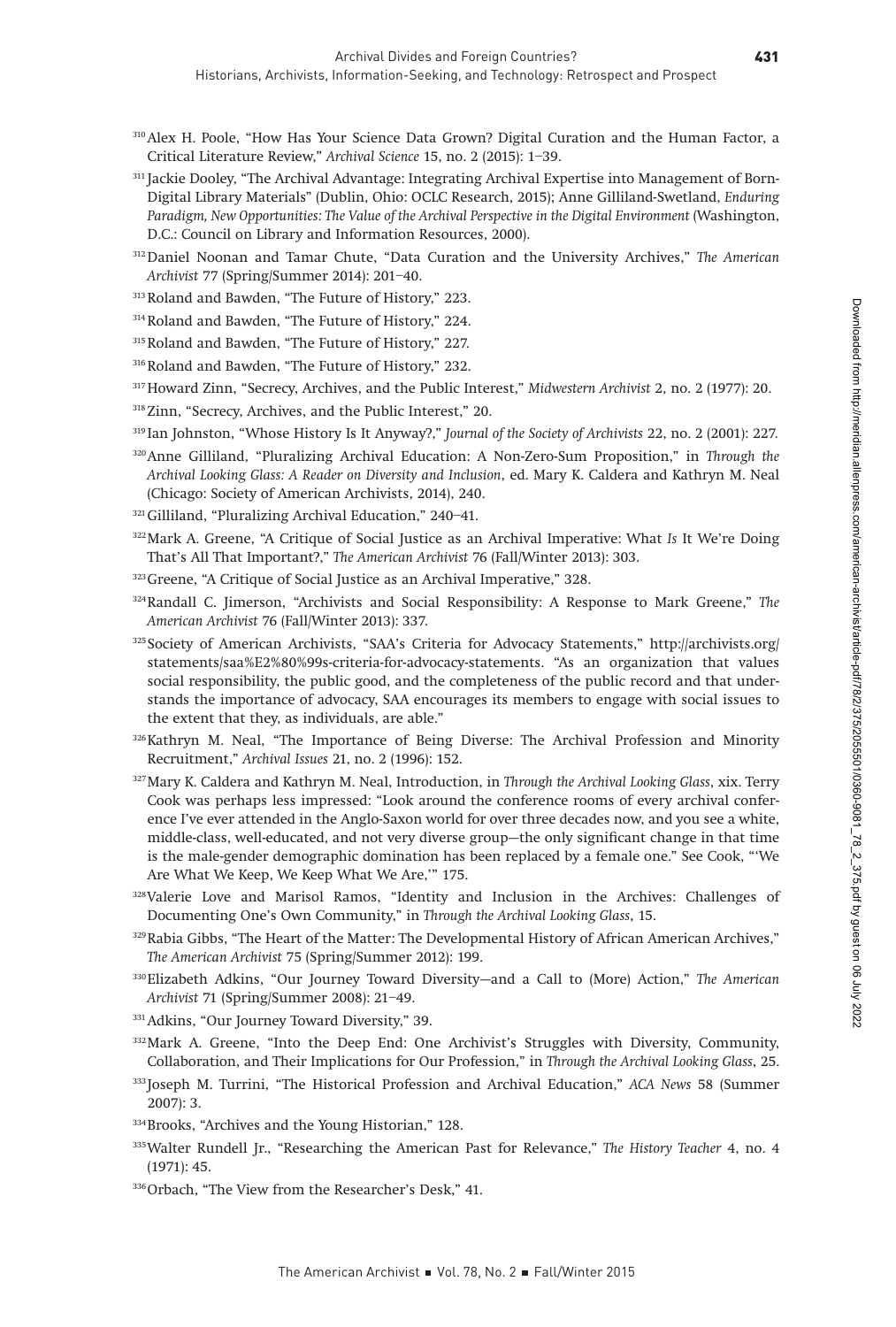337Bridges et al., "Toward Better Documenting and Interpreting of the Past," 734.

- 339 Blouin and Rosenberg, Processing the Past, 210.
- 340Rutner and Schonfeld, "Supporting the Changing Research Patterns of Historians," 39.
- 341Weller, "Introduction: History in the Digital Age," 2.
- <sup>342</sup> Sammie Morris, Lawrence J. Mykytiuk, and Sharon A. Weiner, "Archival Literacy for History Students: Identifying Faculty Expectations of Archival Research Skills," The American Archivist 77 (Fall/Winter 2014): 395–98.
- 343Doris J. Malkmus, "Teaching History to Undergraduates with Primary Sources: Survey of Current Practices," Archival Issues 31, no. 1 (2007): 34.
- 344Hugh A. Taylor, "Clio in the Raw: Archival Materials and the Teaching of History," The American Archivist 35, (July/October 1972): 317. "The current emphasis on active learning provides a unique opportunity for archivists to reshape their traditional role in the education of undergraduates." See Malkmus, "Teaching History to Undergraduates with Primary Sources," 39.
- 345Marcus C. Robyns, "The Archivist as Educator: Integrating Critical Thinking Skills into Historical Research Methods Instruction," The American Archivist 64 (Fall/Winter 2011): 373, 367–68.
- 346Xiaomi Zhou, "Student Archival Research Activity: An Exploratory Study," The American Archivist 71 (Fall/Winter 2008): 493.
- 347Michelle McCoy, "The Manuscript as Question: Teaching Primary Sources in the Archives—The China Mission Project," College and Research Libraries 71 (January 2010): 60.
- 348Zhou, "Student Archival Research Activity," 487, 483. In such teaching, the archivist leads by example, that is, she shows the students archival materials and offers her interpretation in real time.
- 349Magia G Krause, "Undergraduates in the Archives: Using an Assessment Rubric to Measure Learning," The American Archivist 73 (Fall/Winter 2010): 528.
- 350Wendy M. Duff and Joan M. Cherry, "Archival Orientation for Undergraduate Students: An Exploratory Study of Impact," The American Archivist 71 (Fall/Winter 2008): 515–21.
- <sup>351</sup> Malkmus, "Teaching History to Undergraduates with Primary Sources," 31-32. As Rosenzweig argued, "Thus far we have done much better at democratizing access to resources than at providing the kind of instruction that would give meaning to those resources." Roy Rosenzweig, "Digital Archives Are a Gift of Wisdom to be Used Wisely," Chronicle of Higher Education, June 24, 2005, http://chnm.gmu.edu/essays-on-history-new-media/essays/?essayid=32.
- <sup>352</sup>Bridges et al., "Toward Better Documenting and Interpreting of the Past," 733; Turrini, "The Historical Profession and Archival Education," 3. LIS programs have also hired more archives-focused faculty: at the end of 1970s, there were 3 faculty members in LIS and 4 in history; by 2000, however, LIS programs had 26 and history departments only 10. Archival education came into its own as field of education and research only in the 1990s. See Kelvin L. White and Anne J. Gilliland, "Promoting Reflexivity and Inclusivity in Archival Education, Research, and Practice," Library Quarterly 80 (July 2010): 233.
- 353 Morris, Mykytiuk, and Weiner, "Archival Literacy for History Students," 397.
- 354Morris, Mykytiuk, and Weiner, "Archival Literacy for History Students," 404–7.
- 355Zhou, "Student Archival Research Activity," 485.
- 356Malkmus, "Teaching History to Undergraduates with Primary Sources," 34.
- 357Wendy M. Duff, Amy Marshall, Carrie Limkilde, and Marlene van Ballegooie, "Digital Preservation Education: Educating or Networking?," The American Archivist 69 (Spring/Summer 2006): 203; Morris, Mykytiuk, and Weiner, "Archival Literacy for History Students," 409–10.
- 358Cook, "The Archive(s) Is a Foreign Country," 615.
- <sup>359</sup> "The archival profession will not make significant inroads against its marginality without also encouraging its own scholarship." See Nesmith, "Archives from the Bottom Up," 22.
- 360Weller, "Introduction: History in the Digital Age," 2.
- 361E. H. Carr, What Is History? (Cambridge: Cambridge University Press, 1961), 53.

<sup>338</sup>Bridges et al., "Toward Better Documenting and Interpreting of the Past," 730–49.